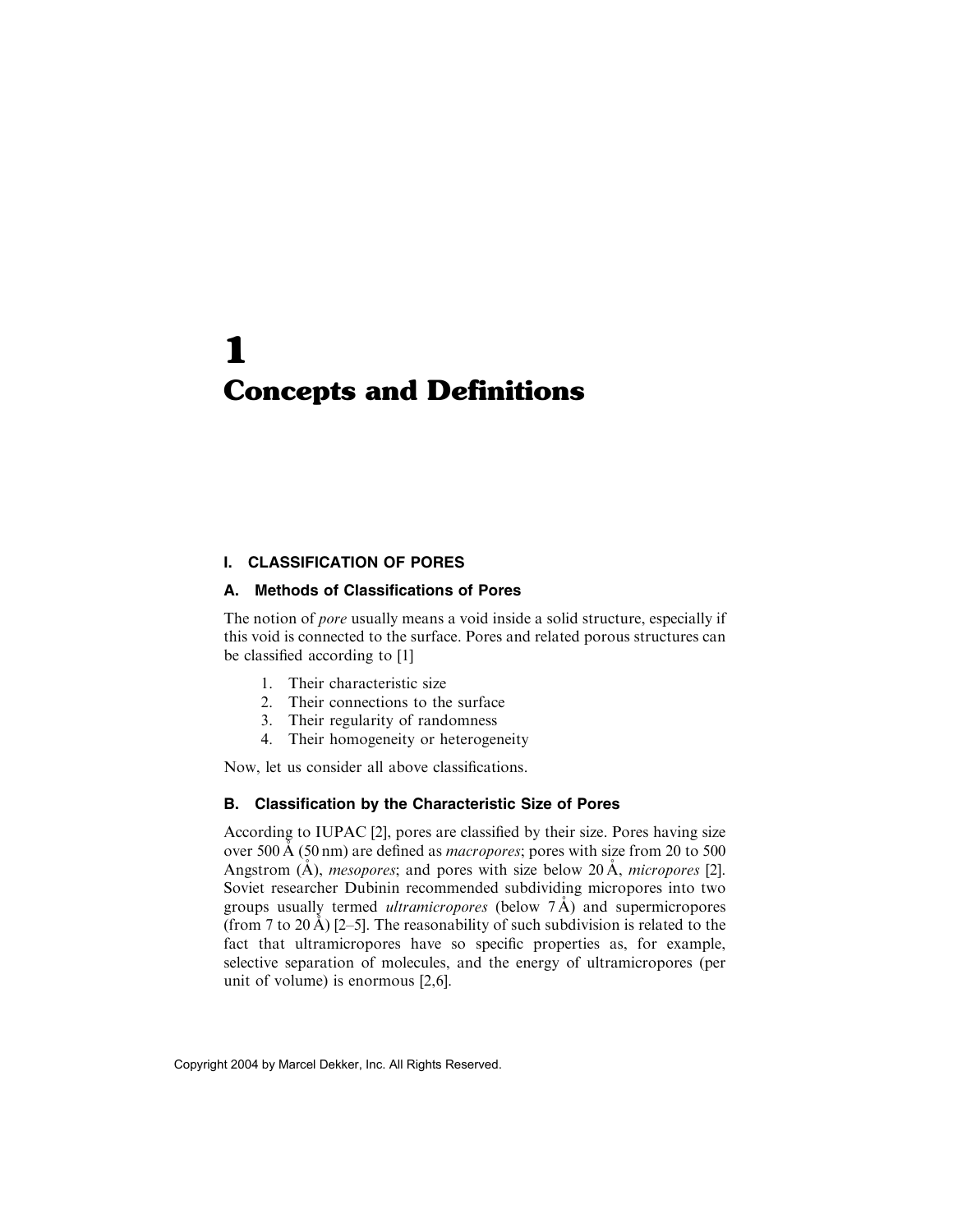The IUPAC classification of pores would be very simple and logical if we were always able to measure pores, but that is the problem. Even macropores may have such varied shapes that the correctness of their size measurement (e.g., by using microscope) is too doubtable. For mesopores and especially micropores, observation of which is impossible without very precious electronic microscopes, the same problem seems absolutely critical. Nevertheless, we can introduce the notion of characteristic size that allows us to apply the IUPAC's definitions with the least logical error.

Since the shapes of pores can be absolutely various, it is very difficult to talk about pore size, radius, etc. However, we may assume that each pore is more or less characterized by its maximal size  $r_{\text{max}}$  (maximal distance between the closest opposite walls in the pore), minimal size  $r_{\text{min}}$  (minimal distance between the closest opposite walls in the pore), and the distribution of the internal surface (or internal volume) on the variable value of size. Let us assume that if a pore has  $r_{\text{max}} > 500 \text{ Å}$  and  $r_{\text{min}} < 500 \text{ Å}$ , then it is not the entire pore but a combination of two (or more) pores. For example, a pore having  $r_{\text{max}} = 1000 \text{ Å}$  and  $r_{\text{min}} = 5 \text{ Å}$  can be divided into

Some macropores with  $r_{\text{max}} = 1000 \text{ Å}$  and  $r_{\text{min}} = 500 \text{ Å}$ Some mesopores with  $r_{\text{max}} = 500 \text{ Å}$  and  $r_{\text{min}} = 20 \text{ Å}$ Some supermicropores with  $r_{\text{max}} = 20 \text{ Å}$  and  $r_{\text{min}} = 7 \text{ Å}$ Some ultramicropores with  $r_{\text{max}} = 7 \text{ Å}$  and  $r_{\text{min}} = 5 \text{ Å}$ 

The above division allows us to consider separately all parts of the pore, applying the appropriate model to each of the parts.

Since the properties of macropores are determined by the internal surface, we define the characteristic size of macropores by the following equation:

$$
r_c = \frac{\int_{r_{\text{min}}}^{r_{\text{max}}} r \rho(r) dr}{\int_{r_{\text{min}}}^{r_{\text{max}}} \rho(r) dr}
$$
 (1.1)

where the integral is taken over all the spectrum of countable values of  $r$ (from  $r_{\text{min}}$  to  $r_{\text{max}}$ ) and  $\rho(r)$  is the size distribution of the internal surface (surface area per volume unit for pore having the local size  $r$ ).

Since the properties of mesopores are determined by both internal surface and internal volume, we define the characteristic size of mesopores by the following equation:

$$
r_c = \sqrt{(r'r'')} \tag{1.2a}
$$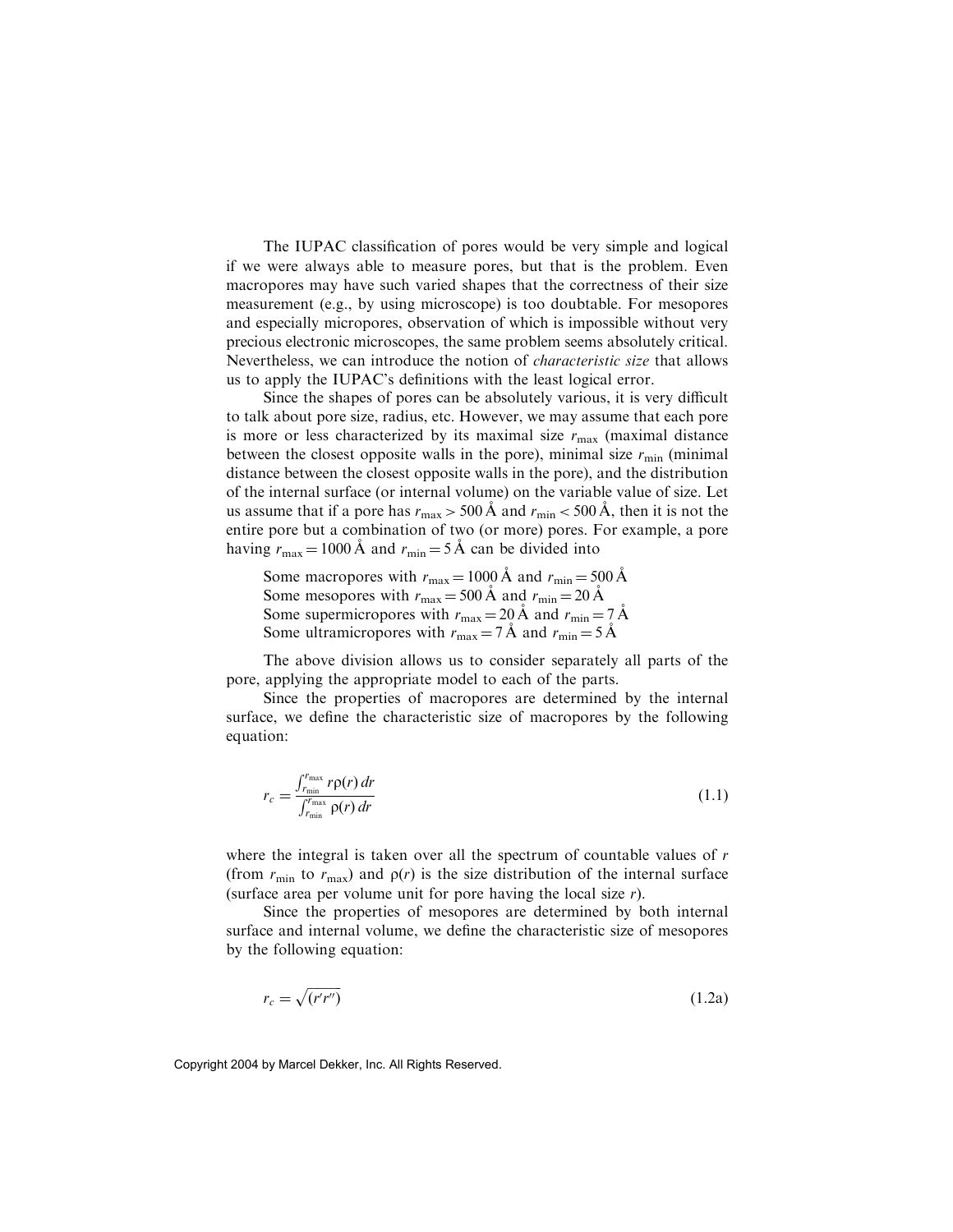$$
r' = \frac{\int_{r_{\min}}^{r_{\max}} r v(r) dr}{\int_{r_{\min}}^{r_{\max}} v(r) dr}
$$
\n(1.2b)

$$
r'' = \frac{\int_{r_{\min}}^{r_{\max}} r\rho(r) dr}{\int_{r_{\min}}^{r_{\max}} \rho(r) dr}
$$
 (1.2c)

where  $v(r)$  is the size distribution of the internal space (volume) in the mesopore (volume of pore having the local size r).

Since the properties of micropores are determined by their internal volume, we define the characteristic size of micropores by the following equation:

$$
r_c = \frac{\int_{r_{\text{min}}}^{r_{\text{max}}} r v(r) dr}{\int_{r_{\text{min}}}^{r_{\text{max}}} v(r) dr}
$$
 (1.3)

Let us note that, according to the above definitions, the characteristic size of a mesopore is geometrically averaged between those of micropore and macropore.

Thus, the above definitions allow us to describe each pore with its characteristic size (or by the characteristic sizes of various parts of the pore).

#### C. Classification by the Connection to the Surface

According to this classification, a pore can be open, semiopen, or closed, depending on the connection to the surface of the porous sample (or different sides of the same sample).

An example of an open pore is given on Fig. 1.1.

As we can see from Fig. 1.1, the open pore is connected to both opposite sides of the solid sample. That means that this pore (this open pore)



FIG. 1.1 Open pore in a solid sample.

Copyright 2004 by Marcel Dekker, Inc. All Rights Reserved.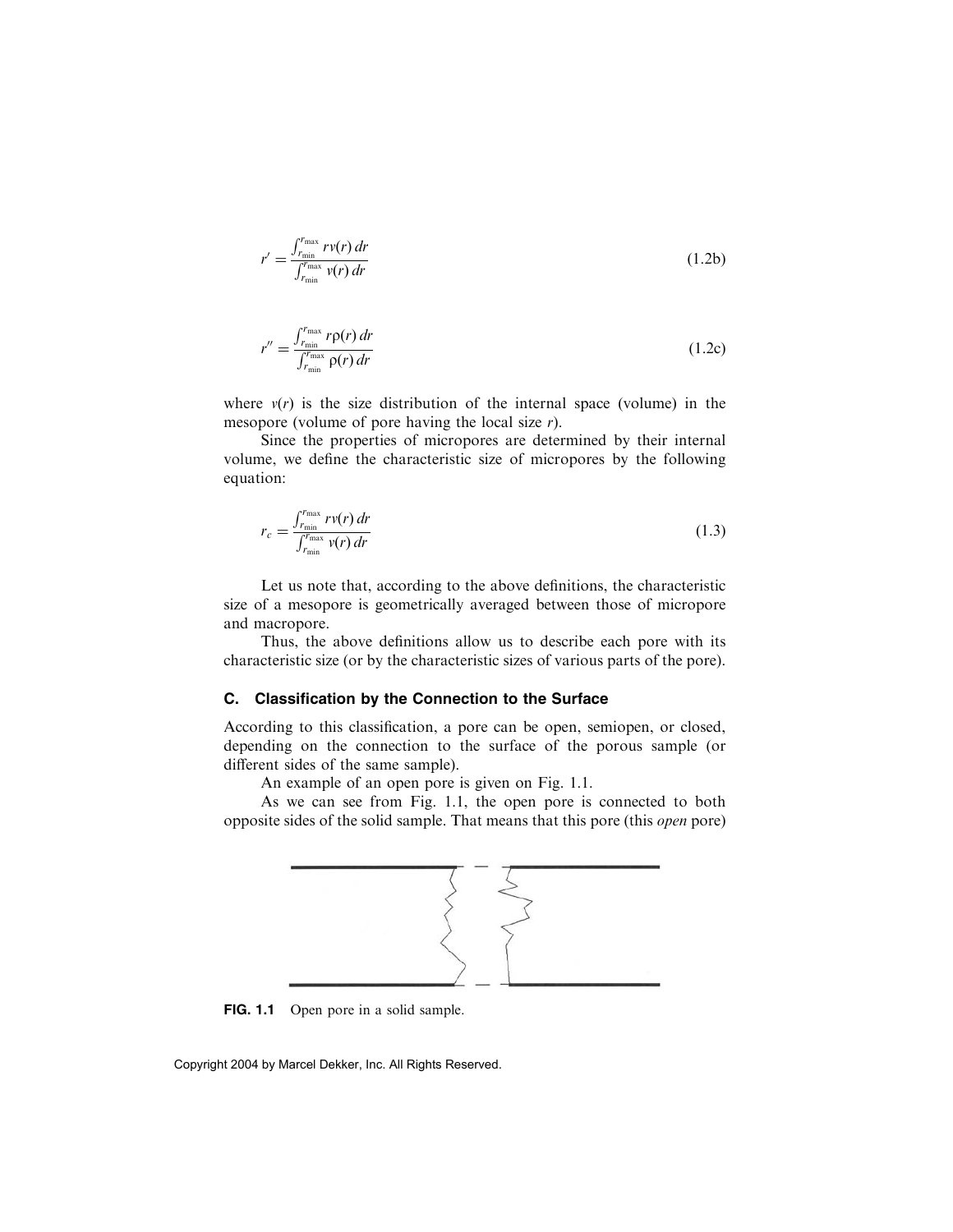<span id="page-3-0"></span>can become a percolation path by which fluid fluxes can penetrate from the head side of the sample to its bottom side. If the open pore is ultramicropore, it can realize the process of the selective separation.

Let us note that selective separation of components of fluids not only allows separation processes but sometimes makes possible carrying out of some reactions impossible in the same conditions without the separation. An example of such a reaction is the thermal decomposition of hydrogen sulfide with removal of hydrogen through microporous Vycor glass [7].

An example of a semiopen pore is given on Fig. 1.2.

As we can see from Fig. 1.2, the semiopen pore is connected to only one side of the solid sample. That means that this pore (this semiopen pore) cannot become a percolation path, but can participate in adsorptive processes. However, on the stage of desorption we may get a problem because the removal of the adsorbed substance from the semiopen pore needs more energy than in the case of an open pore. In such case, the pressure of the removal of the adsorbed substance from semiopen pore is over that of adsorption, and we obtain hysteresis of adsorption–desorption loop.

The problem of open and semiopen pores is related to the connectedness (also called connectivity or interconnection) of the porous structure. Connectedness means that the porous structure is continuous from one side of the porous solid sample to its opposite side. If the structure exhibits more tendency to connectedness, open pores predominate. On the contrary, in a porous structure with low connectedness open pores are not largely presented.

Closed pores have no connection to the pore surface. An example of a closed pore is given on [Fig. 1.3.](#page-4-0)

As we can see from Fig. 1.3, the pore is isolated from both opposite sides of the solid sample. That means that this pore (this *closed* pore) cannot participate in mass transfer processes, comprising adsorption–desorption and percolation. However, the presence of closed pores reduces the density



FIG. 1.2 Semiopen pore in a solid sample.

Copyright 2004 by Marcel Dekker, Inc. All Rights Reserved.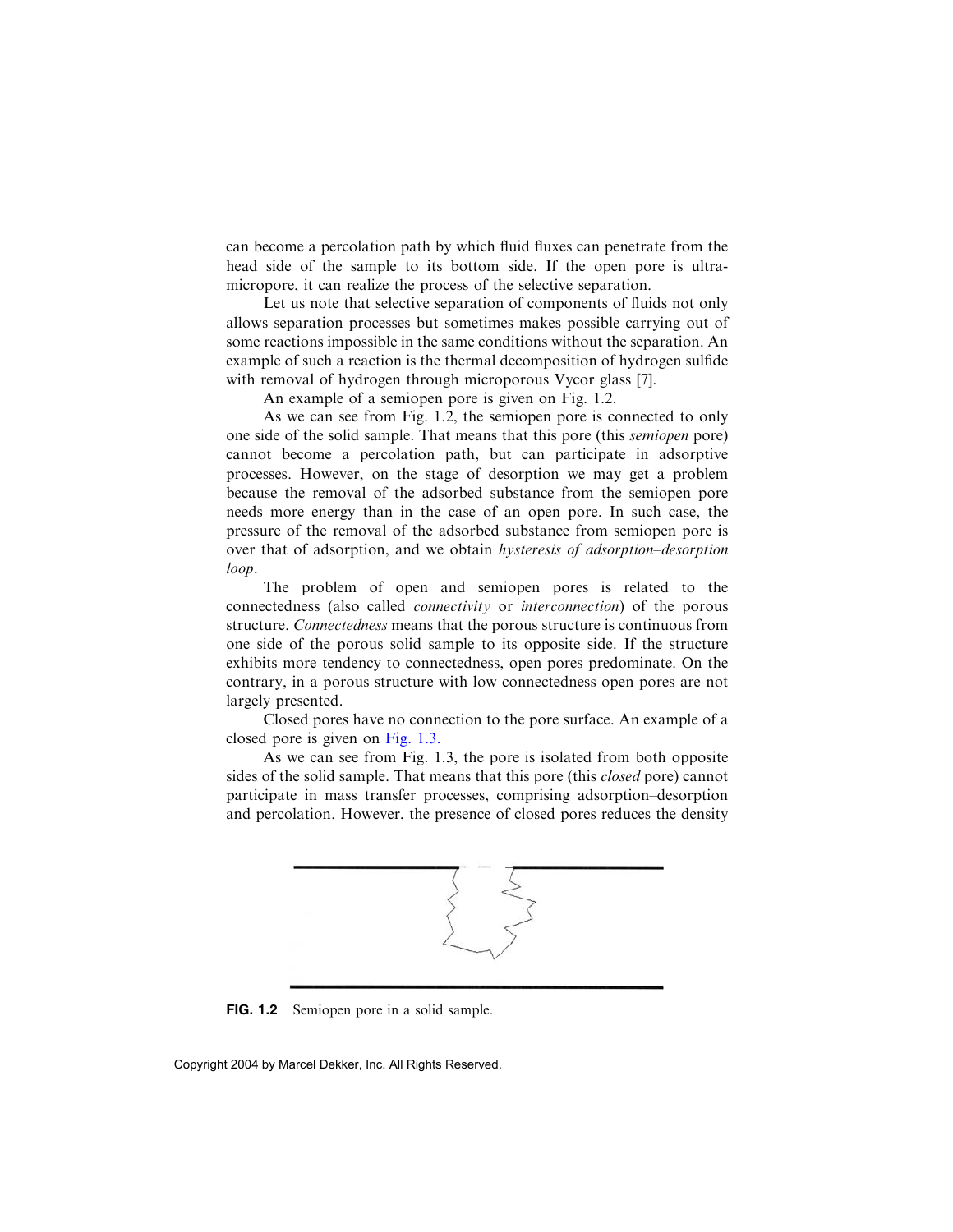<span id="page-4-0"></span>

FIG. 1.3 Example of a closed pore inside a solid sample.

of the solid sample and increases its thermal, electrical, and acoustic insulation properties. Let us notice that closed pores (as all pores, of course) influence mechanical properties of the solid material, in most cases reducing the mechanical resistance of the solid sample.

As follows from the above, the classification by the connection to the surface is relative. At the same porous structure, the same porous fragments may provide open, semiopen, or closed pores depending on the manner of cutting the solid material into samples.

Let us note that we need pay more attention to the classification by the connection to the surface in the case (as we have considered above) if the same pore can be divided into macro-, meso-, and micropores. Such division, of course, cannot transform open pores into a combination of semiopen and closed pores. If a micropore is not connected to the surface but is connected to a semiopen or open meso- or macropore, that micropore can be, respectively, semiopen or open. Such a situation is largely spread in heterogeneous catalysts: macropores are connected to the surface (they are, respectively, open or semiopen) and allow the transportation of the reagent-containing fluids into micropores, while the micropores transport the reagents to the catalytic nuclei. When the initial reagents are consumed and the products formed, they are transported through micropores to macropores, through which the products are removed to the exterior surface of the catalyst.

The problem of the relativity of choosing the manner of cutting the porous solid sample will be discussed below when we will consider the problem of percolation and permeability [\(Chapter 4\)](#page-0-0).

## D. Classification by Regularity of Randomness

This classification is tightly related to the process of the synthesis of the porous material. A porous structure is called regular if it can be divided into a number of systematically repeating fragments. Two examples of regular porous structures are presented on [Figs. 1.4](#page-5-0) and [1.5.](#page-5-0)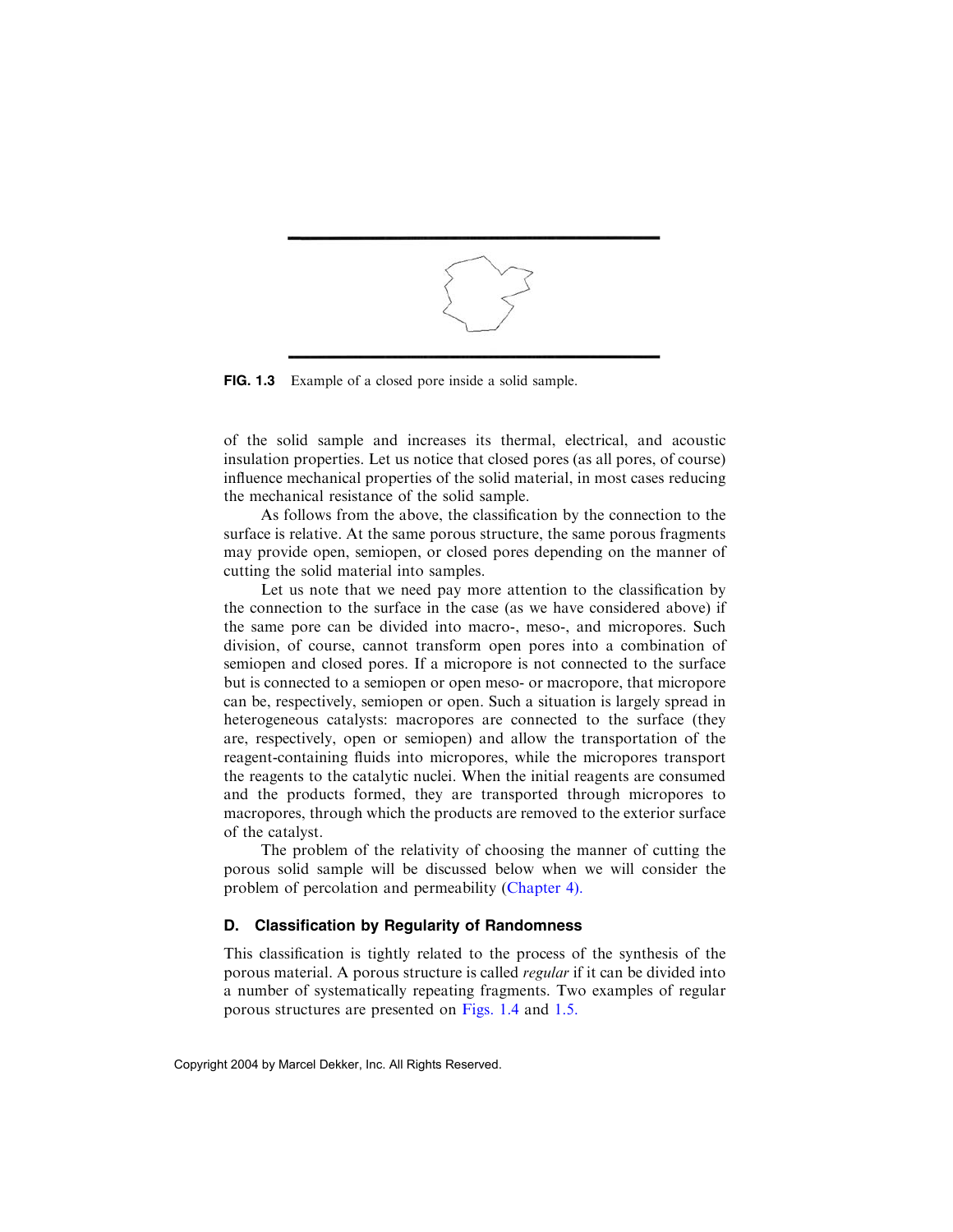<span id="page-5-0"></span>

|  | A A A A A A A |  |  |
|--|---------------|--|--|
|  | A A A A A A A |  |  |
|  | A A A A A A A |  |  |
|  | A A A A A A A |  |  |
|  | A A A A A A A |  |  |
|  | A A A A A A A |  |  |

FIG. 1.4 Porous structure with repeating fragment A: the location changes regularly, the shape does not change, and the size changes monotonically.

| А | А | A.          | А | A. | А | Α |
|---|---|-------------|---|----|---|---|
| a | a | $\mathbf a$ | a | a  | a | a |
| А | А | A           | A | А  | А | А |
| a | a | a           | a | a  | a | a |
| А | А | A           | A | ٨  | ٨ | Α |
| a | a | â           | a | a  | a | a |
| А | А | A           | A | А  | А | А |
| a | a | a           | a | a  | a | a |

FIG. 1.5 Regular porous structure: repeating fragment ''Aa'' by location, shape, and size.

Based on Figs. 1.4 and 1.5, we can conclude that not only simple copying but also monotonic change in one of parameters (shape, location, and/or characteristic size) leads to the regularity in the porous structure.

Regular structures are not widespread among microporous materials. Most of these are randomly structured. A porous structure is called random if it is impossible to find a little (in comparison with the sample entire) fragment of the structure repeating systematically throughout the sample. An example of random porous structure is given on [Fig. 1.6.](#page-6-0)

It is not a great fault to assume that only zeolites have regular porous structure. The problem of the formation of the regular structure of zeolite will be considered in [Chapter 3.](#page-0-0)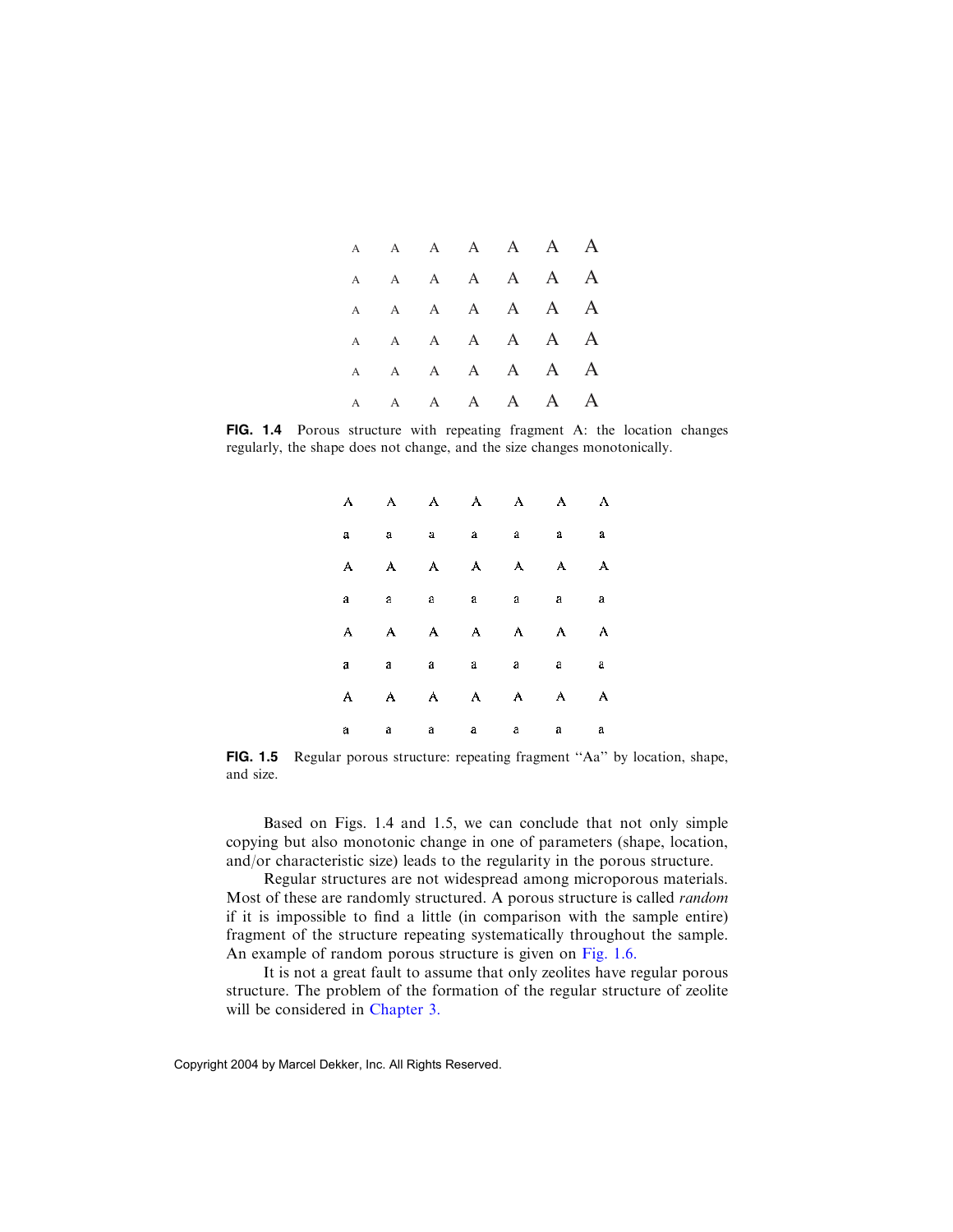<span id="page-6-0"></span>

|                            |            | $A \qquad A \qquad A \qquad A \qquad A \qquad a \qquad A$   |  |  |                |
|----------------------------|------------|-------------------------------------------------------------|--|--|----------------|
|                            | $\alpha$ a | ba Ba Ba                                                    |  |  |                |
| $B$ b                      |            | $\bullet$ b B $A$ B a                                       |  |  |                |
|                            |            | $\mathbf{b}$ a $\mathbf{A}$ a a $\mathbf{b}$ B $\mathbf{b}$ |  |  |                |
| $\mathbf{A} = -\mathbf{A}$ |            | $\mathbf{a}$ B $\mathbf{b}$ B $\mathbf{b}$                  |  |  | $\overline{B}$ |
|                            |            | $a$ b a b b $b$ A b                                         |  |  |                |

FIG. 1.6 Random porous structure: impossible to find any fragment repeating systematically throughout the structure.

#### E. Classification by Homogeneity or Heterogeneity

This classification is similar to that by regularity or randomness. We call a porous structure homogeneous if the averaged properties of all its fragments, sizes of which are much larger than those of pores, do not significantly differ. On the contrary, if such fragments differ significantly in properties (entropy per volume unit, internal energy per volume unit, chemical composition of the continuous phase, local porosity, size distribution of pores, etc.), the porous structure is called inhomogeneous or heterogeneous. We notice that the sense of homogeneity and heterogeneity is very relative, because pore itself is heterogeneous, since it contains interface continuous phase void.

Not every regular porous structure is homogeneous. For example, the structure presented on [Fig. 1.5](#page-5-0) is homogeneous, while that on [Fig. 1.4](#page-5-0) is heterogeneous. The random structure on Fig. 1.6 can be homogeneous because there is no obvious difference between various fragments, sizes of which are much larger than those of the pores.

#### II. MICROPORES AND DEFECTS IN CRYSTALS

Now, let us compare micropore to a very similar phenomenon, defect in crystalline structure [3,8–10]. Defect in crystal (dislocation) is understood as a void, eventual vanishing of a particle belonging to a crystalline structure from the spot at which the particle ''should be found.'' Two examples of defects in crystals are given in [Figs. 1.7](#page-7-0) and [1.8.](#page-7-0)

Let us compare Fig. 1.7 to [Fig. 1.2](#page-3-0) and Fig. 1.8 to [Fig. 1.3.](#page-4-0) The similarity between Figs. 1.7 and 1.8 and Figs. 1.2 and 1.3, respectively, is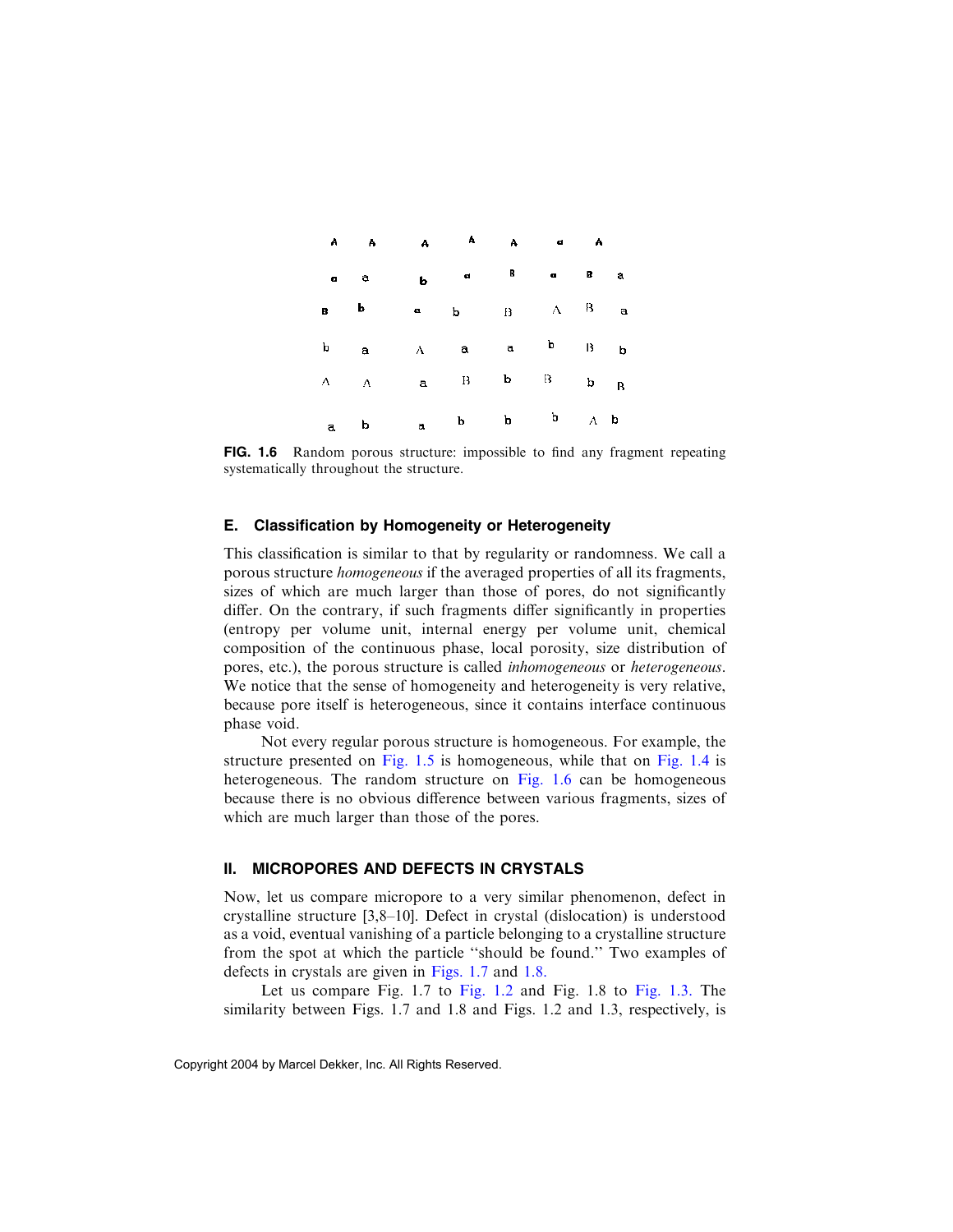<span id="page-7-0"></span>

|                                                   |   | A X A          |                                                                                                                                                                                                                                                                                                                                                     |  | A. | $\boldsymbol{\mathsf{x}}$ |
|---------------------------------------------------|---|----------------|-----------------------------------------------------------------------------------------------------------------------------------------------------------------------------------------------------------------------------------------------------------------------------------------------------------------------------------------------------|--|----|---------------------------|
|                                                   | X | $\overline{A}$ | $X$ $A$ $X$                                                                                                                                                                                                                                                                                                                                         |  |    | А                         |
|                                                   | A |                | X A X A                                                                                                                                                                                                                                                                                                                                             |  |    | $\boldsymbol{\mathsf{X}}$ |
|                                                   | X |                | $\begin{picture}(180,10) \put(0,0){\line(1,0){15}} \put(10,0){\line(1,0){15}} \put(10,0){\line(1,0){15}} \put(10,0){\line(1,0){15}} \put(10,0){\line(1,0){15}} \put(10,0){\line(1,0){15}} \put(10,0){\line(1,0){15}} \put(10,0){\line(1,0){15}} \put(10,0){\line(1,0){15}} \put(10,0){\line(1,0){15}} \put(10,0){\line(1,0){15}} \put(10,0){\line($ |  |    | ٨                         |
|                                                   | A |                | $X = A = X$                                                                                                                                                                                                                                                                                                                                         |  | A  | X                         |
|                                                   |   |                | $X$ A $X$ A $X$                                                                                                                                                                                                                                                                                                                                     |  |    | Α                         |
| Defect on the surface of a crystalline structure. |   |                |                                                                                                                                                                                                                                                                                                                                                     |  |    |                           |

| $A$ $X$ $A$ $X$ $A$ $X$                                                       |         |  |
|-------------------------------------------------------------------------------|---------|--|
| $\mathbf{x} = \mathbf{A} - \mathbf{x} = \mathbf{A} - \mathbf{x} = \mathbf{A}$ |         |  |
| $\mathbf{A} = \mathbf{X} - \mathbf{A}$                                        | $A = X$ |  |
| $X = A = \overline{X} = \overline{A} = \overline{X} = \overline{A}$           |         |  |
| $A = X = A = X = A = X$                                                       |         |  |
| $X$ $A$ $X$ $A$ $X$ $A$                                                       |         |  |

FIG. 1.8 Defect in the volume of a crystalline structure.

obvious. In [Figs. 1.2](#page-3-0) and 1.7 the void is connected to the surface, whereas in [Figs. 1.3](#page-4-0) and 1.8 the void is located inside the solid sample. Is it so important whether the sample is crystalline or amorphous? Is it so important whether the void is big or small? Moreover, there are some

 $FIG. 1.7$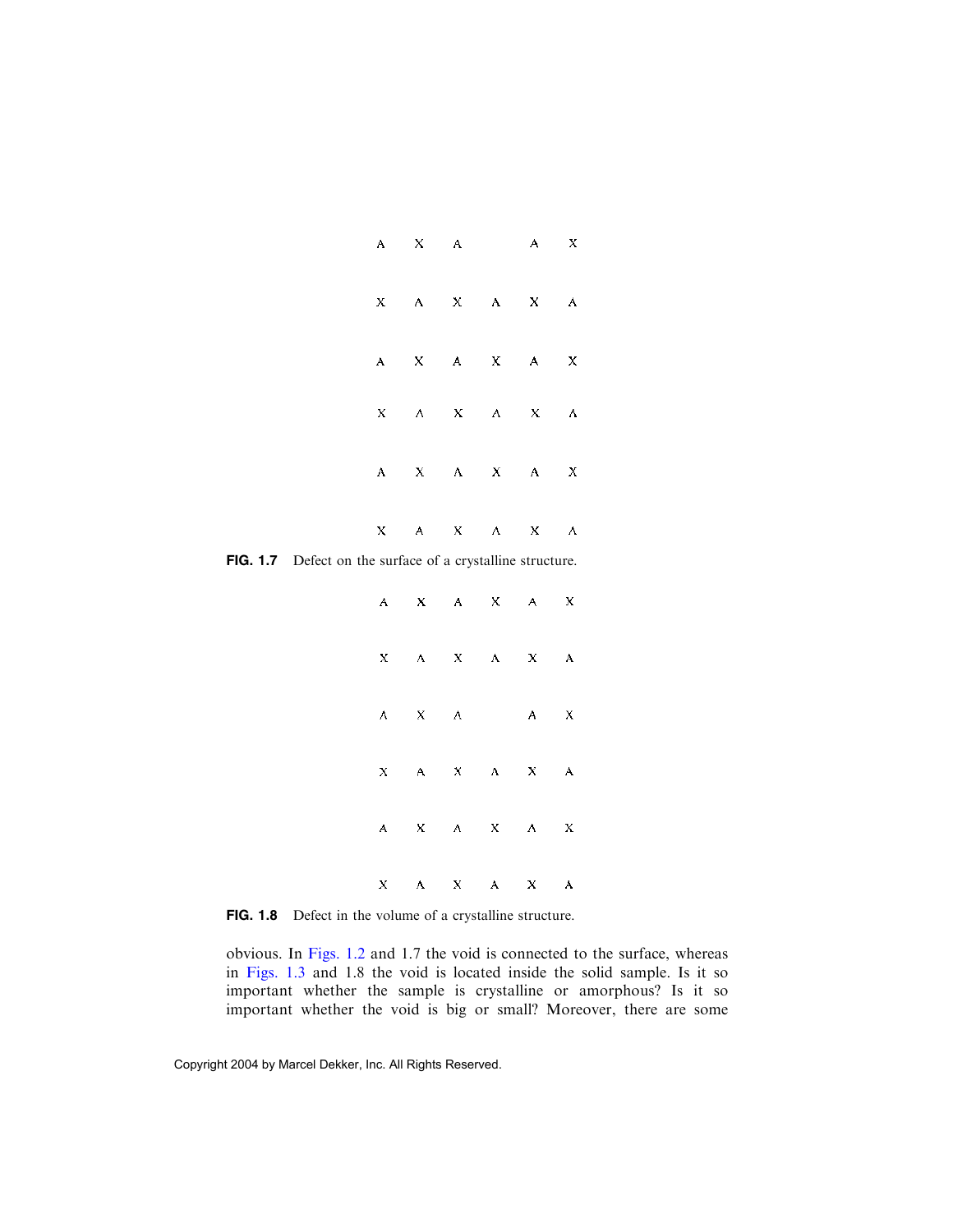specific crystals (zeolites) in which pores can give formation. The difference between micropore and crystalline defect may seem less important than the divergence between micropore and macropore.

The similarity between micropores and defects was discussed in the literature [11], and the physical difference between these phenomena needs serious analysis.

The comparative analysis (given below) aims to emphasize the physical difference between these two phenomena—micropores (comprising micropores in crystals) and defects in crystals.

- 1. The driving force for micropore formation and defect formation in crystal is the same, that is, the increase of entropy, whereas the total internal energy gets rising too. Hence, the thermodynamics of micropore and defect formation is very similar (but not identical—see below).
- 2. The mechanism of micropore and crystal defect formation is absolutely different. Micropores are formed due to removal of gas or vapor because of chemical decomposition of the material in which micropores are formed, and this process of gas–vapor particle removal is definitely irreversible. On the contrary, defects in crystals are formed due to statistical fluctuations, and the particles dislocated from their positions inside crystals do not get removed away but remain inside the crystalline structure or on the surface, and the process of defect formation is reversible. Thus, micropore formation is described by thermodynamics of nonequilibrium, while defect formation is described by thermodynamics of equilibrium.
- 3. Both micropores and defects can be formed in zeolites (regular crystalline structures formed by cocrystallization of some metal-oxide hydrates with further careful removal of water). However,
	- a. Micropores in zeolites are formed due to removal of water (irreversible process, as analyzed above in item 2).
	- b. Defects in the same zeolites are formed due to eventual removal or dislocations of ions belonging to the regular structure, and this process is reversible in principle (as above given in the general case by item 2).
- 4. Motion inside the solid structure is possible for particles in crystals but forbidden for particles around micropores. Micropores cannot move inside the solid (continuous) structure, unless this is destroyed. Defects can easily move, that is one of sequences of the reversibility of defect formation. Inside a crystalline structure,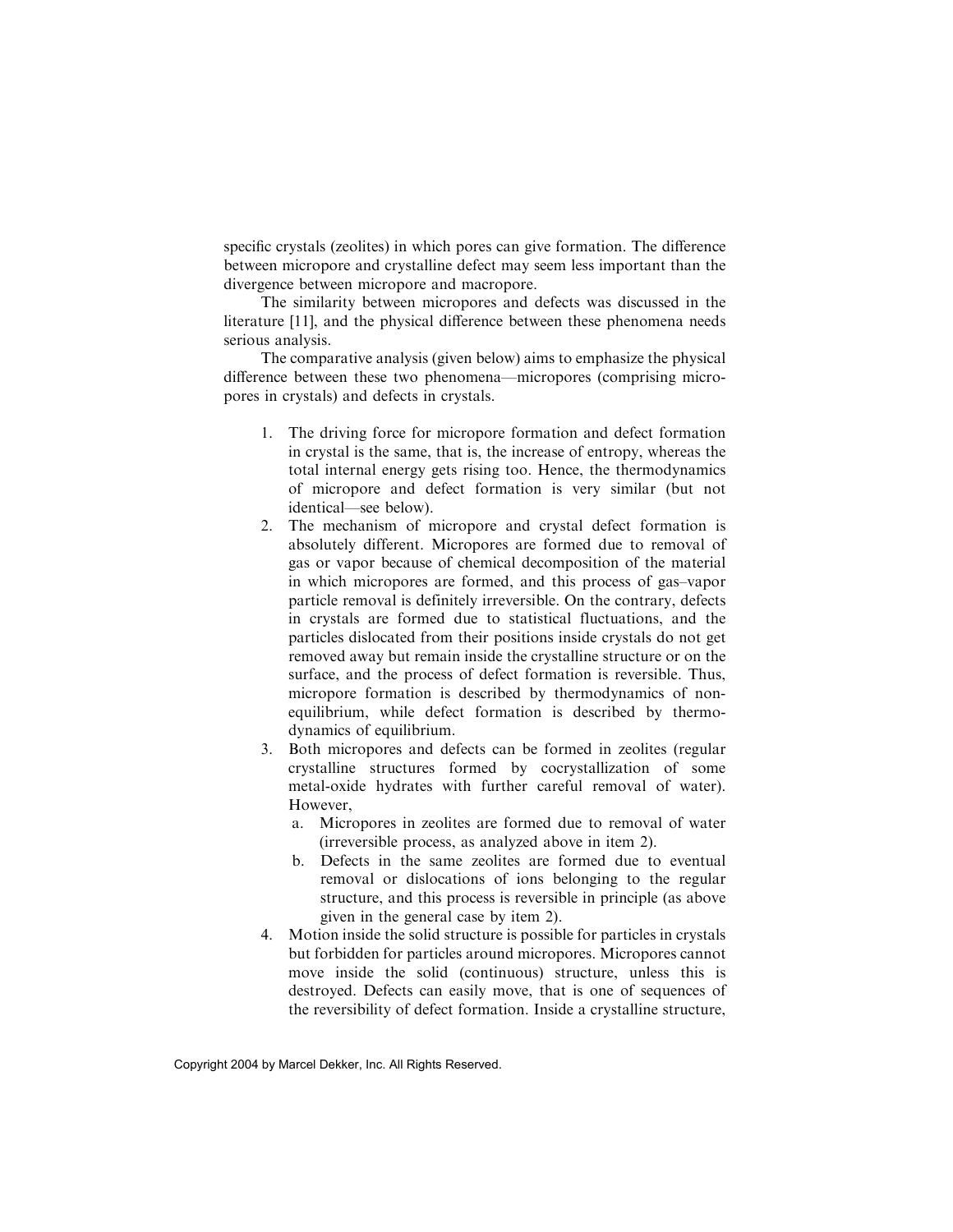| Factor of comparison              | Micropore           | Defect in crystal   |
|-----------------------------------|---------------------|---------------------|
| Driving force for formation       | Increase of entropy | Increase of entropy |
| Change of internal energy         | Increase            | Increase            |
| Possible in nonzeolite crystals?  | Negative            | Positive            |
| Possible in amorphous structures? | Positive            | Negative            |
| Possible in zeolites?             | Positive            | Positive            |
| Formation is reversible?          | Negative            | Positive            |
| Motion is possible?               | Negative            | Positive            |
| Continuous growth is possible?    | Positive            | Negative            |

TABLE 1.1 Comparison of Micropores with Crystal Defects

an ion can come into the vacant spot of the defect just due to heat vibrations; then the defect disappears at its previous position but appears at a new position.

5. Continuous growth of micropores is not only possible but very probable if the conditions necessary for the micropore formation take place. On the contrary, defects in crystals cannot get continuous growth (unless the crystal is destroyed), because the eventual neighborhood of two or more defects is the lowprobability option.

The comparison of micropores to crystal defects is illustrated by Table 1.1.

## III. RELATIONSHIP BETWEEN THE SYNTHESIS OF POROUS MATERIALS AND CHARACTERISTICS OF THEIR STRUCTURES

The following analysis regarding the relationship between the conditions of pore formation and the properties of the resulting porous structure is just qualitative. The numerical analysis is not given in this chapter but will be presented later.

Macropores are formed mostly because of mechanical treatment of solid materials, whereas micropores are formed due to chemical reactions in certain conditions. However, macropore formation due to mechanical effects is always accompanied by the eventual appearance of nanopores mesopores and micropores in the zones where the mechanical destruction is minor. Micropore formation due to chemical reactions cannot, except few situations, be realized without eventual formation of macropores (see [Fig. 1.9\)](#page-10-0).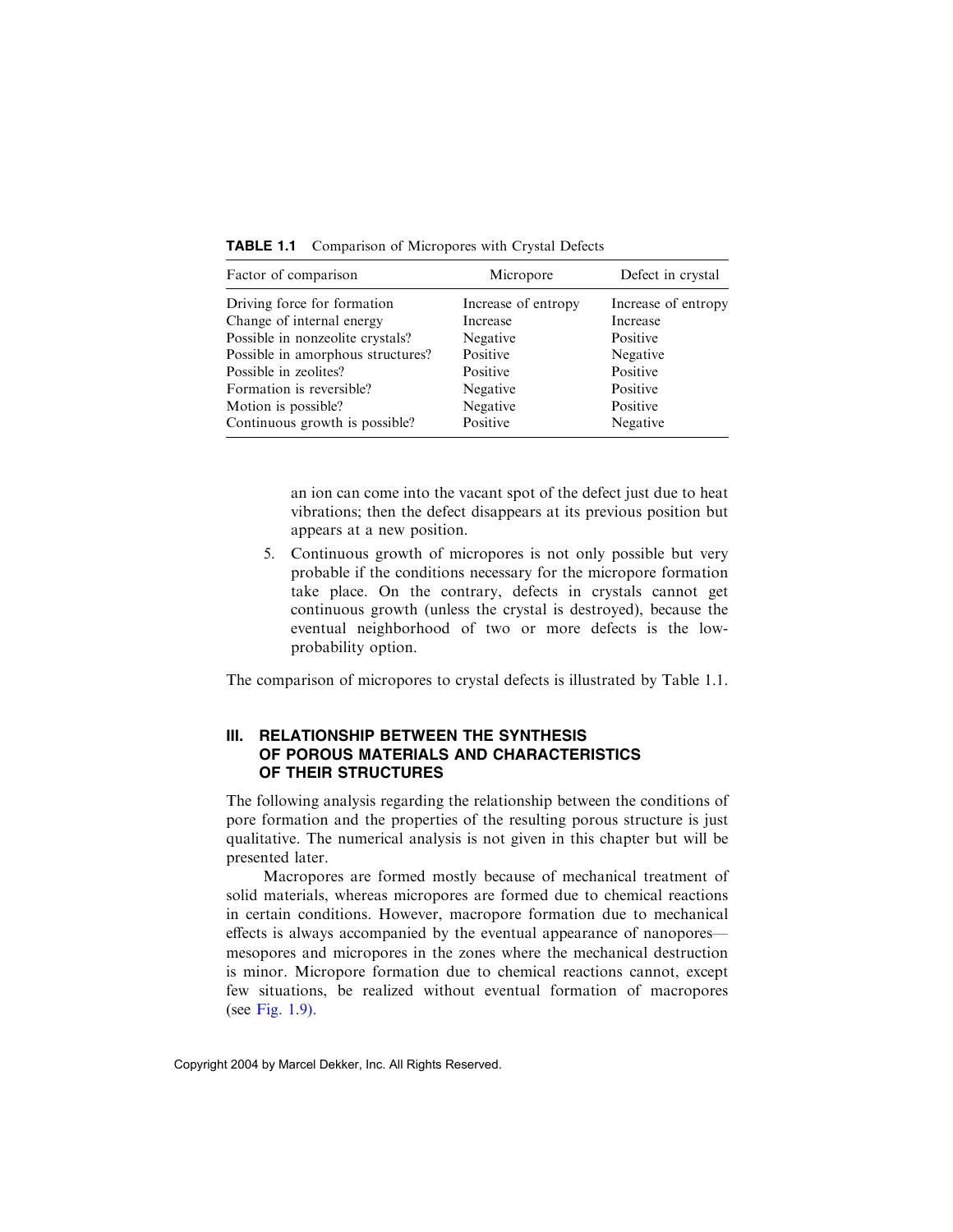<span id="page-10-0"></span>

FIG. 1.9 Simultaneous formation of micropores and mesopores or macropores due to chemical reactions inside the solid phase.

Of course, both chemical reactions and mechanical effects cause also formation of mesopores.

All factors related to preparation (synthesis) of porous materials can be divided into two groups:

Characteristics of the raw materials

Parameters of the process of the treatment of the raw materials

We can divide all processes of pore formation in solids into two groups:

- 1. Pore formation in a solid material previously prepared (which means the solid is prepared before being treated for getting pores)
- 2. Pore formation simultaneously with the preparation of the solid material (which means the processes of synthesis of the solid and its treatment for pore formation are carried out in the same time, in the same volume)

For pore structure formation, one can use all existing amorphous solids. For pore formation simultaneously with the solid formation (synthesis), one can use all known physicochemical processes providing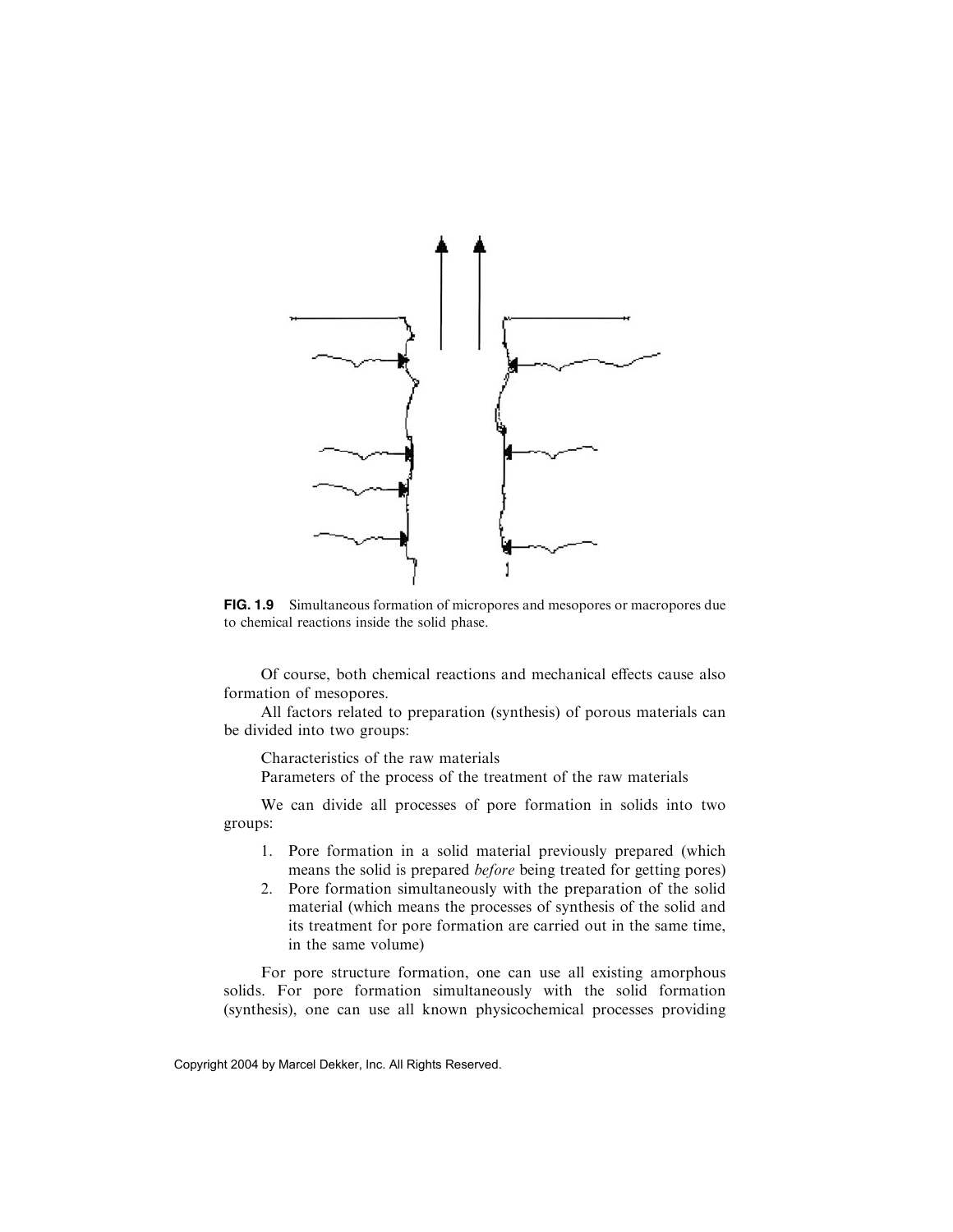solid phase, such as separation of hydrocarbon mixtures, partial oxidation of hydrocarbons (in liquid or gaseous phase), polymerization, sedimentation, etc.

Among the properties of solid raw materials influencing pore formation we note the following:

- 1. Polymeric or nonpolymeric structure of the raw material (if polymeric, its structural characteristics comprising branching, cross-linking, etc.)
- 2. Mechanical properties of the raw material (its mechanical resistance, elasticity, etc.)
- 3. The content of volatile and unstable components (means first of all, organic groups)
- 4. The surface tension of the solid phase contacting with air

Polymeric structure of the raw (solid) material is favorable for the formation of micropores more than macropores under the same exterior conditions because natural interactions between neighbor momomeric units stimulate the formation of micropores. For the same reason, among polymeric materials, cross-linked structure with intense branching (first of all rubbers) is very favorable for micropores, but the total porosity decreases.

The high mechanical resistance and high elasticity allow very large freedom of choice for the researcher in varying exterior effects for getting a porous structure. Even if the micropores are formed by reactions inside the solid phase, the large elasticity allows the removal of volatile components with minimal formation of macropores. On the contrary, low elasticity and low mechanical resistance are factors very favorable for the local destruction of the solid phase and, as sequence, formation of macropores. In principle, this process may result even in breaking the solid phase.

The moderate content of volatile components is especially important for the intense micropore formation. If their concentration is low, micropores are rare, isolated, short, and semi open or closed. If volatile components are very abundant, the experiment needs to be very carefully controlled, in order to prevent too deep a decomposition of the solid (otherwise, the materials may be locally broken).

Let us notice that in processes of micropore preparation by decomposition of solid materials, the chemical composition and properties of the solid products may significantly differ from those of the raw materials. In such cases,

1. The kind of the resulting solid structure (polymeric or nonpolymeric) remains important.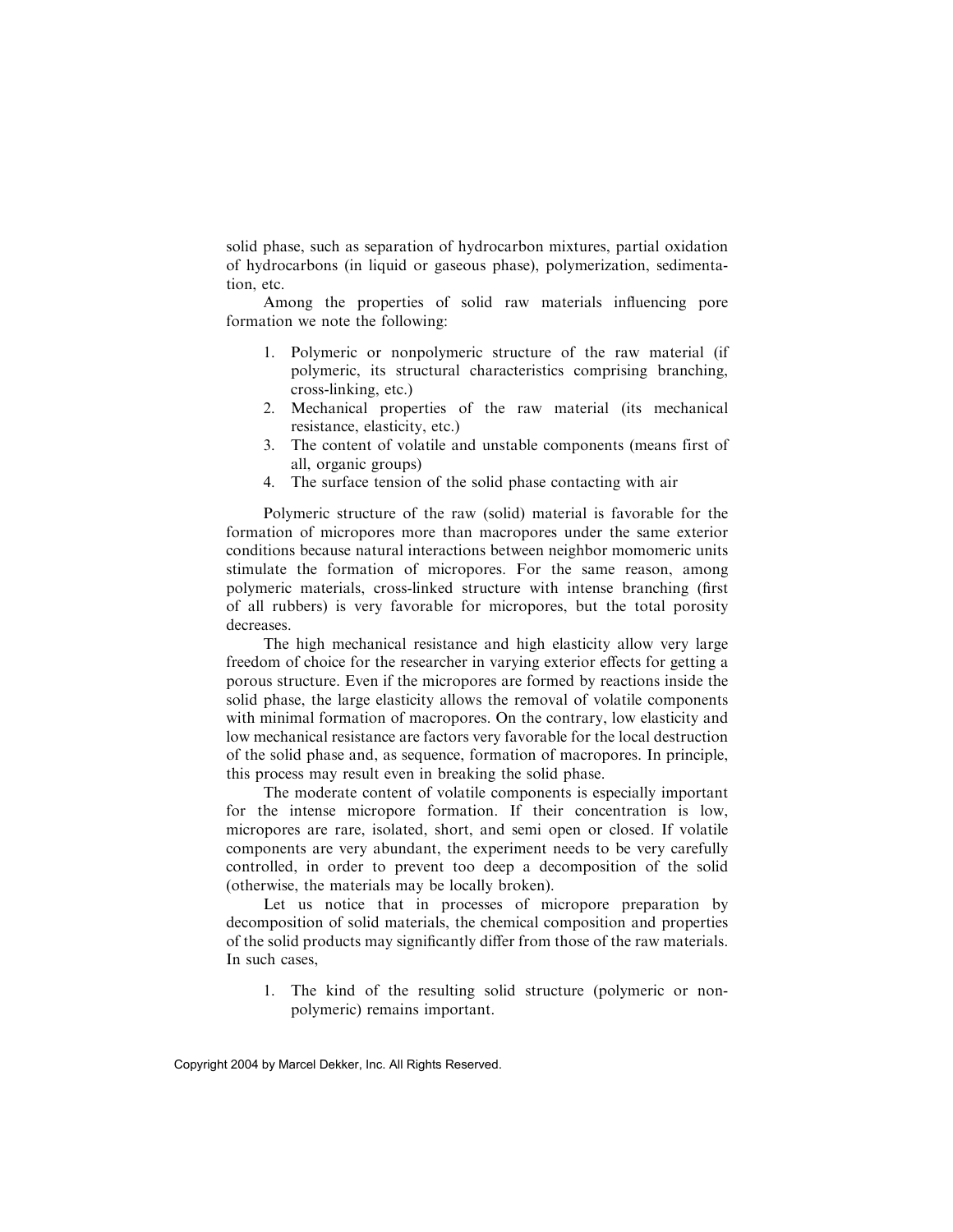- 2. Mechanical properties of the resulting solid are not so important, unless that is related to its further use.
- 3. The rest content of the volatile components is not important, unless needed for the further use.
- 4. That is very important to evaluate the surface tension of the resulting solid phase in contact with the gas or the vapor that is expected inside the micropores at the moment of their formation ( $\sigma$ ). We note that the measurements of  $\sigma$  do not need intervention inside micropores. Instead, it is sufficient to measure the same parameter in standard laboratory conditions for the plate solid surface (having zero curvature) in the atmosphere of the same gas or vapor.

## A. Parameters of the Treatment Process

Pore formation is influenced by the following characteristics of the treatment process:

All intensive parameters: pressure  $P$  (Pa), temperature  $T$  (K), mechanical tension  $P_m$  (Pa), concentrations of reagents  $C_i$  (mole parts), etc.

Gradients of the intensive parameters and changes of these parameters with time  $t$  (s)

Various initiating rays

The total duration of the treatment  $t_t$ 

The pressure and/or tension loading, especially by vibration, stimulates not only formation of macropores but also transformation of micropores to macropores. If the vibration duration is too long, the solid sample is just destroyed.

The pressure unloading stimulates delivering of volatile components, particularly water vapor. The same effect is obtained if not the total pressure but the partial pressure of water vapor is reduced. In both cases, the obtained structure is mostly microporous, whereas the micropores are open or semiopen. The resulting structure cannot be regular unless it was initially, i.e., before the treatment (e.g., dehydration of zeolites). The porous structure is homogeneous if the treatment was careful and homogeneous: all fragments of the solid phase are under the same intensive parameters (of course, this condition does not work at the border of the condensed phase).

The temperature can influence pore formation in two directions:

1. Temperature rising causes thermal enlargement of the solid phase; if this is heterogeneous, its different parts get different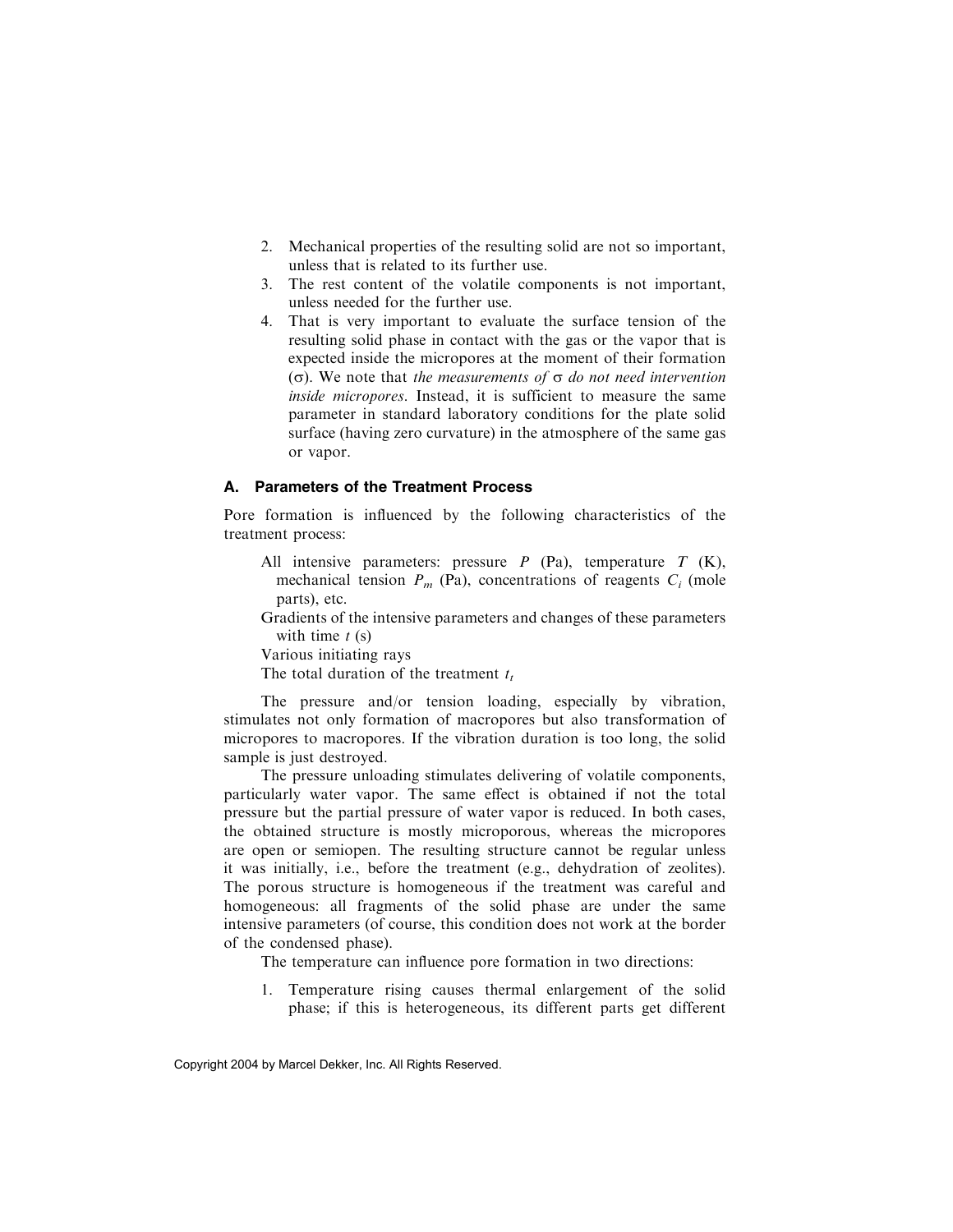enlargements, that is, equivalent to mechanical tension, and, respectively, favors the formation of macropores.

2. Temperature rising may stimulate chemical reactions, first of all endothermic decomposition and oxidation of organic components, with delivery of volatile products (water vapor, carbon dioxide, nitrogen, etc.), that is favorable for micropore formation.

Thus, the sequences of thermal treatment of solid are ambivalent and depend on the structure and the chemical composition of the treated solid material.

As it will be shown in the further analysis, the dynamics of temperature changing with time influences significantly the resulting microporous structure, but that is a very specific phenomenon, analysis of which stands out of this chapter.

Initiating rays [ultraviolet (UV), x-rays, acoustic waves like ultrasound, etc.] may cause radical formation. The free radicals attack the unstable organic components in the solid phase, and the result is similar to that in the case of the thermal oxidation or decomposition. However, the ray-initiated chemical reactions have a very serious advantage: in the case of the ray treatment of a heterogeneous solid, macropore formation in which is not desired (e.g., oxidation of pollutants adsorbed on active carbon), macropores almost do not get be formed.

The total duration of the treatment, even without changing the regime of the treatment (e.g., long time heating of the raw material), leads to deep changes in the solid structures. In many cases, this can cause

- 1. Increase of the total porosity
- 2. Transformation of micropores and mesopores to macropores
- 3. Breaking of the solid

The principal sequences of the treatment of organic-containing solids with the above-considered technique are given in [Tables 1.2](#page-14-0) to [1.5.](#page-17-0)

Comparing Tables 1.2 and [1.3](#page-15-0) to [Tables 1.4](#page-16-0) and 1.5, respectively, we find that the results of the treatment of similar (in the chemical composition) materials are very similar but not identical, and the initial structure of the raw solid material is extremely important.

## B. Effect of Exterior Treatment on the Pore Formation in Processes of Synthesis of Solid

We mentioned above the following processes most important for the synthesis of porous solid from gaseous or liquid raw materials: separation of hydrocarbon mixtures, partial oxidation of hydrocarbons (in liquid or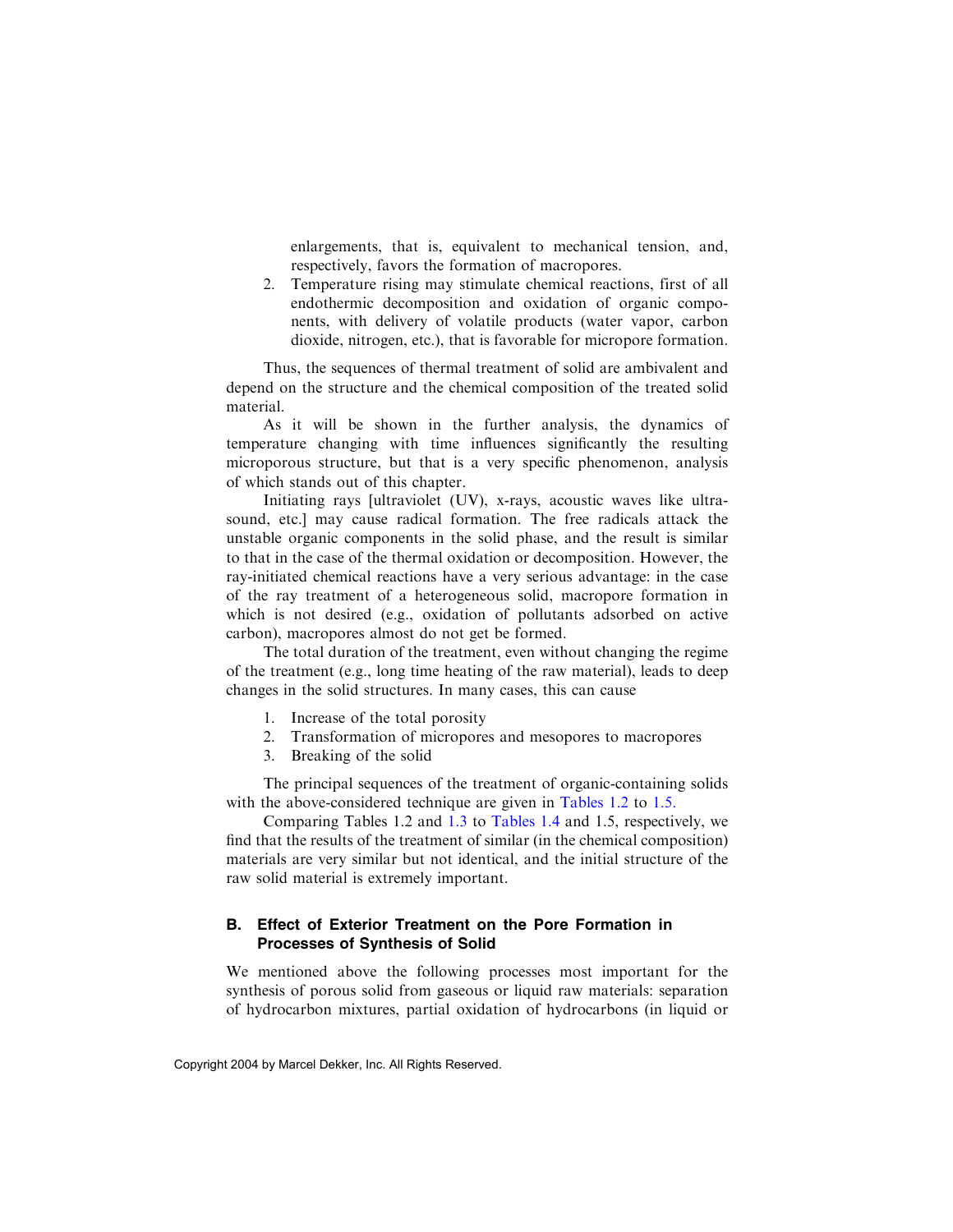| Characteristics of<br>the resulting structure | Pressure,<br>mechanical<br>tension | Temperature<br>increase | Destroying<br>agents plus<br>initiating rays |
|-----------------------------------------------|------------------------------------|-------------------------|----------------------------------------------|
| Micropore formation                           | Negligible <sup>e</sup>            | Yes <sup>a</sup>        | Yes                                          |
| Mesopore formation                            | Minor <sup>d</sup>                 | <b>Yes</b>              | Yes                                          |
| Macropore formation                           | Very possible <sup>b</sup>         | <b>Yes</b>              | Minor                                        |
| Cracking or breaking<br>of the solid          | Very possible                      | Possible <sup>c</sup>   | No                                           |
| Open pores                                    | Yes                                | Possible                | Yes                                          |
| Semiopen pores                                | <b>Yes</b>                         | <b>Yes</b>              | Yes                                          |
| Closed pores                                  | $\mathrm{No}^{\mathrm{f}}$         | Possible                | No                                           |
| Random porous structure                       | <b>Yes</b>                         | <b>Yes</b>              | Very possible                                |
| Regular porous structure                      | No.                                | N <sub>0</sub>          | Minor                                        |
| Heterogeneous structure                       | Possible                           | Very possible           | Very possible                                |
| Homogeneous structure                         | Possible                           | Minor                   | Minor                                        |

#### <span id="page-14-0"></span>TABLE 1.2 Structure Formation in Process of the Treatment of Carbon

<sup>a</sup>Yes means the effect is doubtless.

<sup>b</sup>Very possible means the effect is very probable.

c Possible means the probability of the effect is moderate.

<sup>d</sup>Minor means the probability of the effect is low.

e Negligible means the probability of the effect is very low.

<sup>f</sup>No means the effect should not appear.

gaseous phase), polymerization and, sedimentation. Let us give some examples of these processes.

## 1. Separation of Hydrocarbons

Such a known and widespread process as petroleum refining comprises, as one of its sequences, delivering a very hard fraction of hydrocarbons bitum used as the raw material for asphalt. This consists of a mixture of hard hydrocarbons forming a porous solid phase. The usual synthesis of such a porous product comprises the following stages: condensation, separation from light and intermediary fractions, cooling and keeping as solid, then (for use as asphalt) heated, put onto the chosen surface, and naturally cooled. Asphalt contains all kinds of pores. Many pores are open; this fact makes the removal of water during rains easier.

## 2. Oxidation of Hydrocarbons and Organics

This technique is used for the synthesis of active carbon. Primary materials (waste organics) are carefully oxidized under high temperature, which causes formation of all kinds of pores, while micropores dominate.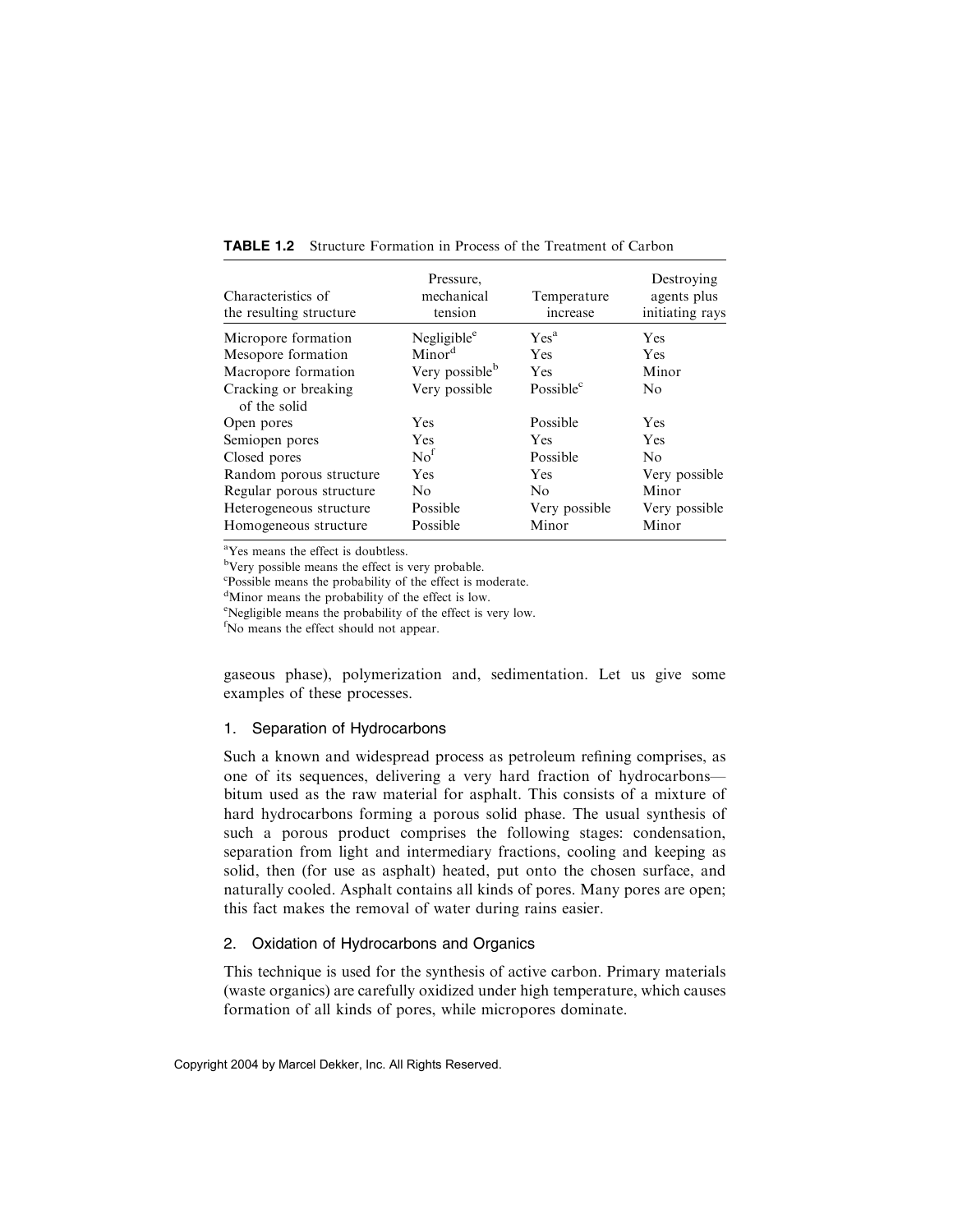| Characteristics of<br>the resulting structure | Pressure.<br>mechanical<br>tension | Temperature<br>increase | Destroying<br>agents plus<br>initiating rays |
|-----------------------------------------------|------------------------------------|-------------------------|----------------------------------------------|
| Micropore formation                           | Minor <sup>d</sup>                 | Yes <sup>a</sup>        | Yes                                          |
| Mesopore formation                            | Minor                              | <b>Yes</b>              | Yes                                          |
| Macropore formation                           | Very possible <sup>b</sup>         | Possible <sup>c</sup>   | No <sup>e</sup>                              |
| Cracking or breaking<br>of the solid          | Very possible                      | No                      | No                                           |
| Open pores                                    | Yes                                | Very possible           | Yes                                          |
| Semiopen pores                                | <b>Yes</b>                         | <b>Yes</b>              | Yes                                          |
| Closed pores                                  | No                                 | Possible                | $\overline{N}_{0}$                           |
| Random porous structure                       | Yes                                | <b>Yes</b>              | Very possible                                |
| Regular porous structure                      | No.                                | N <sub>0</sub>          | Minor                                        |
| Heterogeneous structure                       | Possible                           | Very possible           | Very possible                                |
| Homogeneous structure                         | Possible                           | Minor                   | Minor                                        |

<span id="page-15-0"></span>**TABLE 1.3** Structure Formation in Process of the Treatment of Polymeric Solid

<sup>a</sup>Yes means the effect is doubtless.

<sup>b</sup>Very possible means the effect is very probable.

c Possible means the probability of the effect is moderate.

<sup>d</sup>Minor means the probability of the effect is low.

e No means the effect should not appear.

In the general case, the obtained structure is random. However, several studies show the principal opportunity of the synthesis of active carbon, the structure of which is characterized by several regularities (see, e.g., Ref. 12). Such molecular sieving carbons with uniform micropore structure are prepared by (1) carbonization of metal-cation-exchanged resin and (2) pyrolytic carbon deposition from benzene over activated carbon fibers. Both micro- and mesoporosity are under control. Highperformance molecular sieving carbon membranes for gas separation are synthesized from the carbonization of several types of organic polymer films. Mesopores are controlled by such novel methods as catalytic activation, polymer blend carbonization, organic gel carbonization, and template carbonization [12].

#### 3. Polymerization

Most of reactions of polymerization (radical or ionic) lead to the formation of microporous solids. Macropores appear mostly in specific processes e.g., foam synthesis with gas injection into the polymerizing phase—and are always accompanied by micropore formation. Macropores and mesopores take much less volume fraction. The simplest linear polymerization is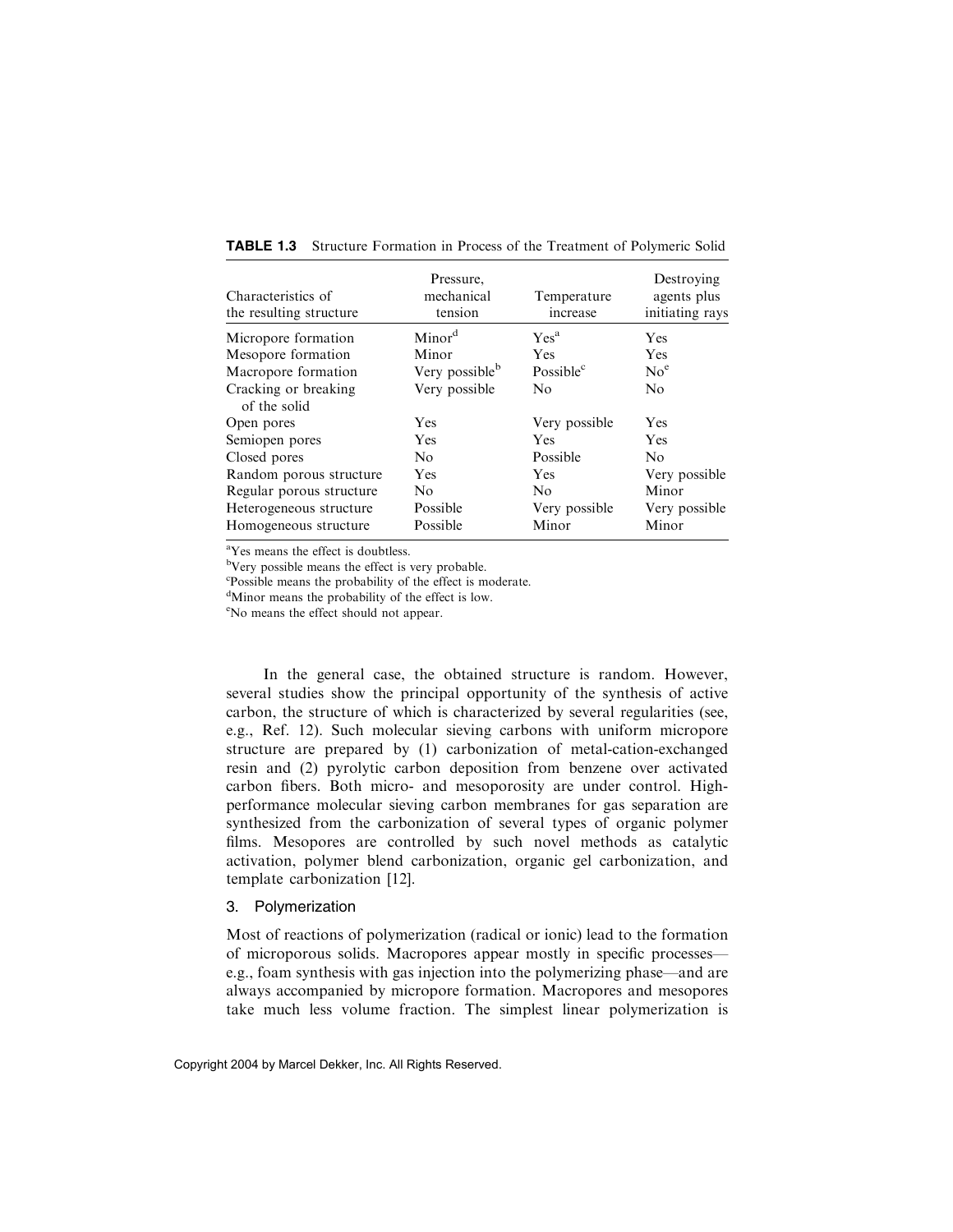| Characteristics of<br>the resulting structure | Pressure,<br>mechanical<br>tension | Temperature<br>increase    | Reduction of<br>partial pressure<br>of water vapor |
|-----------------------------------------------|------------------------------------|----------------------------|----------------------------------------------------|
| Micropore formation                           | Negligible <sup>e</sup>            | Yes <sup>a</sup>           | <b>Yes</b>                                         |
| Mesopore formation                            | Minor <sup>d</sup>                 | <b>Yes</b>                 | <b>Yes</b>                                         |
| Macropore formation                           | Minor                              | Minor                      | Minor                                              |
| Cracking or breaking<br>of the solid          | <b>Yes</b>                         | <b>Yes</b>                 | No.                                                |
| Open pores                                    | No <sup>f</sup>                    | Minor                      | Possible <sup>c</sup>                              |
| Semi-open pores                               | Minor                              | <b>Yes</b>                 | <b>Yes</b>                                         |
| Closed pores                                  | No.                                | Possible                   | No                                                 |
| Random porous structure                       | <b>Yes</b>                         | <b>Yes</b>                 | Minor                                              |
| Regular porous structure                      | No.                                | N <sub>0</sub>             | <b>Yes</b>                                         |
| Heterogeneous structure                       | Possible                           | Very possible <sup>b</sup> | Minor                                              |
| Homogeneous structure                         | Possible                           | Minor                      | <b>Yes</b>                                         |

#### <span id="page-16-0"></span>TABLE 1.4 Structure Formation in Process of the Treatment of Zeolites

<sup>a</sup>Yes means the effect is doubtless.

<sup>b</sup>Very possible means the effect is very probable.

c Possible means the probability of the effect is moderate.

<sup>d</sup>Minor means the probability of the effect is low.

e Negligible means the probability of the effect is very low.

<sup>f</sup>No means the effect should not appear.

favorable for the formation of open and semiopen micropores and (much less) open mesopores. Branched polymerization increases the fraction of micropores, while the tendency of the formation of semiopen pores dominates. Cross-linking in macromolecules reduces the porosity and stimulates closing pores. In any case, the product has random porous structure. In a normal situation, the polymer is homogeneous, but if necessary, the polymerization can provide heterogeneous products (e.g., due to using block polymers or composites).

#### 4. Sedimentation

Processes of sedimentation can be carried out in very different conditions. If solid particles are allowed to move down due to simple gravitation, the obtained solid structure is microporous. In many cases, the products of sedimentation (e.g., silica gel or alumina gel) get secondary treatment, mainly thermal. The changes of the porous structure during the secondary treatment do not differ from those described in [Tables 1.2](#page-14-0) to [1.5.](#page-17-0) If the rate of sedimentation is increased, e.g., by centrifugation, the porosity decreases, the characteristic size of micropores decreases, and the obtained pores are semiopen or closed. The resulting porous structure is random and is not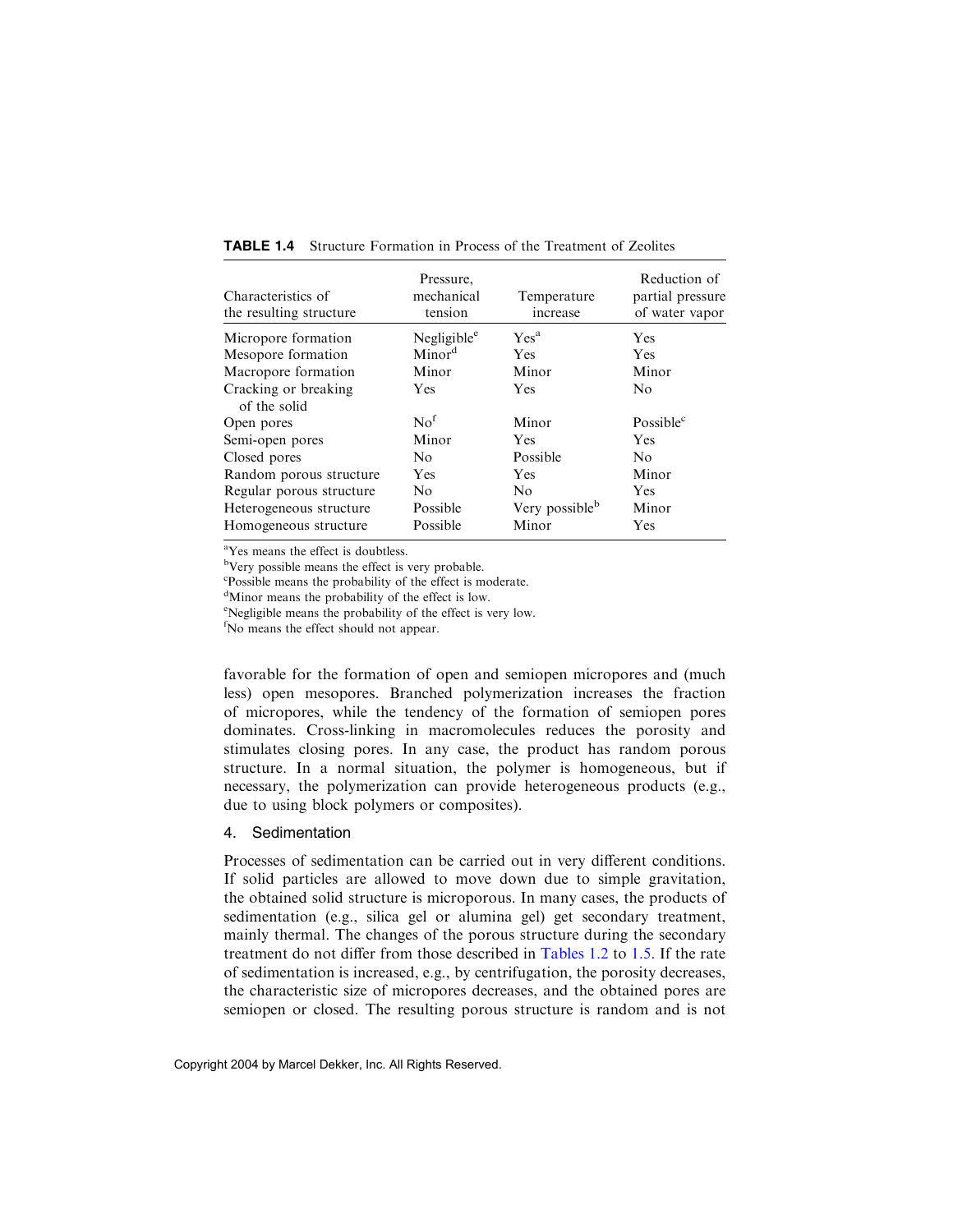| Characteristics of<br>the resulting structure | Pressure,<br>mechanical<br>tension | Temperature<br>increase    | Reduction of<br>partial pressure<br>of water vapor |
|-----------------------------------------------|------------------------------------|----------------------------|----------------------------------------------------|
| Micropore formation                           | Negligible <sup>e</sup>            | Yes <sup>a</sup>           | <b>Yes</b>                                         |
| Mesopore formation                            | Minor <sup>d</sup>                 | <b>Yes</b>                 | Yes                                                |
| Macropore formation                           | Minor                              | Possible <sup>c</sup>      | Minor                                              |
| Cracking or breaking<br>of the solid          | <b>Yes</b>                         | Minor                      | $\mathrm{No}^{\mathrm{f}}$                         |
| Open pores                                    | No.                                | Very possible <sup>b</sup> | Possible                                           |
| Semiopen pores                                | Minor                              | <b>Yes</b>                 | Yes.                                               |
| Closed pores                                  | No.                                | <b>Yes</b>                 | $\overline{N}_{0}$                                 |
| Random porous structure                       | <b>Yes</b>                         | <b>Yes</b>                 | Minor                                              |
| Regular porous structure                      | No.                                | N <sub>0</sub>             | <b>Yes</b>                                         |
| Heterogeneous structure                       | Possible                           | Very possible              | Minor                                              |
| Homogeneous structure                         | Possible                           | Minor                      | <b>Yes</b>                                         |

<span id="page-17-0"></span>TABLE 1.5 Structure Formation in Process of the Treatment of Silica–Alumina Gel

<sup>a</sup>Yes means the effect is doubtless.

<sup>b</sup>Very possible means the effect is very probable.

c Possible means the probability of the effect is moderate.

<sup>d</sup>Minor means the probability of the effect is low.

e Negligible means the probability of the effect is very low.

<sup>f</sup>No means the effect should not appear.

homogeneous but has the cone symmetry: heterogeneity is found by the vertical (because of the gravitation), whereas by the horizontal the structure is homogeneous (see [Fig. 1.10\)](#page-18-0).

A specific situation takes place when sedimentation is not carried out by simple gravitation but is realized in the regime of crystallization. In most of cases, such situation does not regard pore formation. However, if the obtained crystals contain water, this can be sometimes carefully removed by increasing temperature and/or reducing the partial pressure of water vapor, obtaining molecular sieves, zeolites.

We note that since micropores are formed mainly due to chemical reactions, the notion of synthesis seems well applicable to micropore formation, though that is not synthesis in the traditional sense (as is understood in inorganic and organic chemistry). This term allows us to emphasize the physical difference between micropore formation (due to chemical reactions) and macropore formation (mostly due to mechanical effects). Moreover, in the situation when micropores are formed simultaneously with the solid phase, the notion of synthesis of micropores becomes logically valid even in the traditional sense.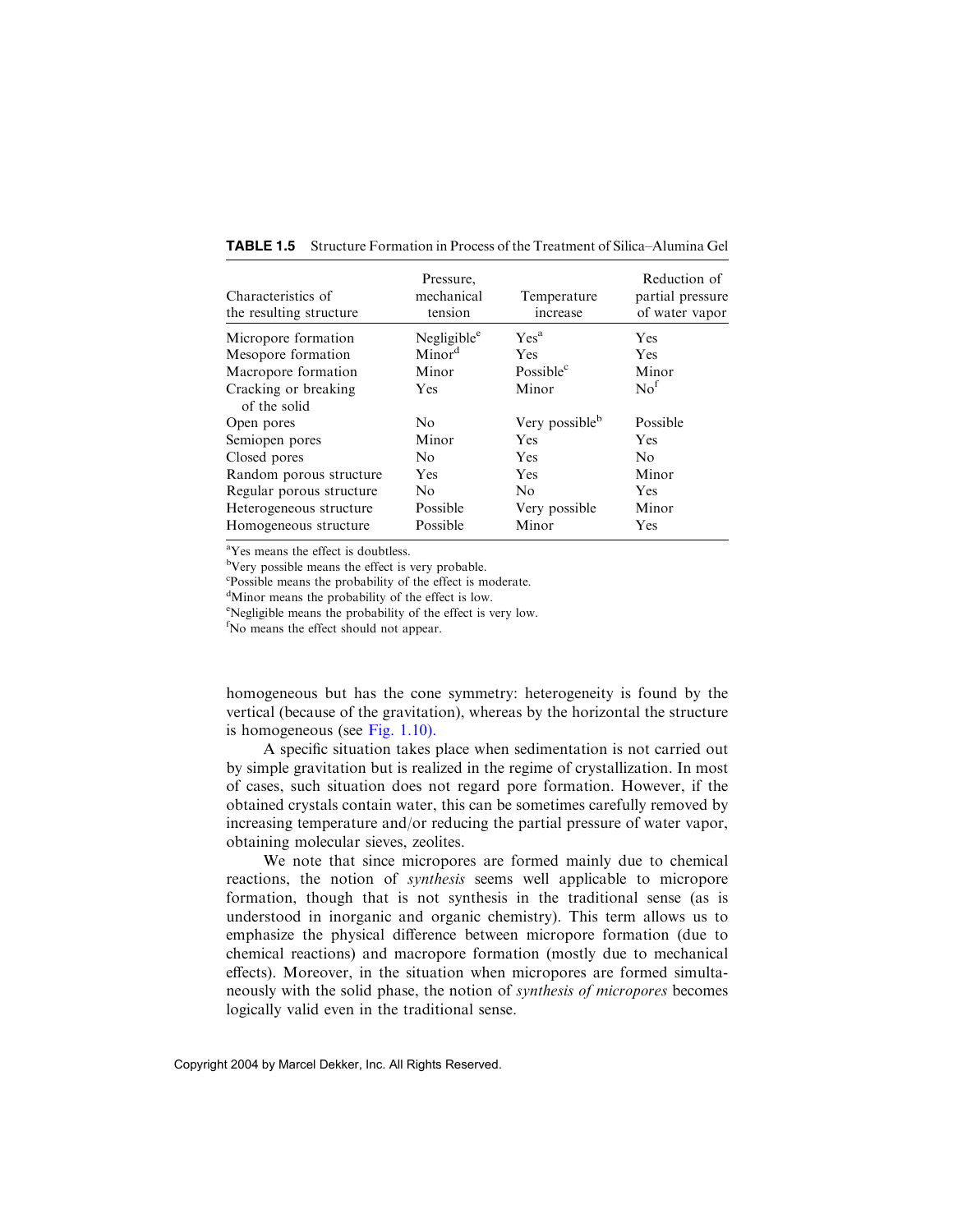<span id="page-18-0"></span>

FIG. 1.10 Horizontal homogeneity and vertical heterogeneity in porous structure after simple sedimentation.

## C. Influence of the Treatment on the Homogeneity and Heterogeneity of Porous Structure

Since the porous structure is determined by both raw material and the regime of its treatment, homogeneous porous structure can be obtained in one of the following situations:

- 1. The raw material is initially homogeneous and gets the homogeneous treatment. The homogeneity of the treatment means that all fragments of the raw material get mechanical, chemical, and/or thermal treatment and/or initiating irradiation at the same intensive parameters (pressure, temperature, concentrations of chemical reagents, wavelength) at the same duration. An example of such a process is transformation of alumosilicate hydrates to zeolites.
- 2. The raw material is initially heterogeneous, but its treatment is homogeneous and so intense that the initial heterogeneity is neutralized. An example of such a process is the recovery of active carbon from the products of the adsorption of organic pollutants with active carbon (the organic pollutants are oxidized and not only deliver the active carbon but, moreover, form some additional amount of active carbon). Though such raw material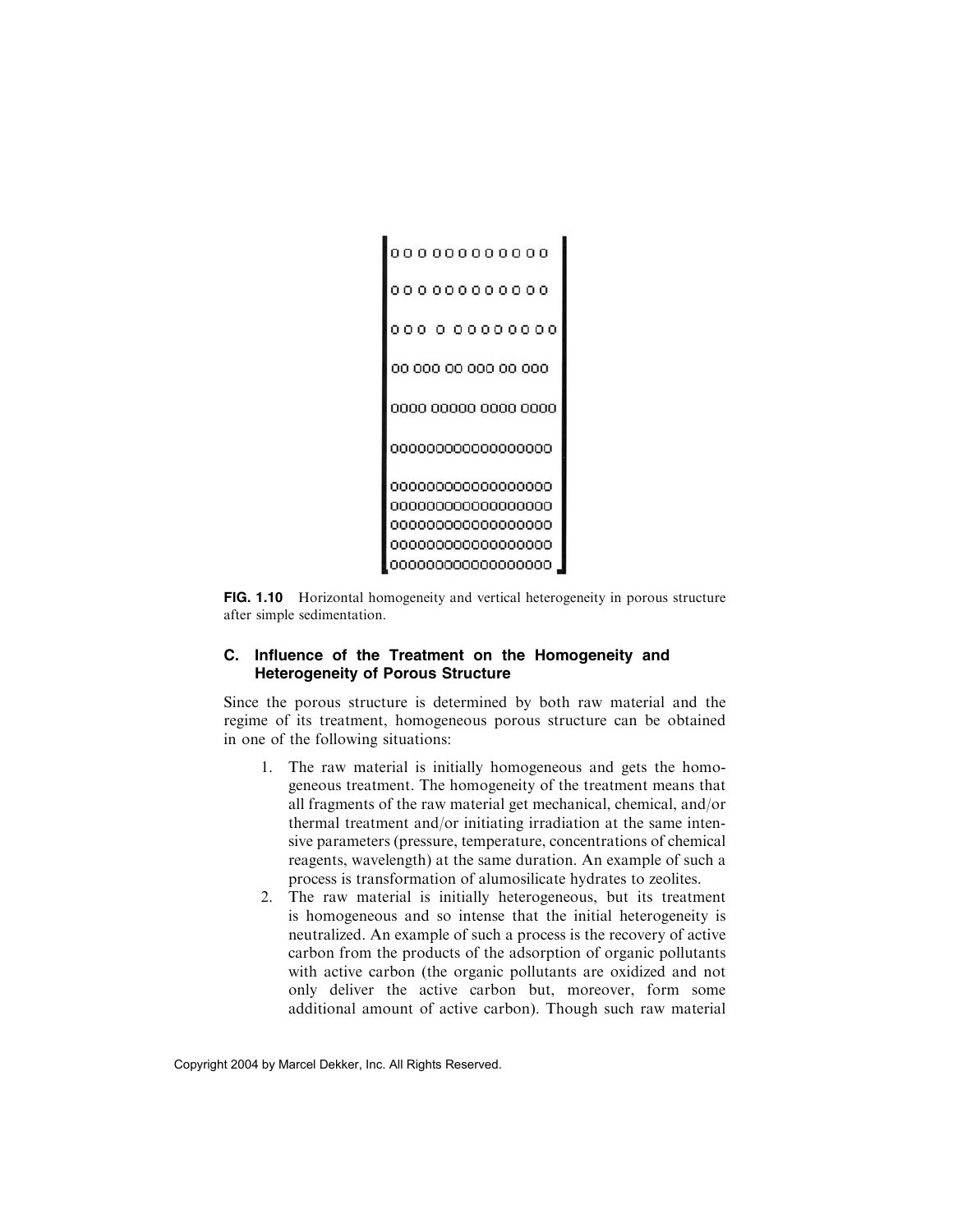was initially heterogeneous, the careful treatment allows its transformation to homogeneous, pure active carbon.

## D. Open, Semiopen, and Closed Pores

The pore opening and closing are very specific characteristics that do not significantly depend on the raw material. Their dependence on the parameters of the treatment process is significant but not decisive. Much more important for pore opening and closing is the manner of the sample preparation. If the ready porous material is cut to thin films (membranes), these contain mostly open pores. Such a procedure can be especially important in the preparation of microporous membranes of zeolites, several polymers, and composites or silica gel: most of their micropores get opening. That transforms these films, due to selective properties of ultramicropores, to a powerful technique for precious separation processes (of course, in the case of zeolites the micropores remain regular, while in other mentioned materials they remain random). However, since opening pores is very significant for heat or mass transfer through porous structures, it is very commendable to pay attention to some technologies allowing preparation of microporous structures with high tendency to opening. Let us give some examples of such processes.

(a) Example 1.1. Microporous ceramic materials having an open microporous cell structure with an internal surface area  $>50 \,\mathrm{m}^2/\mathrm{g}$ (microporous structure comprises a volume fraction above  $0.015 \text{ cm}^3/\text{g}$ of the ceramic) can be synthesized on the base of nonsilicon containing ceramics, carbon, and inorganic compounds having a decomposition temperature over  $400^{\circ}$ C [13].

(b) Example 1.2. Microporous ceramic materials having an open microporous cell structure with an internal surface area  $>70 \,\mathrm{m}^2/\mathrm{g}$ (microporous structure comprises a volume fraction above  $0.03 \text{ cm}^3/\text{g}$  of the ceramic) can be synthesized on the base of silicon carbide, silicon nitride, and silicon–carbide–nitride ceramics [13].

 $(c)$  Example 1.3. A porous material having open pores can be prepared by casting a slurry from a mixture containing a bisphenol-type epoxy resin, an amide compound as a hardener, a filler, and water in a waterimpermeable mold, hardening the slurry while it contains the water, further dehydrating the hardened article. The mean pore size estimated 4.0 nm, and the apparent porosity can be up to 41% [14].

(d) Example 1.4. An aluminum-oxide-based ceramic catalyst support with open interconnecting pores can be prepared by mixing fine-grained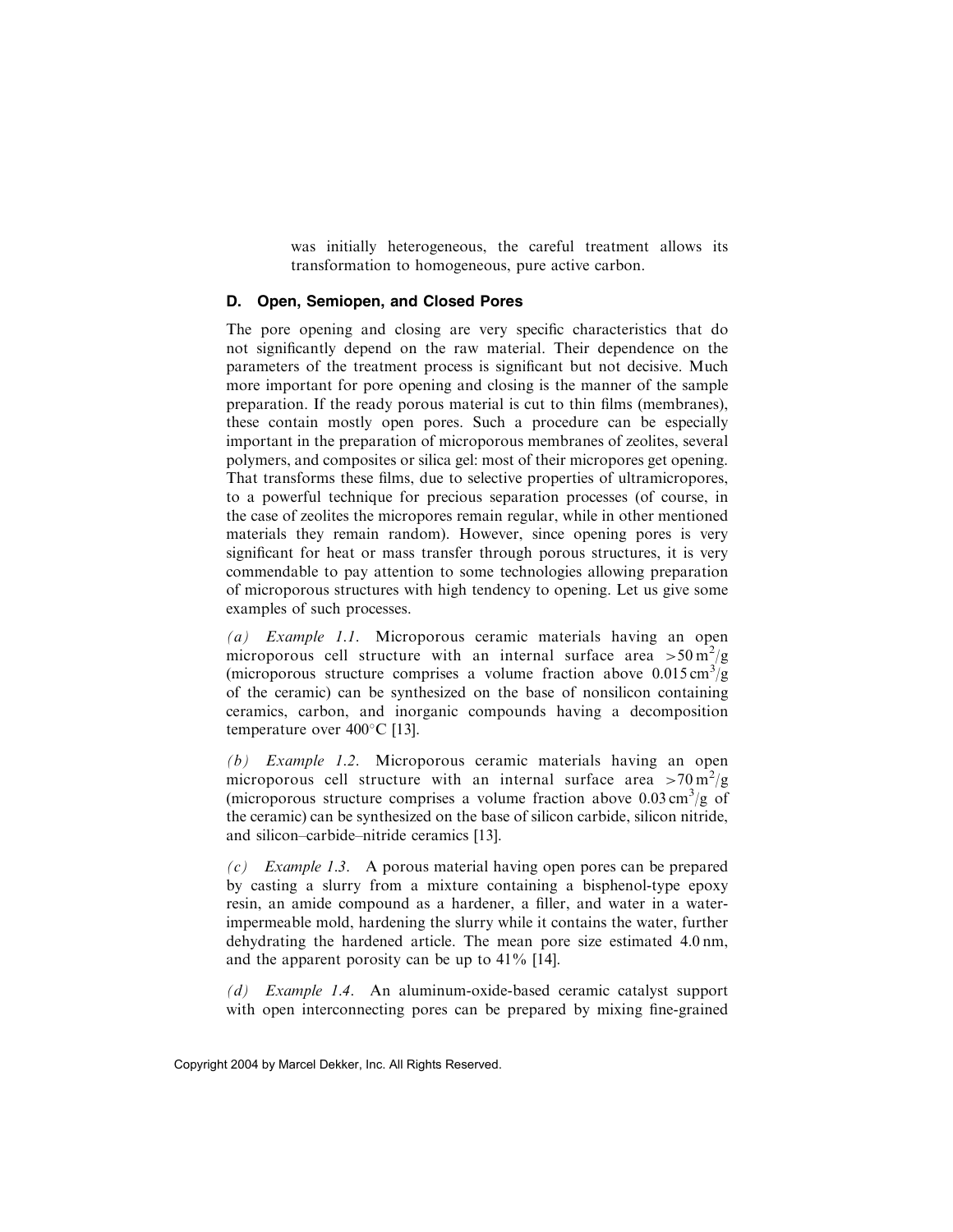aluminum oxide with bonding clay, organic binding agents, and water to form a suspension. This is added to a polystyrene framework formed by treating polystyrene balls with aqueous acetone. The aluminum oxide and the supporting polystyrene framework are dried, the polystyrene is removed by heating, and the aluminum oxide support containing open interconnecting pores is sintered at  $1600^{\circ}$ C for 2 h. The aluminum oxide support is used with a nickel-based catalyst [15].

(e) Example 1.5. Chen et al. [16] noticed that, in many applications, usefulness of conventional hydrogels was limited by their slow swelling. To improve the swelling property of the conventional hydrogels, Chen et al. [16] have synthesized superporous hydrogels (SPHs) that swell to equilibrium size in minutes due to water uptake by capillary wetting through numerous interconnected open pores. The swelling ratio was also large in the range of hundreds. The mechanical strength of the highly swollen SPHs was increased by adding a composite material during the synthesis. The composite material used in the synthesis of SPH composites was Ac-Di-Sol(R) (croscarmellose sodium). Their study indicated that SPH composites possessed three required properties: fast swelling, superswelling, and high mechanical strength [16].

The results of the analysis of the relationship between the characteristics of the simultaneous synthesis of microporous structure with the solid phase itself and the characteristics of the porous structure are given in Table 1.6.

| Technique of treatment            | Main pore size           | Opening and<br>closing pores | Homogeneous or<br>heterogeneous <sup>b</sup> |
|-----------------------------------|--------------------------|------------------------------|----------------------------------------------|
| Polymerization:                   |                          |                              |                                              |
| Linear                            | Micropores,<br>mesopores | Open                         | Homogeneous                                  |
| <b>Branched</b>                   | Micropores               | Open, semiopen               | Homogeneous                                  |
| Cross-linked                      | Micropores               | Semiopen, closed             | Homogeneous                                  |
| Oxidation of organics             | Micropores,<br>mesopores | Open, semiopen               | Homogeneous                                  |
| Sedimentation<br>(by gravitation) | Micropores               | Open, semiopen               | Heterogeneous<br>(cone symmetry)             |

TABLE 1.6 Influence of the Parameters of the Process of Synthesis of Porous Solid onto the Characteristics of the Porous Phase<sup>a</sup>

<sup>a</sup>Note: the column regularity or randomness is not included into the table because all known structures prepared simultaneously (solid  $+$  pores) are random only.

<sup>b</sup>Assume the condition that the synthesis process is homogeneous in the sense claimed above.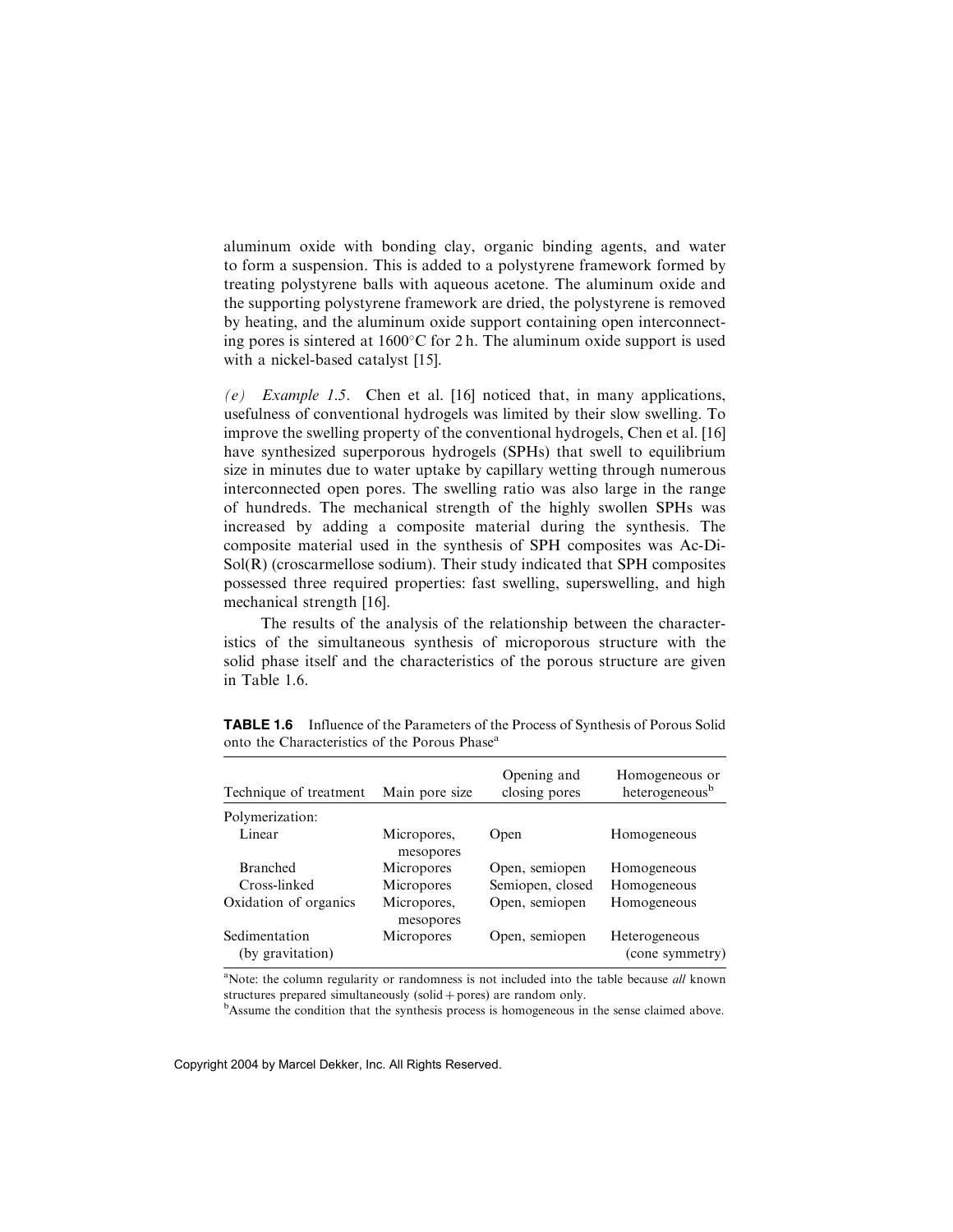## IV. RELATIONSHIP BETWEEN THE POROUS STRUCTURE OF A SOLID MATERIAL AND ITS PROPERTIES HAVING TECHNICAL MERIT

As in the previous article, the below analysis of the relationship between the structure of a porous material and its measurable properties is just qualitative. The mathematical models and the numerical studies of microporosity will be presented in [Chapters 3](#page-0-0) to [5.](#page-0-0)

Among numerous interesting properties of porous materials, in the further analysis we will deal with

- 1. Specific properties of porous materials that are not found for nonporous materials
- 2. Specific properties of porous materials finding technical and/or domestic applications

In the Preface to this book, we gave a list of technically important specific properties of porous materials: heat, electrical, or acoustic isolation, adsorption of various substances (and, as sequences, catalytic properties and such uses as fluid component separation and poison removal), percolation and permeability (as their sequence, fine selective separation of components of fluids), and regulated mechanical properties.

Now, let us consider the influence of various qualitative characteristics of porous structure on the above measurable properties.

# A. Insulation Properties

The large size of a pore seems very favorable for the insulation properties of a porous material. However, the most important is the total porosity (of course, many little pores over the volume of the solid sample provide much better insulation than one big pore, the volume of which is less than the total volume of the mentioned little pores). At the same value of porosity, better insulation is found for microporous materials, because micropores constrain mass transfer and heat transfer, respectively, by convection. Open pores do not allow enough good insulation, because allow convective heat transfer [17]. Open pores allow also percolation [18] that harms the acoustic and electric insulation. Semiopen pores cancel percolation and seriously reduce convective heat transfer. However, only closed pores make convective heat transfer negligible (which can exist just because of the motion of the interior gas inside the closed pores). Moreover, in a closed micropore such motion is practically impossible, and the closed microporous structure is the best insulator in comparison with alternative structures. Regular and random porous structures do not significantly differ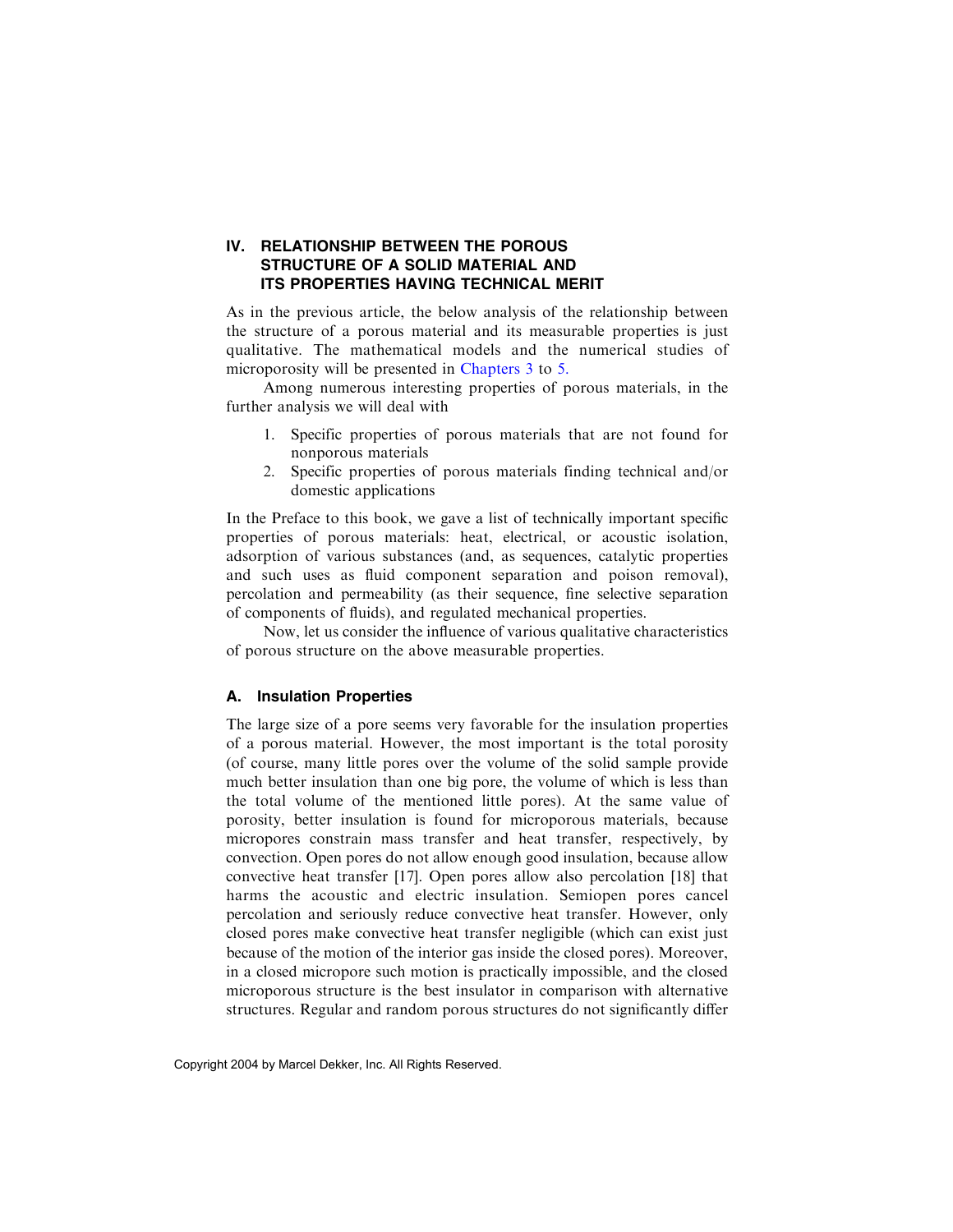in the aspect of insulation properties, and their divergence can be estimated only on the stage of mathematical models. Heterogeneous structures provide weaker insulation because the limiting rate of heat or mass transfer is determined by the maximal available local rate, which is larger on the zones of low local porosity, whereas the homogeneous structures have equal local thermal, mass transfer, and electrical resistance.

## B. Adsorption and Heterogeneous Catalysis

Adsorption is understood as ''capturing'' several substances (component of gas or liquid phase) by solid surface (exterior or interior), mostly micropores. Let us compare adsorption to absorption—capturing of substance by liquid or (very rarely) solid volume. We notify that since adsorption in micropores is due to their active volume, microporous adsorption has some features of absorption (see [Table 1.7\)](#page-23-0).

We can deduce that adsorption by micropores can be considered as a phenomenon intermediary between the traditional adsorption and absorption.

Let us note that *desorption* is usually understood as the process reverse to adsorption; however, to avoid misunderstanding, one needs to remember that desorption means also the process reverse to absorption. Thus, desorption can be defined as the process of delivering of captured substance from the condensed phase, but the exact sense of desorption becomes clear only after determining the mechanism of the process precedent to desorption—absorption or desorption.

Now, let us consider some examples of adsorption and heterogeneous catalysis on porous adsorbents.

(a) Example 1.6. The adsorption of mainly butyl and heptyl alcohols from water solutions by means of six different charcoals ranging widely in pore size was investigated by Dzhigit et al. [19] to show the effect of the pore structure onto the limited adsorption of alcohols of limited solubility in water. It was shown that the charcoal structure was having a strong effect on the shape of the adsorption isotherms and on the values of the limit adsorption. The rule of constant adsorbed limit volumes was found approximately true for each of the carbons adsorbing one of four alcohols (from butyl to heptyl). It was notified that the micropores of the charcoals are equally accessible to the different alcohols and densely filled by the alcohol molecules at limit adsorption [19].

(b) Example 1.7 (water purification). Active carbons for water treatment can be obtained by steam activation of olive-waste cakes. This raw material is an abundant and cheap waste by-product of oil production that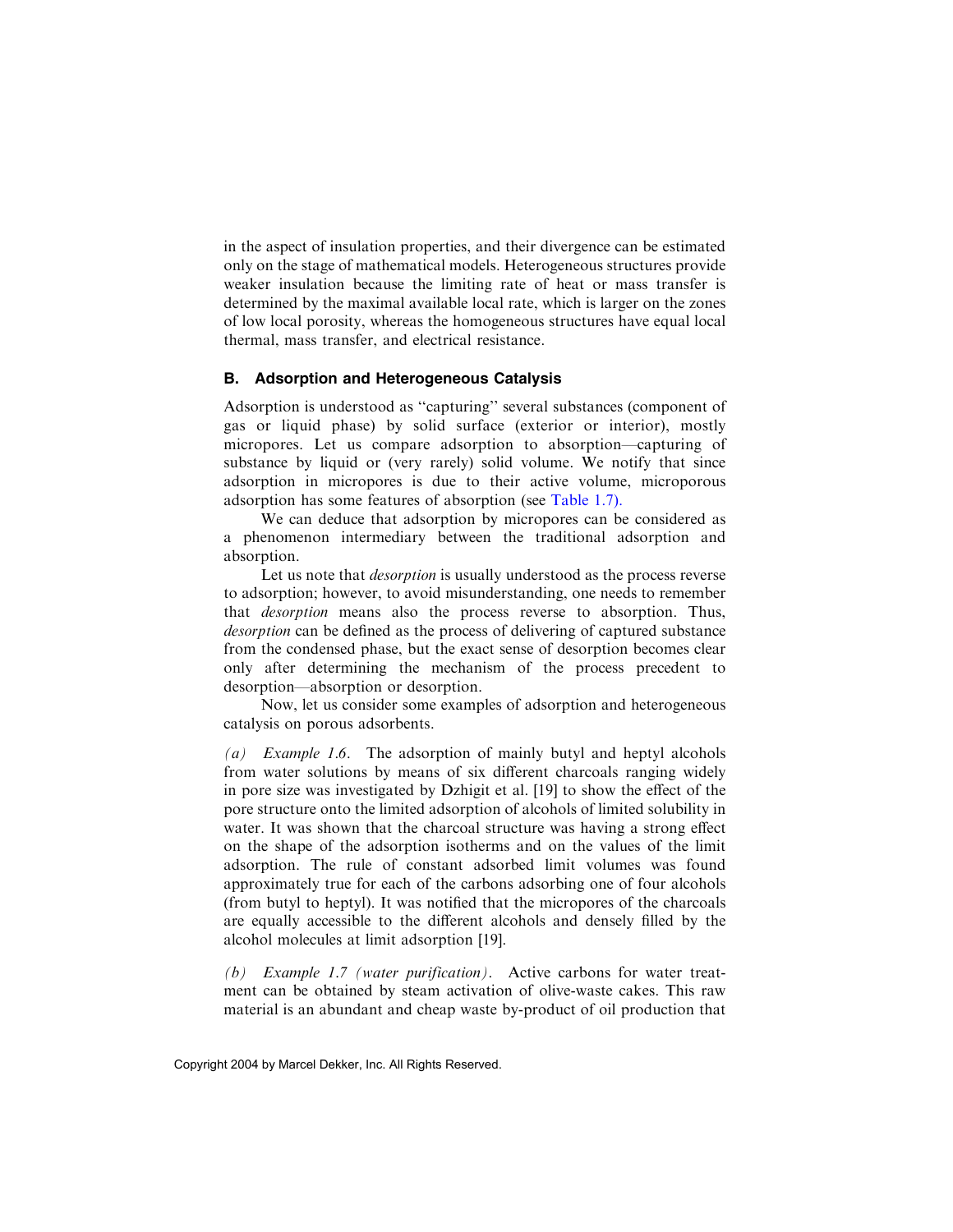| Factor of comparison                                                      | Adsorption on<br>plate surface<br>or macropore | Adsorption in<br>mesopores     | Adsorption in<br>micropores    | Absorption in<br>liquid        | Absorption in<br>solid <sup>a</sup> |
|---------------------------------------------------------------------------|------------------------------------------------|--------------------------------|--------------------------------|--------------------------------|-------------------------------------|
| Driving force of<br>the process                                           | Decrease of<br>internal energy                 | Decrease of<br>internal energy | Decrease of<br>internal energy | Decrease of<br>internal energy | Decrease of<br>internal energy      |
| Sorption by surface                                                       | Yes                                            | <b>Yes</b>                     | No                             | No                             | No.                                 |
| Sorption by volume                                                        | No                                             | <b>Yes</b>                     | <b>Yes</b>                     | Yes                            | Yes                                 |
| Capturing by<br>solid phase                                               | Not relevant                                   | Not relevant                   | Not relevant                   | N <sub>0</sub>                 | <b>Yes</b>                          |
| Capturing by<br>liquid phase                                              | Not relevant                                   | Not relevant                   | Not relevant                   | Yes                            | No.                                 |
| Capturing by<br>continuous phase                                          | No.                                            | N <sub>0</sub>                 | N <sub>0</sub>                 | Yes                            | <b>Yes</b>                          |
| Transport of captured<br>substance through<br>all the continuous<br>phase | N <sub>0</sub>                                 | N <sub>0</sub>                 | N <sub>0</sub>                 | <b>Yes</b>                     | <b>Yes</b>                          |

<span id="page-23-0"></span>**TABLE 1.7** Comparison of Adsorption in Micropores to Adsorption in Mesopores and Macropores and Absorption

<sup>a</sup>An example of absorption by solid: absorption of hydrogen by platinum.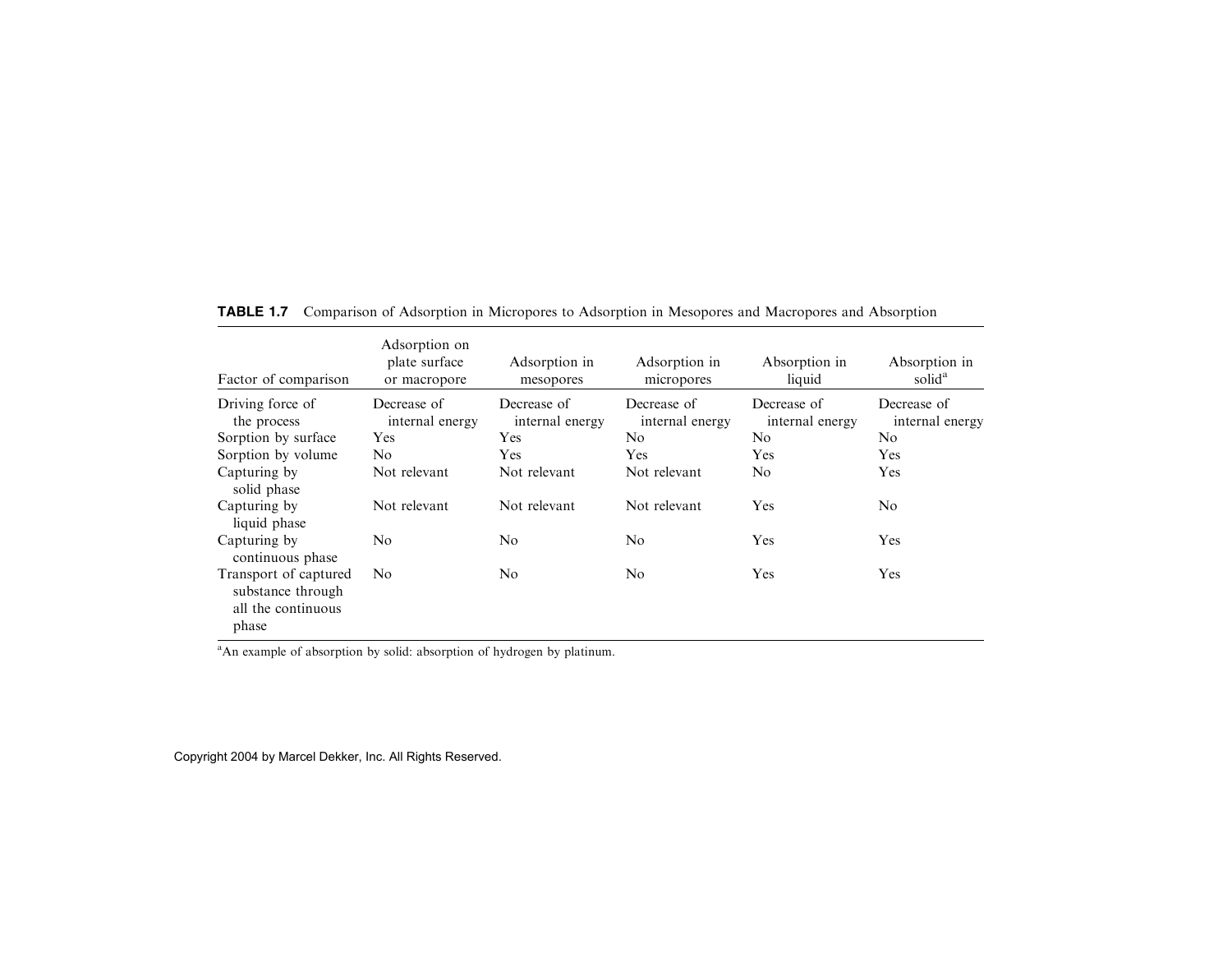makes the obtained activated carbons economically feasible. These activated carbons from olive-waste cakes showed a high capacity to adsorb herbicides (2,4-dichlorophenoxyacetic acid, 2,4-D- and 2-methyl-4-chlorophenoxyacetic acid, MCPA) from water, with adsorption capacity values higher than those corresponding to a commercial activated carbon used for treating drinking water [20].

 $(c)$  Example 1.8 (technology of separation of organics). Separation of paraxylene from metaxylene and/or ethylbenzene by adsorption [21], in the technical aspect, is preceded by the process of zeolite preparation. Adsorbents like X and Y zeolites are exchanged with potassium and barium cations and associated with an adequate solvent. After this procedure, the zeolites are efficient for paraxylene separation by adsorption. Paraxylene selectivity can be observed only at high loading and for bulky and weakly charged cations. Entropy effects allow paraxylene to be more efficiently packed in the zeolite micropores. Due to this fact, the value of paraxylene– metaxylene selectivity is over 3, while paraxylene–ethylbenzene over 2, which is enough for the effective separation [21].

(d) Example 1.9 (technology of catalytic synthesis). This example demonstrates the synthesis of fine and intermediate chemicals on immobilized catalysts [22]. Homogeneous catalysts (e.g., homogeneous transition metal complexes supported on zeolites with mesopores completely surrounded by micropores, homogeneous transition metal complexes on mesoporous MCM-41, and ionic liquids on various carriers) can be transformed to recyclable heterogeneous catalysts. The catalysts are very effective in reactions such as oxidation, hydrogenation, and carbon–carbon bond formation [22].

(e) Example 1.10 (technology of catalytic synthesis). Multiuse selective catalysts–amorphous microporous mixed oxides (AMM) can be described as catalysts prepared to contain isolated catalytically active centers in the shape selective environment of micropores. The lack of inherent limitations with respect to chemical composition and pore size makes AMM materials versatile catalysts for many uses. AMM can be effectively used in such processes as hydrocracking, redox catalysis with organic hydroperoxides, redox catalysis with hydrogen peroxide, acid-catalyzed etherification and esterification reactions, oxidative dimerization of propene with air, selective oxidation of toluene to benzaldehyde with air, and selective aromatic alkylation. AMM can also work in microporous catalyst membranes [23].

(f) Example 1.11 (technology of organic synthesis). Catalytic versions of the Baeyer–Villiger oxidation are particularly attractive for practical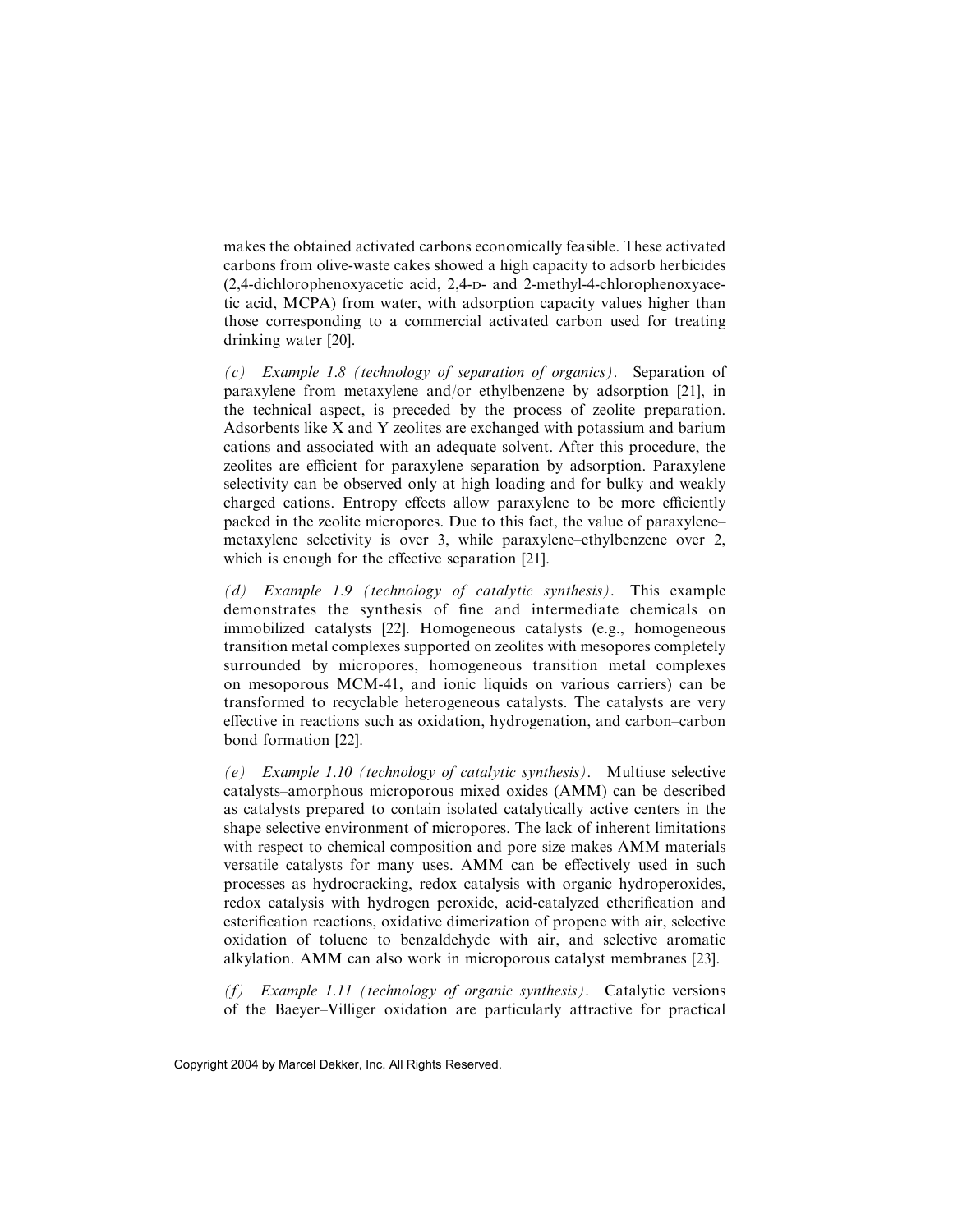applications because catalytic transformations simplify processing conditions while minimizing reactant use as well as waste production. Corma et al. [24] evolved the Baeyer–Villiger oxidation into a versatile reaction widely used to convert ketones—readily available building blocks in organic chemistry—into more complex and valuable esters and lactones. These authors [24] expected some benefits from replacing peracids, the traditionally used oxidant, by cheaper and less polluting hydrogen peroxide. Dissolved platinum complexes and solid acids, such as zeolites or sulphonated resins, efficiently activated ketone oxidation by hydrogen peroxide. However, it was noted in Ref. 24 that these catalysts lack sufficient selectivity for the desired product if the starting material contains functional groups other than the ketone group; they perform especially poorly in the presence of carbon–carbon double bonds. It was shown in Ref. 24 that upon incorporation of  $1.6 \text{ wt\%}$  tin into its framework, zeolite beta acts as an efficient and stable heterogeneous catalyst for the Baeyer–Villiger oxidation of saturated as well as unsaturated ketones by hydrogen peroxide, with the desired lactones forming more than 98% of the reaction products. This high selectivity was ascribed to the direct activation of the ketone group, whereas other catalysts first activate hydrogen peroxide, which can then interact with the ketone group as well as other functional groups [24].

(g) Example 1.12 (technology of inorganic synthesis). Classic threephase catalytic cocurrent down-flow trickle bed reactor was compared by Medeiros et al. [25], under the same operating conditions, with a three-phase cocurrent down-flow vector named Verlifix. This reactor is an association of a Venturi device set above a fixed bed. The Venturi device allows a good gas–liquid mass transfer and a homogeneous distribution of the gas and liquid flow. The chemical reaction studied, in both reactors, is the catalytic oxidation of sulfur dioxide on active carbon particles. All experiments have been carried out at  $25^{\circ}$ C. It was found in Ref. 25 that the presence of a Venturi distributor increased the gas–liquid mass transfer, the wetting efficiency of the catalyst and improve the conversion of sulfur dioxide. The Verlifix reactor is particularly adapted for heterogeneous reactions limited by gas–liquid and solid–liquid mass transfer [25].

 $(h)$  Example 1.13 (specific reactions impossible in ordinary conditions and allowed due to adsorption in micropores). Some effects such as phase change and phase growth in porous media [26] occur in micropores only due to their excess energy, such as the confinement in phase transitions in micropores, the growth and dissolution of gas and liquid phases. Applications of these effects range from capillary condensation to drying to gas evolution to condensation.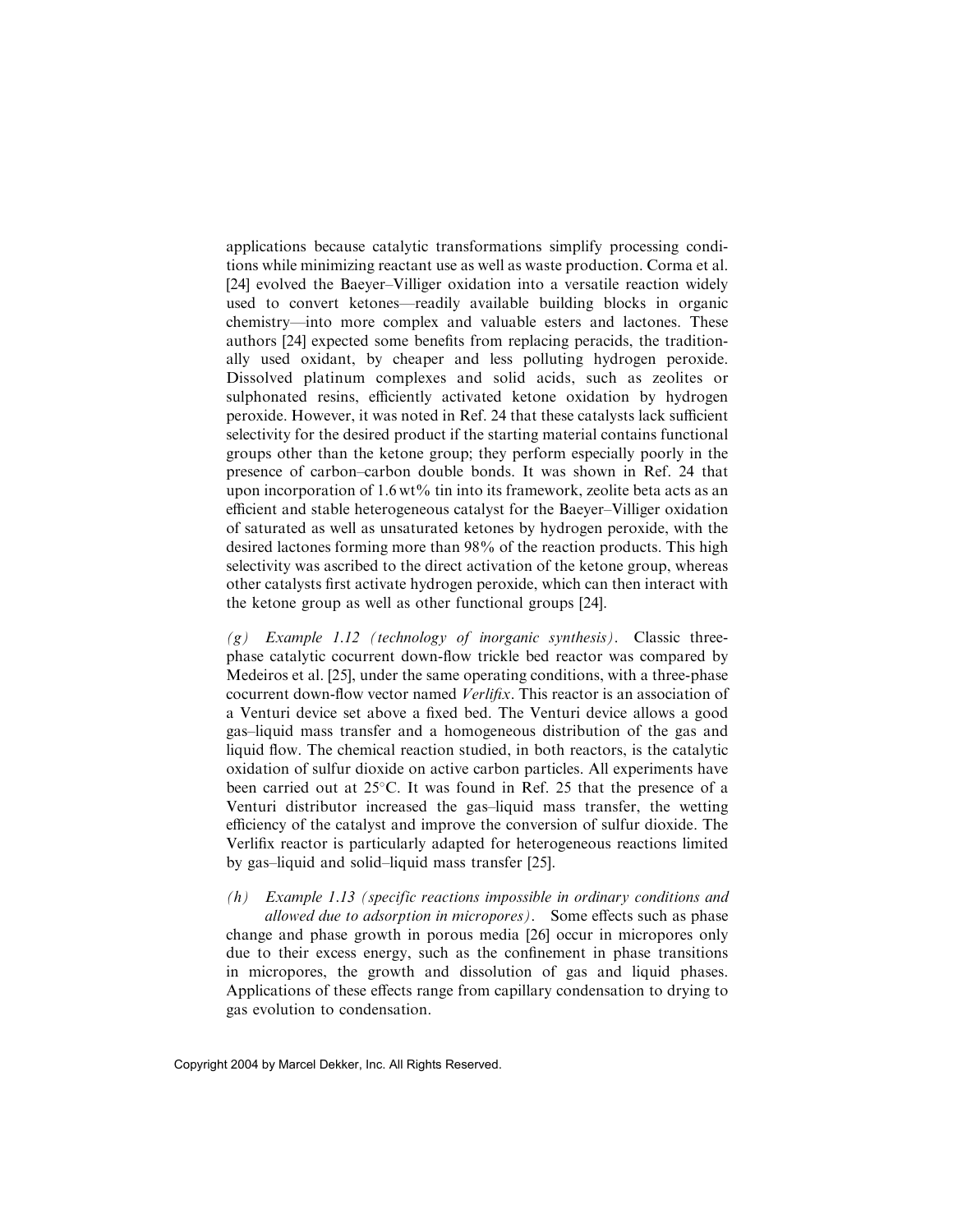Due to higher internal energy, micropores allow the best characteristics of adsorptive processes. However, if the adsorbent is regenerated by desorption, this process is seriously hindered in micropores, and the resulting energetic efficiency of the cycle adsorption–desorption, to be compared to other separation techniques, needs numerical evaluations. On the other hand, micropores have the definite advantage in the amount of the adsorbed fluid per mass unit of the adsorbent. Microporous adsorbents are absolutely preferable if the adsorbed substance is not desorbed but decomposed or oxidized (as was considered above, the oxidation of the adsorbed organic pollutants on active carbon not only regenerates the active carbon but even increases its amount, due to the products of the oxidation).

Adsorption is realized mostly due to open pores, much less to semiopen. Closed pores do no participates in the adsorption of all. The regular structure may have a significant advantage in comparison with the random structure: pores are optimally organized and do not hinder one other in the process of adsorption. That is one of the reasons why the selective separation by zeolites is preferable.

Heterogeneous structures have several disadvantages in comparison with homogeneous structures, because of different local partial pressure (concentration) of the adsorbed substance against various parts of the heterogeneous adsorbent [27,28]. For the same reason, desorption processes are better organized on homogeneous adsorbents.

## C. Percolation and Permeability

Percolation and permeability are found only in open pores. The value of permeability is larger in the case of macropores, just for geometrical reasons. However, only micropores allow the selective separation of components in fluid flows [29,30].

The fact of percolation does not depend on the regularity or the randomness of a porous structure, however, if the percolation is found, the regular structure has more permeability—again, because its pores are ''optimally organized.''

Heterogeneity is favorable for increasing permeability—for the same reason that heterogeneity is not favorable for the insulation.

(a) Example 1.14 (selectivity of ultramicropores and high-selectivity membranes). The selectivity of micropores and ion channels was examined for simple pore topologies within the framework of density function theory of highly confined fluids [29]. It was shown that in an infinite cylindrical pore purely steric (excluded volume) effects lead to strong, nontrivial size selectivity, which is highly sensitive to the pore radius [29].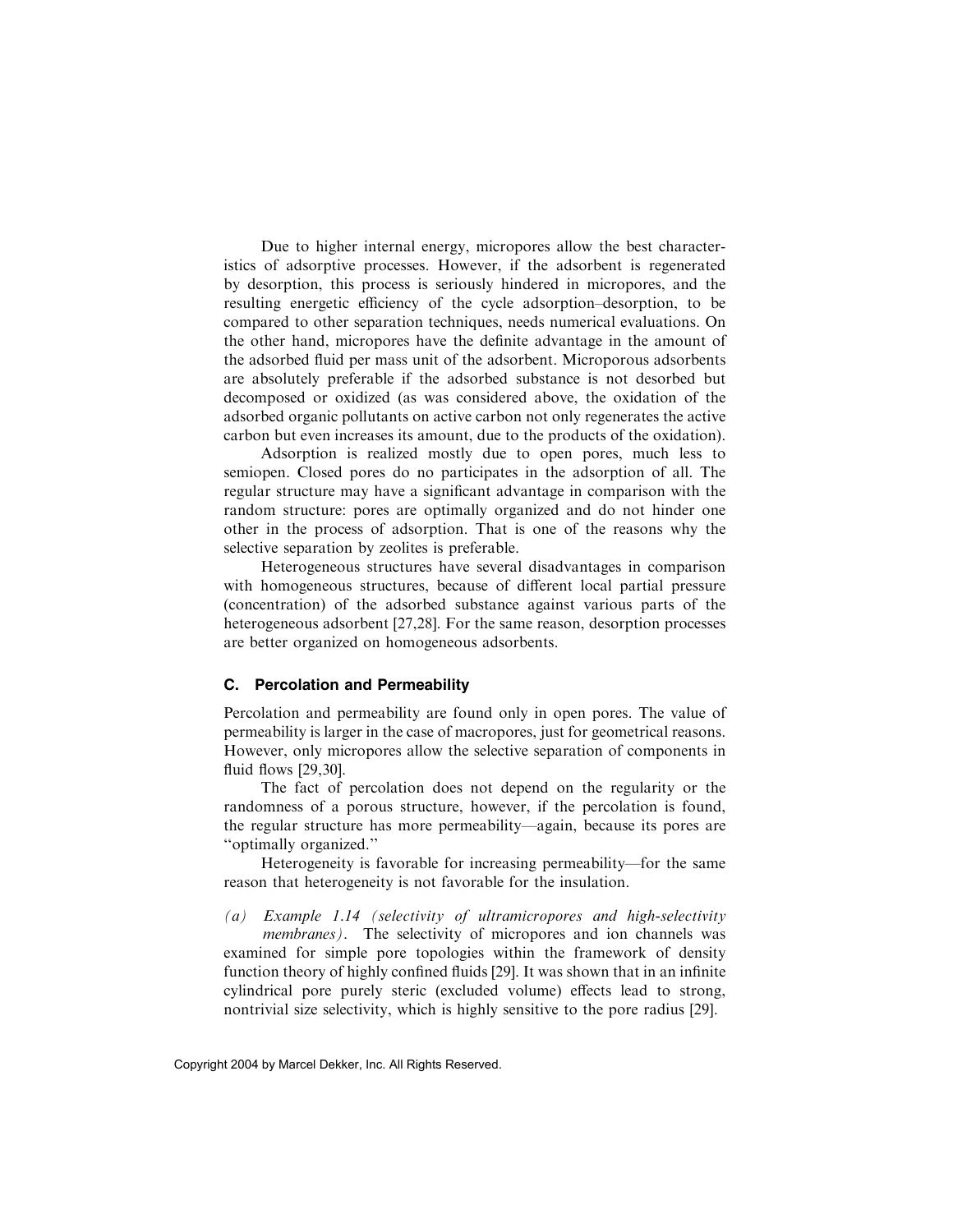(b) Example 1.15. In the estimation of Canan [31], vapor-phase sorption is the most influential process governing the transport and the fate of volatile organic compounds in soil. The single-pellet moment technique was used to investigate sorption and diffusion of trichloromethane (TCM) and carbon tetrachloride (CTC) at varying relative humidities (0–80%) of synthetic humic–clay complex pellets consisting of clay (montmorillonite) and different amounts of organic matter (humic acid). The effective diffusivities of TCM and CTC did not show a noticeable change with moisture and humic acid content. On the other hand, with increasing humic acid content of clay at zero relative humidity, an appreciable decrease of the equilibrium sorption constants of the tracers (TCM, CTC) was found because of the blockage of some sites of the mineral surfaces and especially micropores by the humic acid. The presence of water also reduced dramatically the sorption of TCM and CTC on synthetic humic–clay complexes. Above 20% relative humidity, the sorption coefficient of TCM and CTC varied only slightly with humic acid content. It was concluded that the sorption of TCM and CTC in synthetic humic–clay complexes was strongly effected by the moisture and humic acid content [31].

#### D. Mechanical Properties

For most known materials, microporosity and homogeneity are favorable for better mechanical resistance and elasticity. Opening and closing pores does not influence the mechanical characteristics. Regular materials, as in many similar situations, have better mechanical properties than randomized ones—for the reason of ''optimal organization'' of the structure.

The results of the analysis of the relationship between the structural characteristics and the measurable properties of porous materials are given in [Table 1.8.](#page-28-0)

The structure of pores is very difficult to control; therefore, we are much more interested in the relationship between the conditions of preparation of a porous material and its measurable properties. An example of such a relationship is given by [Table 1.9.](#page-29-0)

## V. ENERGY DISTRIBUTION OF PORES

Above, presenting the classification of pores, we mentioned the classification by the characteristic size and noticed that micropores are characterized by the energy much better than by the size. The main reason for the micropore pore classification by size is the tradition of IUPAC but not physical considerations. In [Chapters 3](#page-0-0) through [5,](#page-0-0) presenting mathematical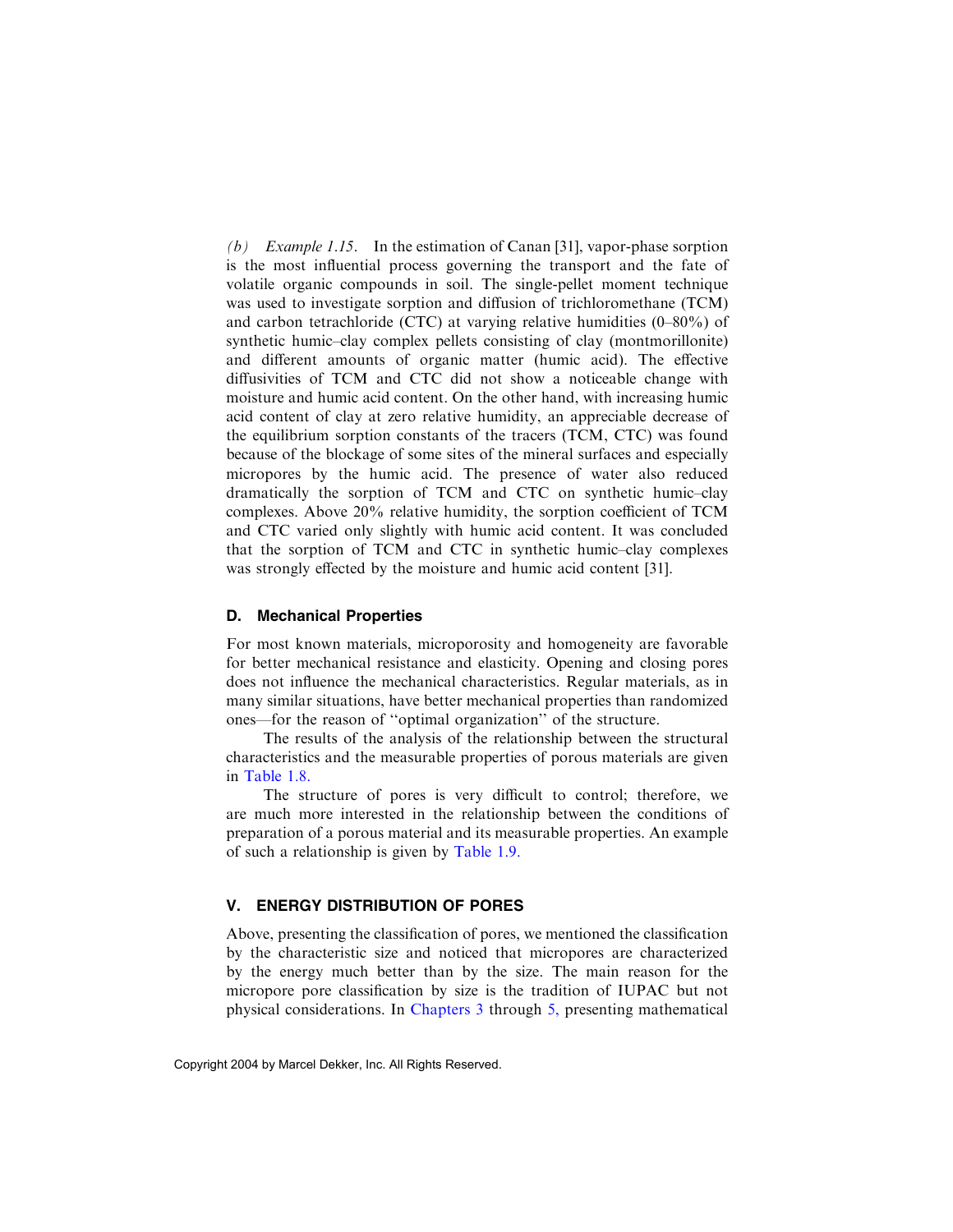| Structural factor               | Insulation            | Adsorption       | Percolation or<br>permeability | Selective<br>separation | Mechanical<br>resistance or<br>elasticity |
|---------------------------------|-----------------------|------------------|--------------------------------|-------------------------|-------------------------------------------|
| Size of pores                   | Micropores are        | Micropores are   | Macropores are                 | Micropores              | Micropores are.                           |
|                                 | preferable            | preferable       | preferable                     | required                | preferable                                |
| Opening and closing<br>of pores | Closing is preferable | Opening required | Opening required               | Opening required        | Indifferent                               |
| Randomness or                   | Randomness is         | Indifferent      | Regularity is                  | Regularity is           | Regularity is                             |
| regularity                      | preferable            |                  | preferable                     | desired                 | preferable                                |
| Homogeneity or                  | Homogeneity is        | Homogeneity is   | Heterogeneity is               | Homogeneity is          | Homogeneity is                            |
| heterogeneity                   | preferable            | preferable       | preferable                     | preferable              | preferable                                |

<span id="page-28-0"></span>**TABLE 1.8** Relationship Between the Structural Characteristics and the Measurable Properties of Porous Materials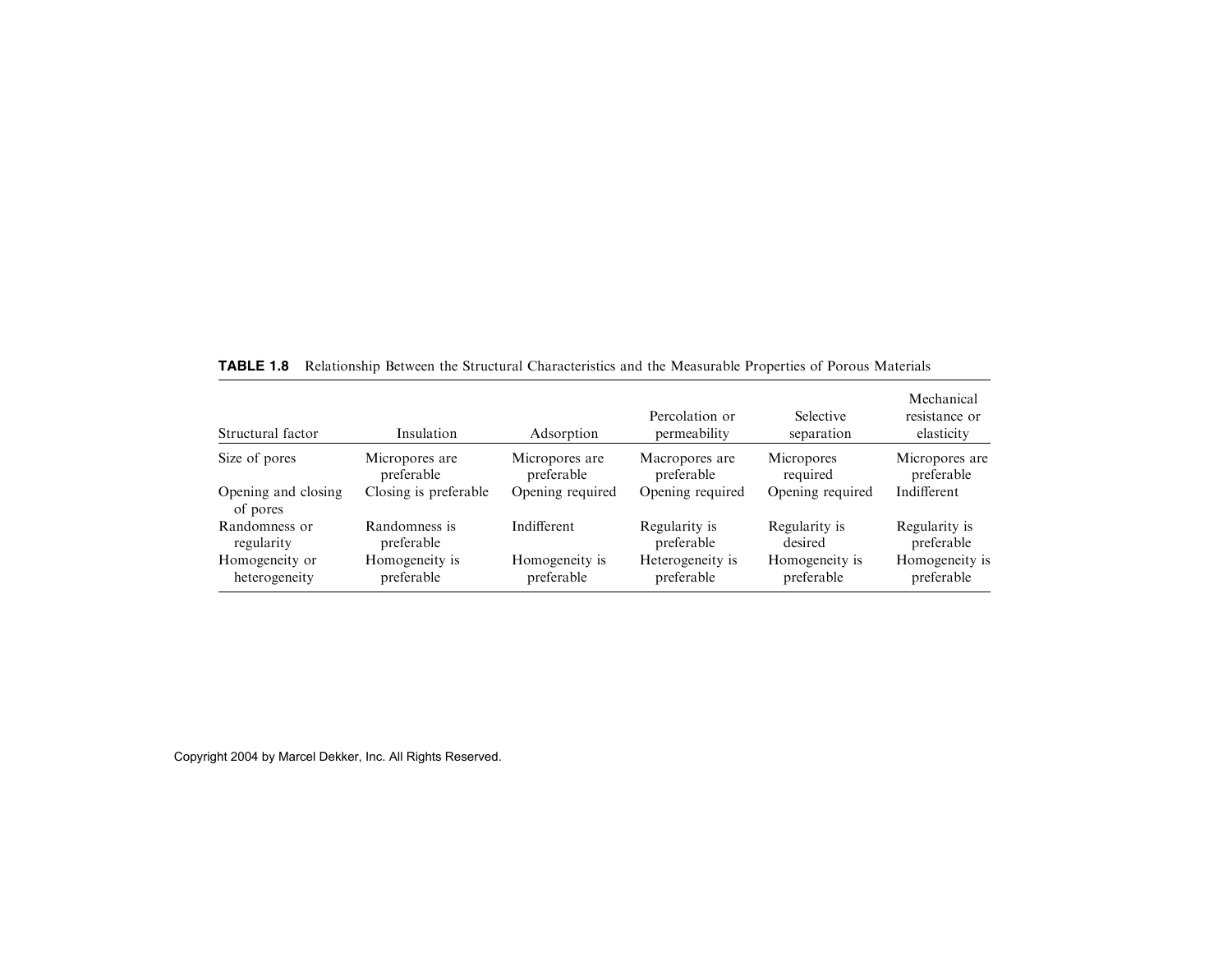| Property desired                        | Needed regime of<br>treatment of solid<br>raw material <sup>a</sup> | Needed regime for the<br>simultaneous synthesis<br>of pores with the solid <sup>a</sup> |
|-----------------------------------------|---------------------------------------------------------------------|-----------------------------------------------------------------------------------------|
| Insulation                              | Careful oxidation<br>of organic solid                               | Polymerization with intense<br>cross-linking and moderate<br>oxidation                  |
| Adsorption                              | Moderate oxidation<br>of organic solid                              | Thermal polymerization<br>without cross-linking                                         |
| Percolation or<br>permeability          | Deep thermal oxidation<br>of organic solid                          | Moderate-degree<br>polymerization.<br>no cross-linking                                  |
| Selective separation                    | Dehydration of zeolites                                             | Special careful oxidation<br>of organics                                                |
| Mechanical resistance<br>and elasticity | Moderate chemical<br>oxidation of<br>organic solid                  | Polymerization with<br>careful cross-linking                                            |

<span id="page-29-0"></span>TABLE 1.9 Conditions of Preparation of Porous Materials, Allowing the Obtainment of Several Needed Properties

<sup>a</sup>The table presents not all available solutions but some examples only.

models related to various aspects of microporosity, we will use not characteristic size but energy.

Energy of macropores (per internal volume unit) is very low; the energy of mesopores (per internal surface or volume unit) is moderate; the energy of micropores (per volume unit) is high or very high. In principle, the characteristic energy per volume unit could be the criterion for the classification of pores, instead the characteristic size.

However, since micropores work in assemblages, their characterization should be collective. For this aim, we use the function of energy distribution of micropores or micropore distribution in energy  $F(\varepsilon)$  (more exactly, free energy by Gibbs). Here,  $F$  has the statistical sense and presents the volume fraction of micropores, energy of which is from  $\varepsilon$  to  $\varepsilon + d\varepsilon$ , where *d*e is a very small value. For statistical reasons,

$$
\int F(\varepsilon) = 1 \tag{1.4}
$$

where the integration is taken on all the spectrum of values of  $\varepsilon$ . The energy distribution is related to the differential enthalpy, differential entropy, and immersion enthalpy via traditional thermodynamic relationships. For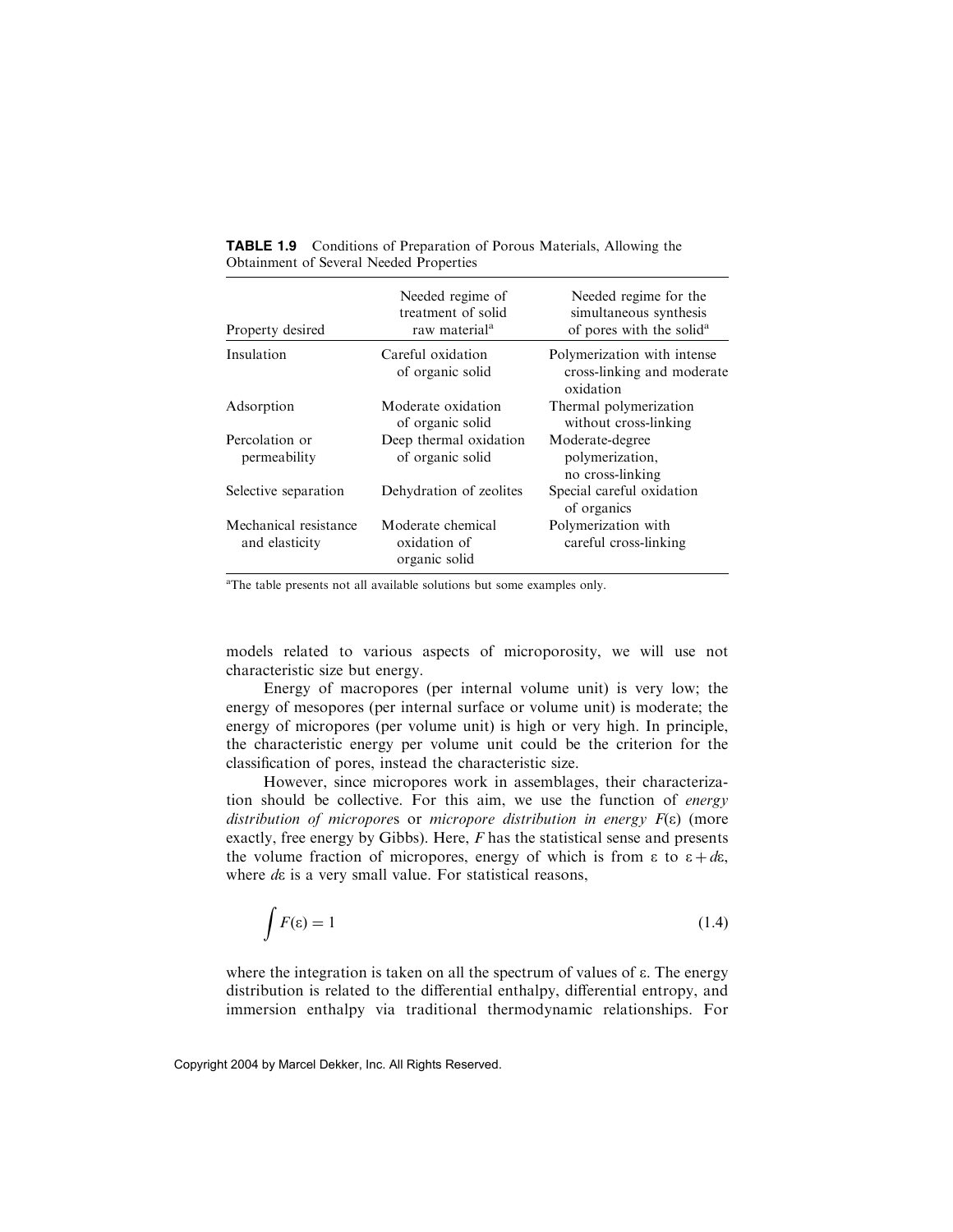macropores and mesopores, one can find analytical relationship between energy and size distributions.

For some systems, one can evaluate  $F(\varepsilon)$  from quantum considerations [32].

The energy distribution of micropores in a material can be estimated on one of the following ways:

Assumption of energy distribution

Derivation of the energy distribution from certain model considerations

Indirect estimation of the energy distribution from experimental data

Experimental methods for studies of micropores, particularly for the estimation of their energy distribution, will be considered in [Chapter 2.](#page-0-0)

## VI. FRACTALS IN POROUS STRUCTURES

Fractal is defined as a structure in which each fragment repeats the same configuration, and the entire structure has the same configuration (see Fig. 1.11).

Obviously, all regular fractals are regular structures. However, not all regular structures are fractals. All crystals are regular fractals.

Fractals on Fig. 1.11 have simple configurations. Of course, if the configuration is more complex, that does not change the sense of the phenomenon of fractal. One may ask whether the configuration can be random? The answer is positive. Such fractals, fragments of which randomly repeat on different scales, are defined as random fractals.

The first observation of random fractal was related to maps of the British coast line: its configurations in various scales were found very similar.

| A    |       |    | <b>BRBBBBB</b> |  |  |
|------|-------|----|----------------|--|--|
| AA   |       | BB | ВB             |  |  |
| AAA  |       | ВB | ВB             |  |  |
| AAAA |       |    | BBBBBBB        |  |  |
|      | AA AA | ВB | ΒB             |  |  |
| ۸۸   | ΛЛ    | ВB | ВB             |  |  |
| AA   | ΑA    |    | BBBBBBBB       |  |  |

FIG. 1.11 Regular fractals: configurations A and B, respectively.

Copyright 2004 by Marcel Dekker, Inc. All Rights Reserved.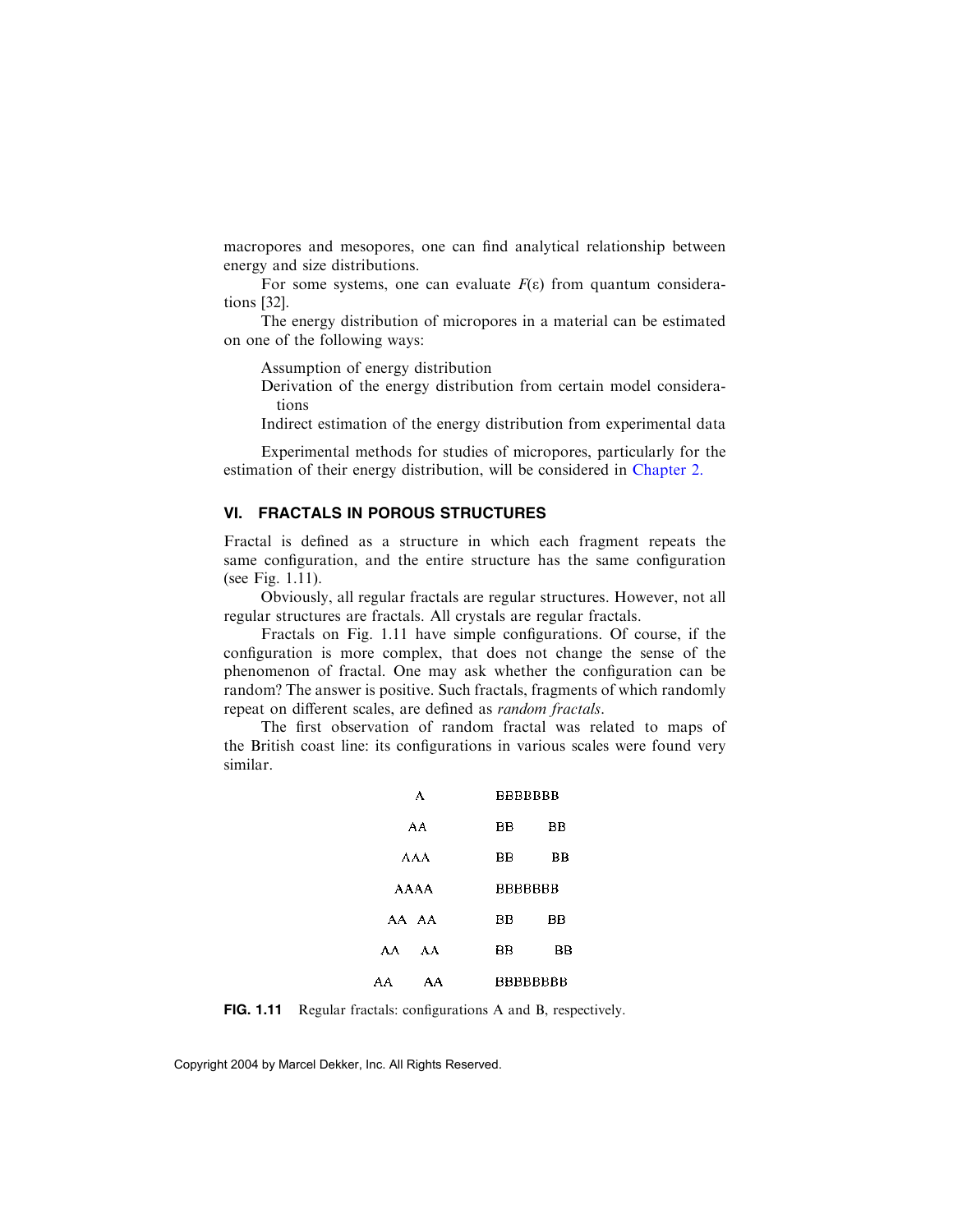Random fractals correspond only to homogeneous random structures. Random fractals are observed for many known macro- and mesoporous structures. What about microporous structures? As it was mentioned above, their direct observations are impossible. Moreover, the scale of below 1 nm makes the existence of fractals theoretically impossible. However—it is much more important—properties of homogeneous random micropororosity are well described by the random fractal approach.

The theoretical and numerical aspects of random fractals will be analyzed in [Chapters 3](#page-0-0) and [5.](#page-0-0)

The priority of porous structures in the fractal concept is absolutely due to Benoit Mandelbrot.

In the theory of porosity, the fractal approach is largely used for modeling formation and structure of microporous media, comprising such complicated processes as microporous catalyst synthesis. One of methodological advantages of the fractal approach consists in its compatibility with most of existing theoretical methods. For example, Tsekouras and Provata [33] considered spontaneous local clustering on lattice and homogeneous initial distributions turn into clustered structures, at the surfaces of which the reactions take place, using mean-field analysis and Monte Carlo simulations [33].

The aspect of the compatibility of the fractal approach with other theoretical methods will be considered in more detail in Chapter 5.

The usefulness of the fractal approach in modeling of macromolecule separation processes in packed columns was illustrated by Ref. 34. In these columns filled with porous particles the macromolecule retention mechanism is determined by size-exclusion chromatography (SEC), hydrodynamic chromatography (HDC), or their combination [34]. It was proved that the degree to which SEC and HDC are mixed depends on the particle diameter, the relative size of the pores, and the macromolecule size. Guillaume et al. [34] showed the fractal character of the apparent selectivity between two adjacent peaks on the chromatogram.

The fractal analysis seems also effective in accounting nonhomogeneous distribution of porosity and quantifying the drag correction for flow through effects, e.g., by treating an individual aggregate as a self-similar object made up of a settling swarm of permeable spheres that are themselves made up of a settling swarm of subspheres and so on to the level of primary particles [35].

One can notify some other applications of the random fractal concept (not related to porosity):

1. *Biochemistry of proteins*. Fractal structural tendencies are found for distributions of small-angle neutron scattering (SANS) used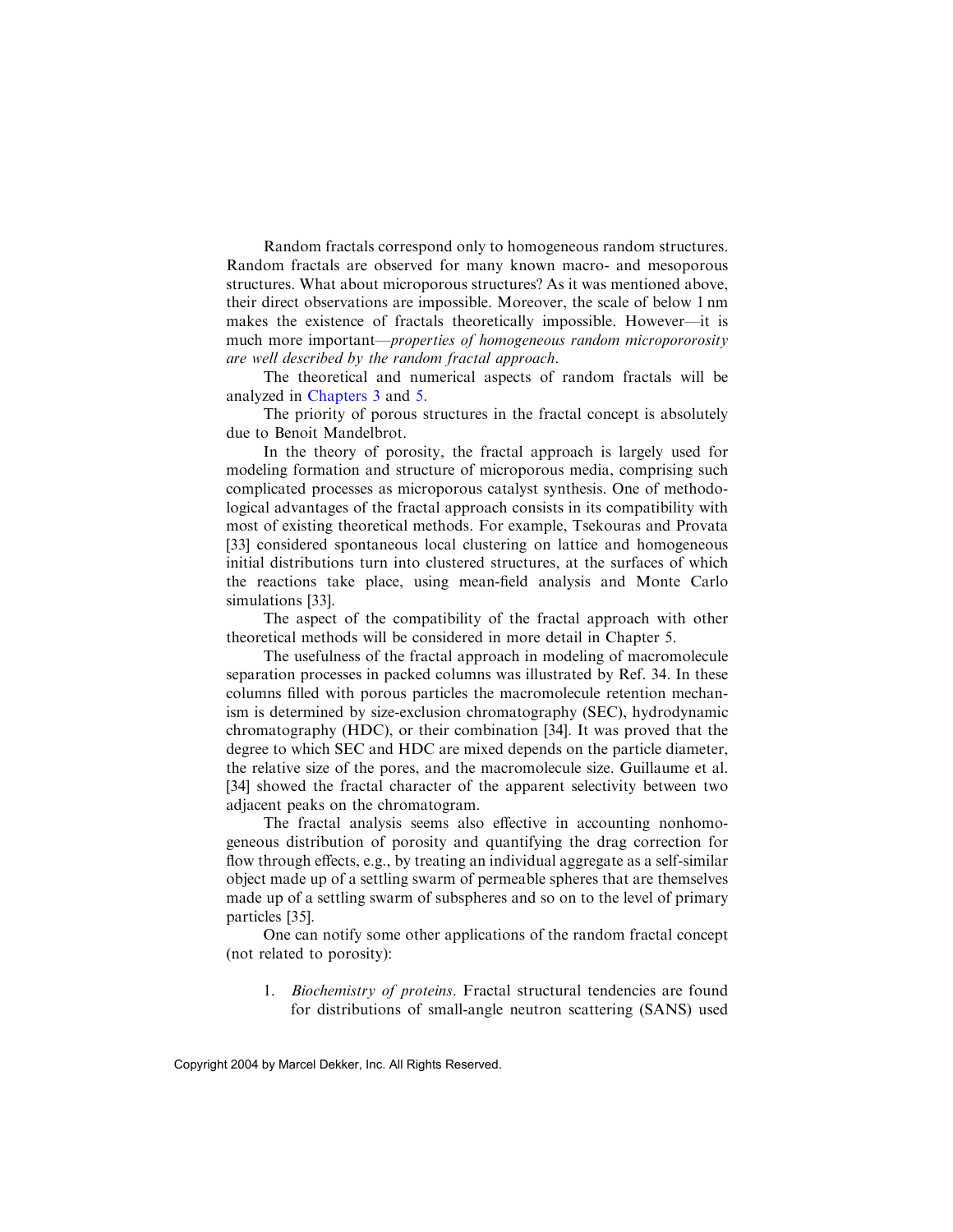to study the structure of protein–sodium dodecylsulfate complexes [36]. Analyses of SANS distributions clearly showed that the arrangement of micellelike clusters resembles a fractal packing of spheres. Guo et al. [36] showed that a protein–SDS complex can be characterized by four parameters related to the fractal model and extracted from the scattering experiment (the average micelle size and its aggregation number, the fractal dimension characterizing the conformation of the micellar chains, the correlation length giving the extent of the unfolded polypeptide chains, and the numbers of micellelike clusters in the complex) [36].

- 2. Biochemistry of proteins. Liebovitch and Todorov [37] presented an analysis of opportunities related to the use of fractal concept and nonlinear dynamics in studies of ion channel proteins:
	- a. Existence of long-term correlations in channel function and self-similar properties of the currents recorded through individual ion channels, characterized by a scaling function.
	- b. Possibility of fractal form for the whole-cell membrane voltage recorded across many channels.
	- c. The appearance of the same distributions of open and closed times for random events and the deterministic dynamics [37].
	- d. Liebovitch and Todorov [37] debate whether random, fractal, or deterministic models best represent the functioning of ion channels.
- 3. Theoretical biochemistry. Aiming to describe cellular cytoplasm, Aon and Cortassa [38] suggested its analogy with a percolation cluster, a sort of ''random fractal,'' with a quantification of the fractal dimension  $D$  in micrographs of cytoskeleton components or microtrabecular lattice. Their hypothesis dealt with
	- a. The existence of the percolation threshold.
	- b. The reactivity increase when enzymes (or targets) and substrates (or effectors) coexist in the same topological dimension [38].
- 4. Anatomy. Aiming to investigate the resting heart rate (HRV), Yamamoto et al. [39,40] assumed the basic fractal nature of its variability, relative to that in breathing frequency (BFV) and tidal volume (TVV), and tested the hypothesis that fractal HRV is due to the fractal BFV and/or TVV in humans. In addition, the possibility of the fractal nature of respiratory volume curves (RVC) and HRV was observed [39,40].
- 5. Theoretical biophysics. According to Ref. 41, recent mathematical analyses had shown fractal properties for some seemingly irregular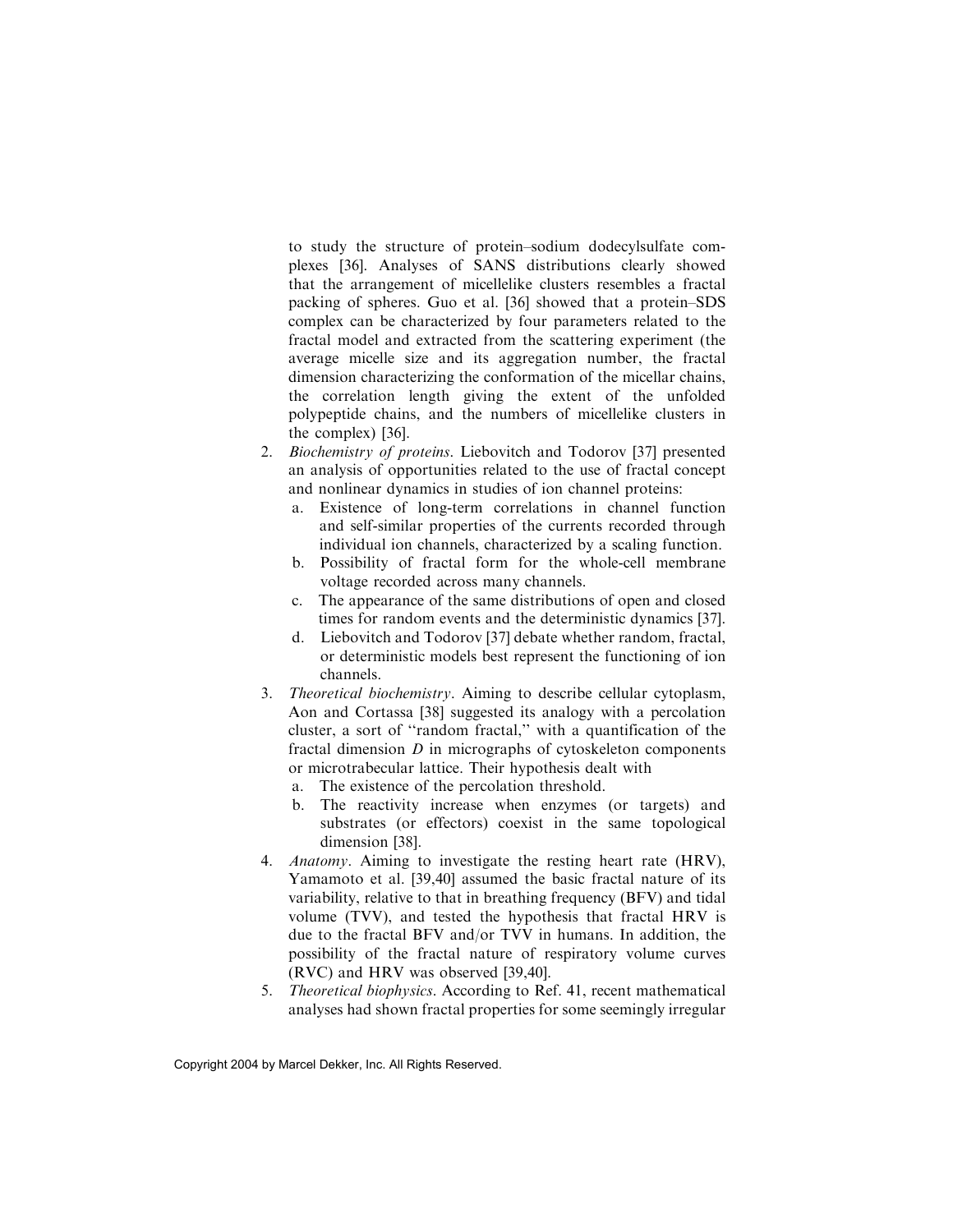biological signals. A fractal time series was characterized by the property of self-similarity (self-affinity) and had long-range time correlation. The aim of the study [41] was to investigate the question of whether the fluctuation of H-reflex was fractal with strong time correlation. The results obtained in [41] indicated that

- a. The fractal correlation found in the H-wave sequences was caused neither by the conduction through nerve fibers nor by the transmission at the neuromuscular junction because the M-wave sequence had a significantly weaker time correlation.
- b. Special impulses in a motor nerve induced by the stimulation made a minor contribution to the generation of fractal correlation in the H-wave sequences because it was preserved when the stimulation intensity was below MT. It was suggested that the fractal correlation in human H-reflex was generated at the synaptic connections to alpha-motoneurons in the spinal cord [41].
- 6. Studies of human brain. Mather [42] studied images of threedimensional scenes that inevitably contain regions that are spatially blurred by differing amounts, owing to depth-of-focus limitations in the imaging apparatus. Computational modeling had shown that the effect of blur on single-step edges was very similar to its effect on random fractal patterns, because the two stimuli had similar Fourier amplitude spectra [42].
- 7. General biology and pharmacology. It was found in [43] that fractal analysis is suitable for analyzing liver fibrosis and has excellent reproducibility. Moal et al. [43] estimated fractal analysis as the only quantitative morphometric method able to discriminate among the models of fibrosis and sensitive enough to detect pharmacologically induced changes in liver fibrosis [43].
- 8. Environment engineering. Fractal approach is used also in modeling processes in multiphase (soil–atmosphere–oil–water) flow systems [44]. That allows the application of light transmission method (LTM), based on the use of the hue and intensity of light transmitted through a slab chamber to measure fluid content, since total liquid content is a function of both hue and light intensity, when comparing experiments with LTM and synchrotron x-rays. As result, the contaminant concentrations are measured, and the risk to human health and the environment because of contaminating groundwater resources is minimized [44].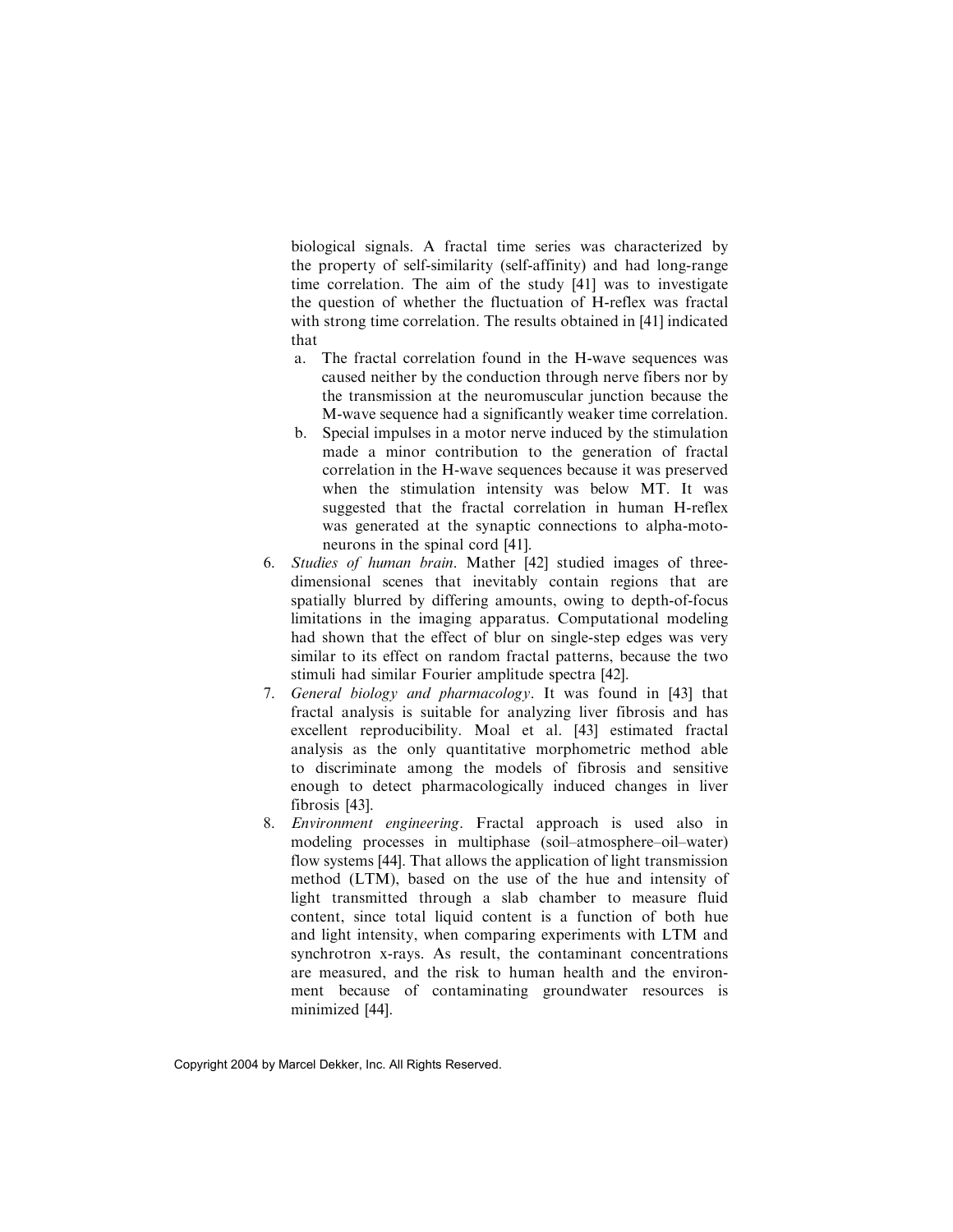9. Geophysics (certainly, because that was the beginning of the random fractal concept). Numerous natural network systems have fractal structures that are optimal for minimizing energy expenditure during material transport. It was shown in Ref. 45 that a fractal magma ''tree'' provides a network in which magma rapidly loses diffusive chemical ''contact'' with its host matrix.

## VII. CLASSIFICATIONS OF MODELS OF POROSITY

As it was noted above, interactions in micropores pores and around them have quantum origin. Therefore, for the correct description of microporous structures, one should solve the Schroedinger equation for the entire solid system— which is absolutely impossible. In the real practice, one uses several assumptions based on the general physical comprehension of porosity. According to the kind of such assumptions, the existing models of porosity can be classified according to their

- Applicability to such or such aspects of porosity (pore formation, characteristics of structure, measurable properties, or their combinations)
- Determinism or randomness
- Continuousness or discreteness
- Limited or unlimited number of counted elements of the porous structure
- Analytical or numerical method of simulations
- Level of assumptions (fundamental physical, just for this model, empirical treatment of experimental data)

Let us note that some models are intermediate and partly satisfy both criteria in several classification.

Of course, in the methodological aspect the fundamentally based models have a preference, but we know some situations when models were formulated initially based on experimental results or intuitive assumptions and later received fundamental support. For example, Dubinin's assumption of Gauss energy distribution got explanation in Ref. 11 as sequence of casual (Monte Carlo) approach. Fractal model suggested by B. Mandelbrot was due to observations and empirical suggestions presented in Ref. 11, a thermodynamic explanation.

In [Table 1.10](#page-35-0) we present some examples of existing models of porosity based on fundamental physical assumptions in the light of the above classifications.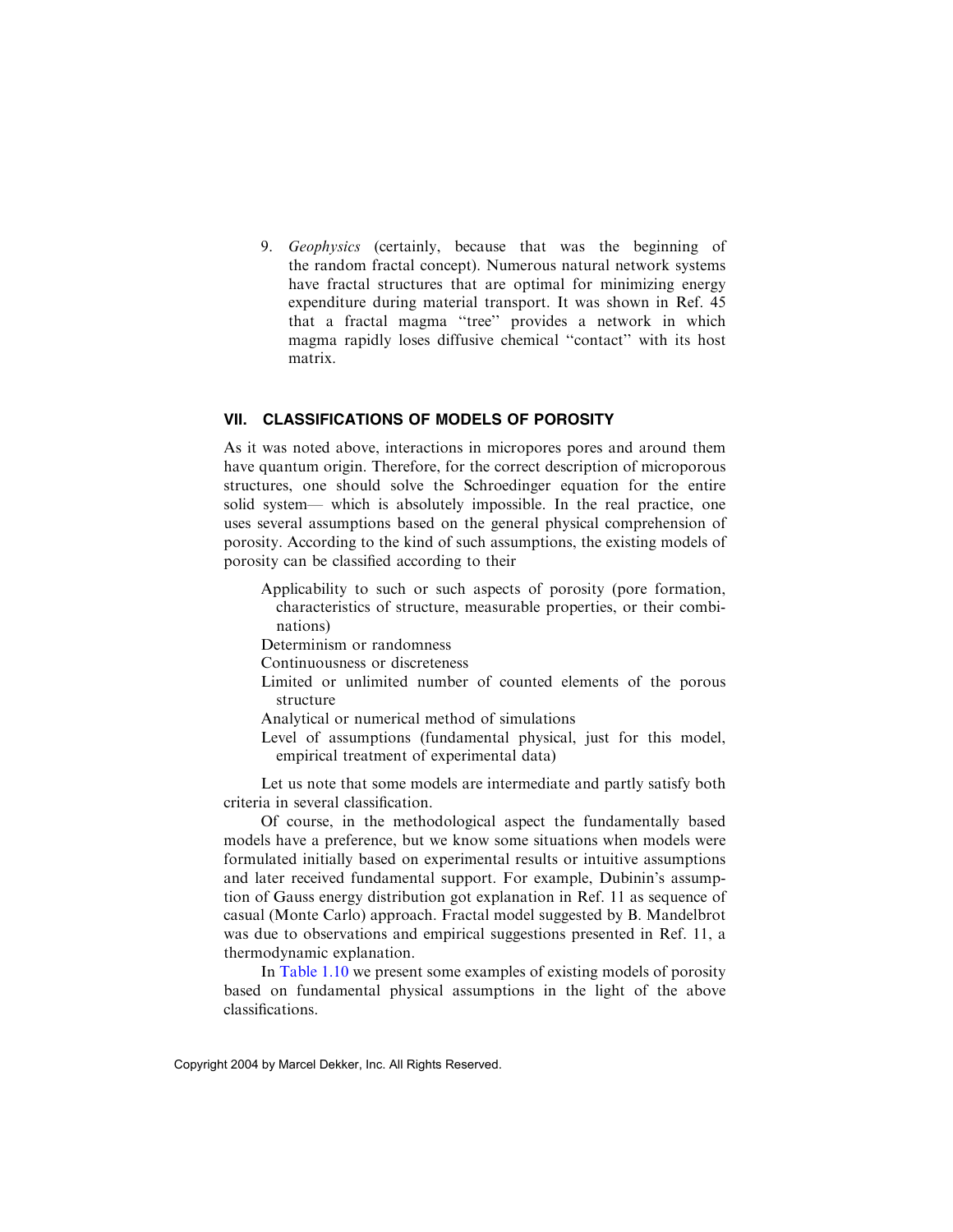| Model                                            | Application                  | Determinist or<br>random                      | Continuous or<br>discrete | Limited or<br>unlimited counting | Analytical or<br>numerical |
|--------------------------------------------------|------------------------------|-----------------------------------------------|---------------------------|----------------------------------|----------------------------|
| Monte Carlo                                      | All aspects                  | Random                                        | <b>Discrete</b>           | Limited                          | Numerical                  |
| Gauss energy distribution                        | Structure only               | Random                                        | Continuous                | Unlimited                        | Analytical                 |
| Gauss size distribution                          | Structure only               | Random                                        | Continuous                | Unlimited                        | Analytical                 |
| Gibbs energy distribution                        | Structure only               | Random                                        | Continuous                | Unlimited                        | Analytical                 |
| Chemical model                                   | Preparation<br>and structure | Randomness with<br>elements of<br>determinism | <b>Discrete</b>           | Unlimited                        | Analytical                 |
| Statistical polymer                              | All aspects                  | Randomness with<br>elements of<br>determinism | <b>Discrete</b>           | Limited                          | Numerical                  |
| Monte Carlo with<br>thermodynamic<br>limitations | All aspects                  | Randomness with<br>elements of<br>determinism | <b>Discrete</b>           | Limited                          | Numerical                  |

#### <span id="page-35-0"></span>**TABLE 1.10** Classification of Some Existing Models of Porosity

Copyright 2004 by Marcel Dekker, Inc. All Rights Reserved.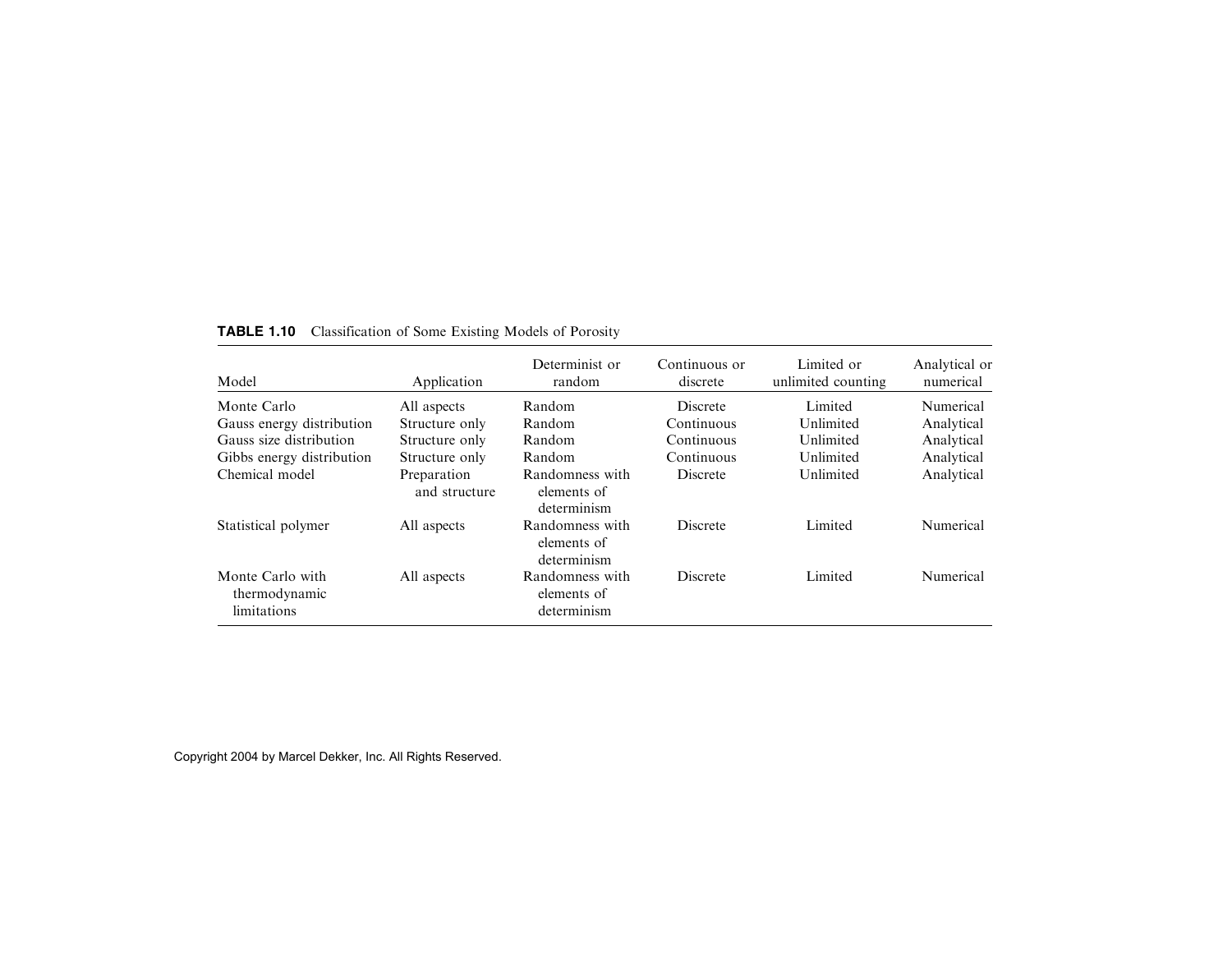The detailed analysis of existing models of microporous structures, with discussing numerical results, will be presented in [Chapter 5.](#page-0-0)

## VIII. CONCLUSIONS

- 1. Porous structures can be classified in accordance to the following features:
	- a. Pore size or energy distribution
	- b. Fractions of open, semiopen, and closed pores
	- c. Regularity or randomness
	- d. Homogeneity or heterogeneity
		- Micropores are better characterized by energy than size.
- 2. All characteristics of porous structures are determined by the technology of their preparation and determine all measurable properties of porous materials. Processes of formation of micropores, mesopores, and macropores compete, and their rates depend on both the kind of raw material and the technology of its treatment. Microporous substructures are formed due to chemical reactions in the condensed phase and determine such specific properties of porous materials as heat or mass transfer, adsorption, percolation or permeability, and mechanical resistance.
- 3. Models of porosity can be classified in accordance to the following characteristics:
	- a. Applicability to aspects of porosity (pore formation, characteristics of structure, measurable properties, or their combinations)
	- b. Determinism or randomness
	- c. Continuousness or discreteness
	- d. Limited or unlimited number of counted elements of the porous structure
	- e. Analytical or numerical method of simulations
	- f. Level of assumptions (fundamental physical, just for this model, empirical treatment of experimental data) Theoretical modeling of microporosity is especially important for research of porous materials because the experimental information about them is indirect and characterized by significant error of measurement.
- 4. Though the fractal concept of porosity exists due to observations of large pores, the fractal approach is especially important for the description of micropores, because of technical difficulties related to the measurement of their properties.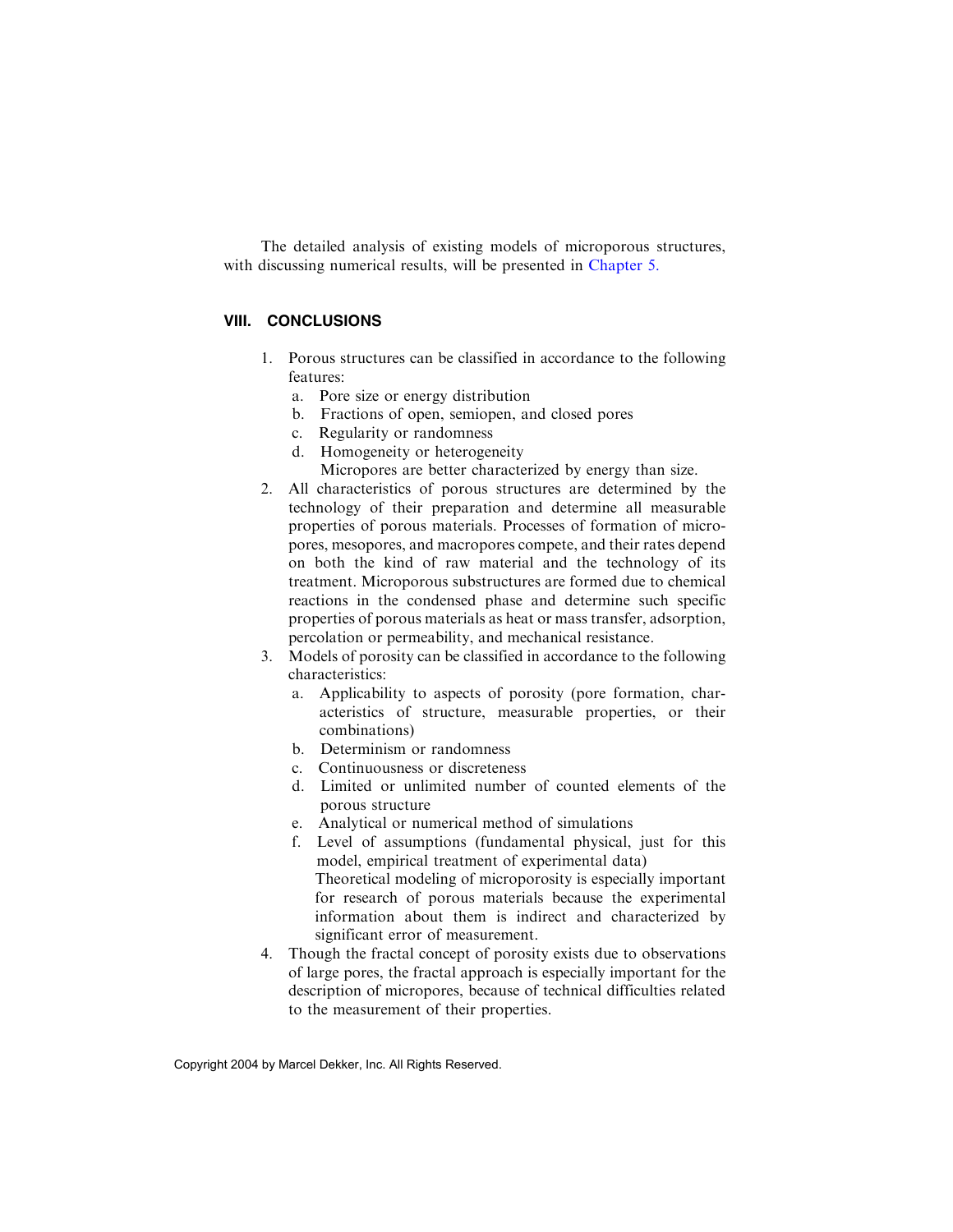## **REFERENCES**

- 1. Romm, F. Microporous materials: modeling of internal structure. In Encyclopedia of Interface Science; Hubbard, A., Ed.; Marcel Dekker Inc., 2002.
- 2. Sing, K.S.W. Characterization of porous solids: An introductory survey. In Characterization of Porous Solids II, Proceedings IUPAC Symposium (COPS II), Alicante, Spain, May 6–9, 1990, pp. 1–9.
- 3. Dubinin, M.M.; Kadlec, O. New ways in determination of the parameters of porous structure of microporous carbonaceous adsorbents. Extended Abstracts and Program—Biennial Conference on Carbon 1975, 12 (no issue), 59–60.
- 4. Dubinin, M.M. Physical adsorption of gases and vapors in micropores. Prog. Surface Membrane Sci. 1975, 9, 1–70.
- 5. Dubinin, M.M. Physical feasibility of Brunauer's micropore analysis method. J. Coll. Interface Sci. 1974, 46 (3), 351–356.
- 6. Schroeder, J. Detection and importance of micropores. GIT Fachzeitschrift fuer das Laboratorium 1986, 30 (10), 978–980, 982–984.
- 7. Gavalas, G.R.; Jiang, S. Method for forming improved H.sub.2 –permselective oxide membranes using temporary carbon barriers 1996, U.S. Patent 5,503,873.
- 8. Suri, V.; Yu, K.-O. Defects formation [in castings]. Mater. Eng. (New York, NY, United States) 2002, 19 (Modeling for Casting and Solidification Processing), 95–122.
- 9. Watts, R.K. Point Defects in Crystals; Wiley-Interscience: New York, 1977; 312 pp.
- 10. Phillips, R. Crystals, Defects, and Microstructures: Modeling Across Scales; Cambridge University Press: Cambridge, 2001; 780 pp.
- 11. Romm, F. Thermodynamics of microporous material formation. In: Surfactant Science Series "Interfacial forces and fields: Theory and applications"; Monographic series, Jyh-Ping Hsu, J.-P., Ed.; Marcel Dekker: New York, Chapter 2, 1999; 35–80.
- 12. Kyotani, T. Control of pore structure in carbon. Carbon 2000, 38 (2), 269–286.
- 13. Dismukes, J.P.; Johnson, J.W.; Corcoran, Edward William, Jr.; Vallone, Joseph; Pizzulli, J.J.; Anderson, M.P. Synthesis of microporous ceramics. U.S. Patent 5,902,759, 1999.
- 14. Kishima, N.; Ueda, Y.; Sato, T. Method of producing porous material having open pores. US Patent 4,464,485, 1984.
- 15. Heide, H.; Hoffmann, U.; Broetz, G.; Poeschel, E. Process for producing catalyst supports or catalyst systems having open pores, U.S. Pat. 3,957,685, 1976.
- 16. Chen, J.; Blevins, W.E.; Park, H.; Park, K. Gastric retention properties of superporous hydrogel composites. J. Controlled Release 2000, 64 (1–3), 39–51.
- 17. Nicholson, D.; Travis, K. Molecular simulation of transport in a single micropore. Membrane Sci. Technol. Ser. 2000, 6 (no issue), 257–296.
- 18. Stubos, A.K.; Mitropoulos, A.; Steriotis, T.; Katsaros, F.K.; Romanos, G.E.; Kanellopoulos, N.K. Ceramic membranes: industrial applications. NATO ASI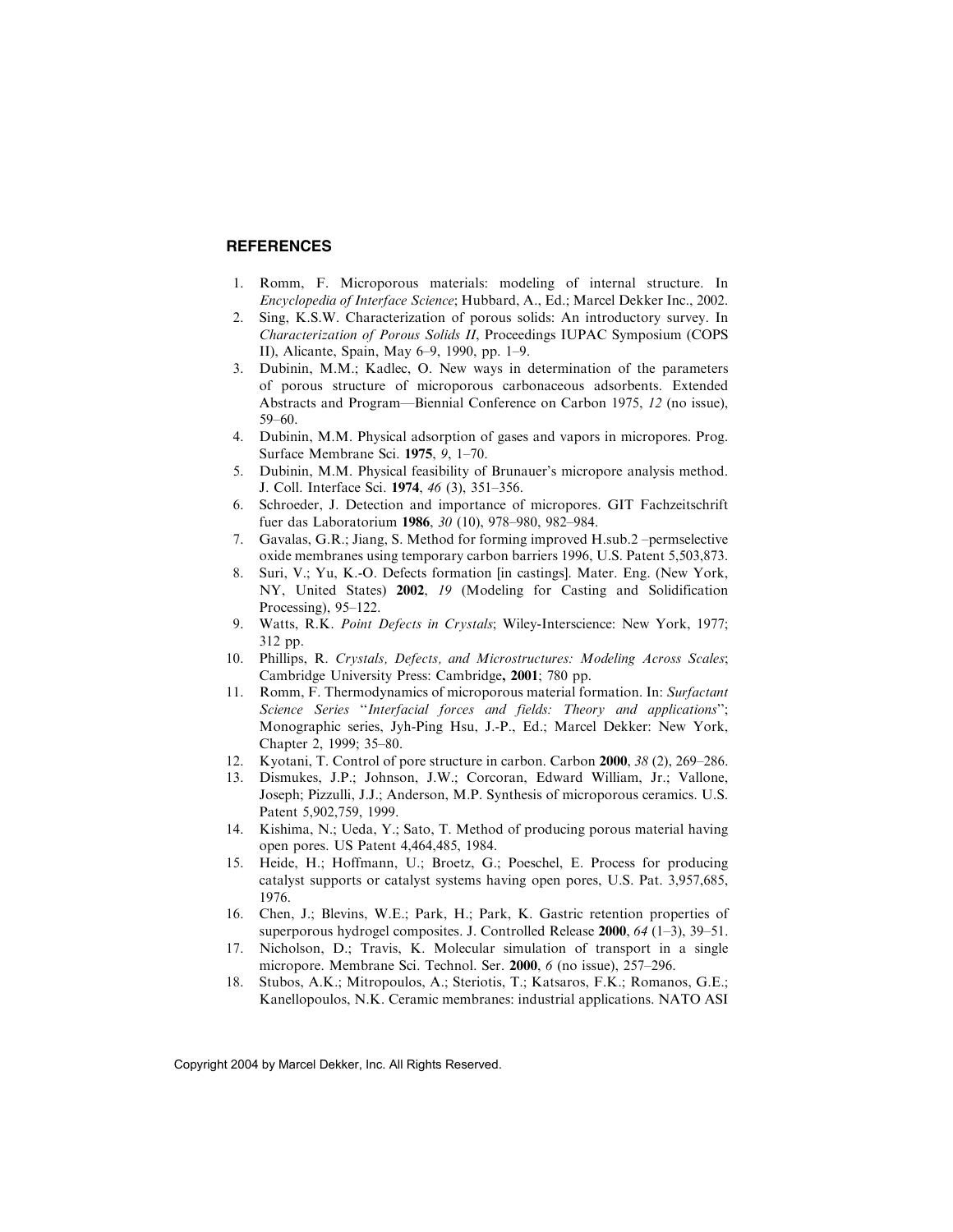Ser., Series C: Mathematical and Physical Sciences 1997, 491 (Physical Adsorption: Experiment, Theory and Applications), 485–510.

- 19. Dzhigit, O. M.; Dubinin, M. M.; Kiselev, A. V.; Shcherbakova, K. D. Active charcoals and adsorption from solutions. Compt. Rend. Acad. Sci. U.R.S.S. 1946, 54, 141–144.
- 20. Bacaoui, A.; Dahbi, A.; Yaacoubi, A.; Bennouna, C.; Maldonado-Hodar, F.J.; Rivera-Utrilla, J.; Carrasco-Marin, F.; Moreno-Castilla, C. Experimental design to optimize preparation of activated carbons for use in water treatment. Environ. Sci. Technol. 2002, 36 (17), 3844–3849.
- 21. Methivier, A. Separation of  $\pi$ -xylene by adsorption. Catal. Sci. Ser. 2002, 3(Zeolites for Cleaner Technologies), 209–221.
- 22. Holderich, W.F.; Wagner, H.H.; Valkenberg, M.H. Immobilized catalysts and their use in the synthesis of fine and intermediate chemicals. Special Publication. Royal Soc. Chem. 2001, 266 (Supported Catalysts and Their Applications), 76–93.
- 23. Maier, W.F. Amorphous microporous mixed oxides, new selective catalysts with chemo- and shape-selective properties. Preprints of Symposia. Amer. Chem. Soc. Division of Fuel Chemistry, 1998, 43 (3), 534–537.
- 24. Corma, A; Nemeth, L.T; Renz, M; Valencia, S. Sn-zeolite beta as a heterogeneous chemoselective catalyst for Baeyer-Villiger oxidations. Nature 2001, 412 (6845), 423–425.
- 25. Medeiros, E.B.M.; Petrissans, M.; Wehrer, A.; Zoulalian, A. Comparative study of two cocurrent down-flow three phase catalytic fixed bed reactors: application to the sulphur dioxide catalytic oxidation on active carbon particles. Chem. Eng. Proc. 2001, 40 (2), 153–158.
- 26. Yortsos, Y.C.; Stubos, A.K. Phase change in porous media. Curr. Opin. Coll. Interface Sci. 2001, 6 (3), 208–216.
- 27. Cerofolini, G.F.; Rudzinski, W. Theoretical principles of single- and mixed-gas adsorption equilibria on heterogeneous solid surfaces. Stud. Surf. Sci. Cat. 1997, 104 (Equilibria and Dynamics of Gas Adsorption on Heterogeneous Solid Surfaces), 1–103.
- 28. Jaroniec, M.; Rudzinski, W. Adsorption of gas mixtures on heterogeneous solid surfaces. J. Res. Inst. Cat., Hokkaido Univ. 1977, 25 (3), 197–210.
- 29. Hahn, R.; Jungbauer, A. Peak broadening in protein chromatography with monoliths at very fast separations. Anal. Chem. 2000, 72 (20), 4853–4858.
- 30. Aminabhavi, T.M.; Rudzinski, W.E.; Kulkarni, P.V.; Antich, P.; Soppimath, K.S.; Kulkarni, A.R. Polymeric membranes. Polym. News 2000, 25 (11), 382–384.
- 31. Canan C.H. Effects of humidity and soil organic matter on the sorption of chlorinated methanes in synthetic humic–clay complexes. J. Hazardous Mat. 1999, 68 (3), 217–226.
- 32. Jaroniec, M.; Choma, J. Characterization of geometrical and energetic heterogeneities of active carbons by using sorption measurements. Stud. Surf. Sci. Cat. 1997, 104 (Equilibria and Dynamics of Gas Adsorption on Heterogeneous Solid Surfaces), 715–744.